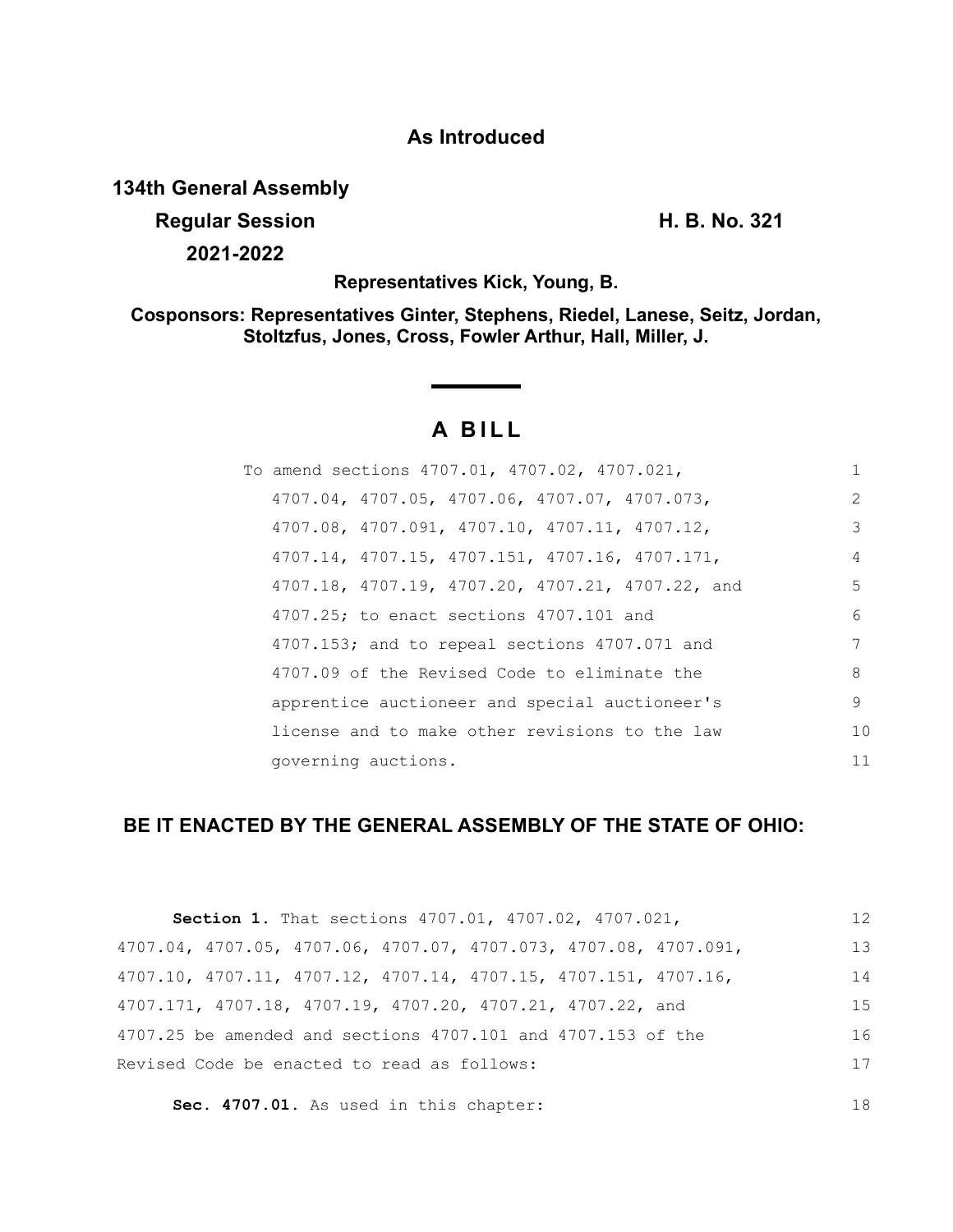### **H. B. No. 321 Page 2 As Introduced**

(A) "Auction" means a method of sale of real or personal property, goods, or chattels, at a predetermined date and time, by means of a verbal exchange, regular mail, telecommunications, the internet, an electronic transmission, or a physical gesture between an auctioneer or apprentice auctioneer and members of the audience or prospective purchasers, the exchanges and gestures consisting of a series of invitations for offers made by the auctioneer and offers by members of the audience or prospective purchasers, with the right to acceptance of offers with the auctioneer-or apprentice auctioneer. "Auction" includes a sale of real or personal property, goods, or chattels in which there has been a solicitation or invitation by advertisement to the public for an advance in bidding using sealed bidding, provided that the bids are opened and there is a call for an advancement of the bids. 19 20 21 22 23 24 25 26 27 28 29 30 31 32 33

(B) "Auctioneer" means any person who engages, or who by advertising or otherwise holds the person out as being able to engage, in the calling for, recognition of, and the acceptance of, offers for the purchase of real or personal property, goods, or chattels at auction either directly or through the use of other licensed auctioneers-or apprentice auctioneers. 34 35 36 37 38 39

(C) "Apprentice auctioneer" means any individual who is sponsored by an auctioneer to deal or engage in any activities mentioned in division (A) of this section. 40 41 42

(D) "Special auctioneer" means any person who currently is subject to section 4707.071 of the Revised Code. 43 44

(E) "Absolute auction" means an auction of real or personal property to which all of the following apply: 45 46

(1) The property is sold to the highest bidder without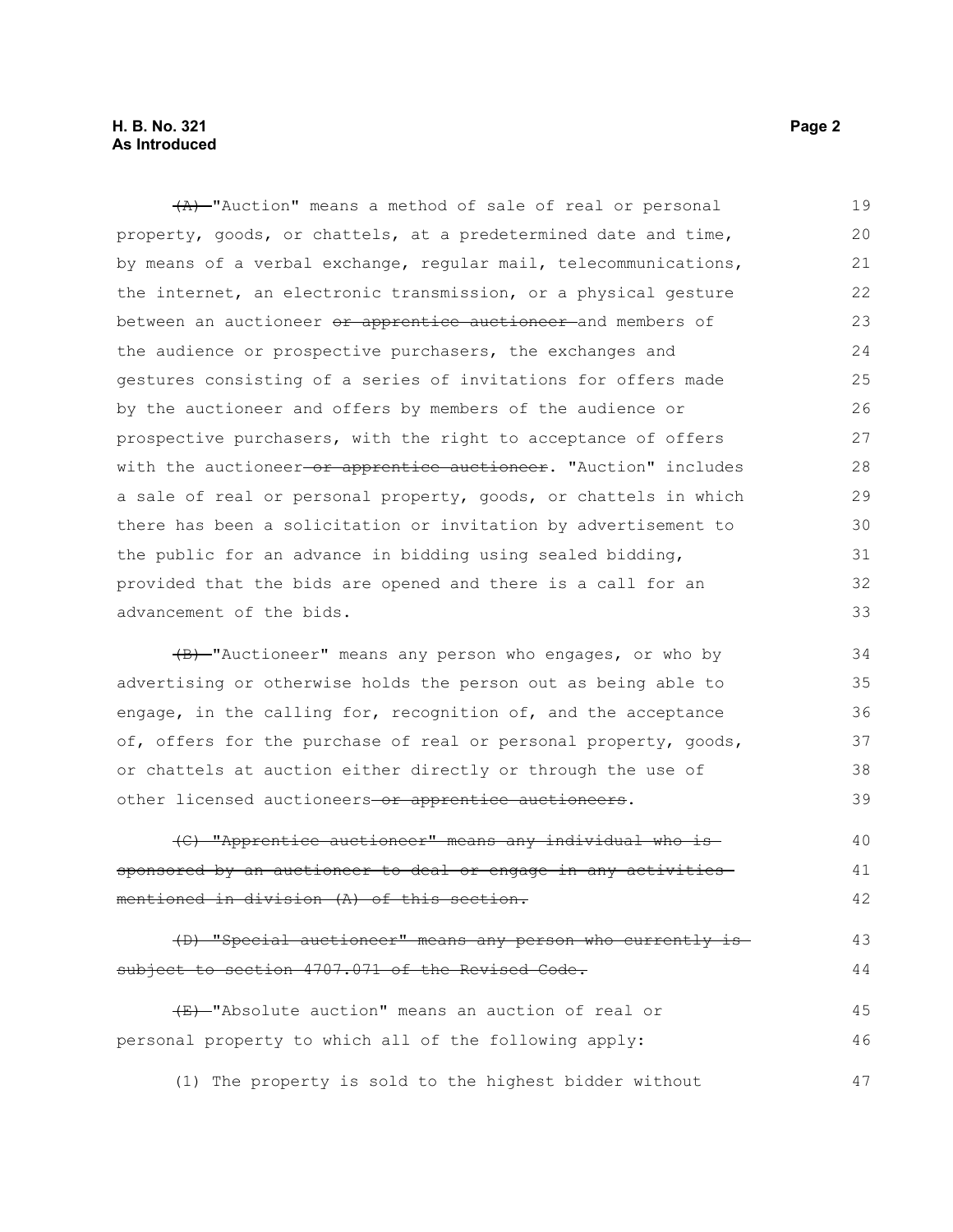| reserve.                                                         | 48 |
|------------------------------------------------------------------|----|
| (2) The auction does not require a minimum bid.                  | 49 |
| (3) The auction does not require competing bids of any           | 50 |
| type by the seller or an agent of the seller.                    | 51 |
| (4) The seller of the property cannot withdraw the               | 52 |
| property from auction after the auction is opened and there is   | 53 |
| public solicitation or calling for bids_unless_no_bid_is_made_   | 54 |
| within a reasonable time.                                        | 55 |
| (F) "Reserve auction" means an auction in which the seller       | 56 |
| or an agent of the seller reserves the right to establish a      | 57 |
| stated minimum bid, the right to reject or accept any or all     | 58 |
| bids, or the right to withdraw the real or personal property at  | 59 |
| any time prior to the completion of the auction by the           | 60 |
| auctioneer.                                                      | 61 |
| (G) -"Auction mediation company" means a company that            | 62 |
| provides a forum through the internet for a person to sell the   | 63 |
| person's real or personal property via the submission of silent  | 64 |
| bids using a computer or other electronic device.                | 65 |
| (H) "Public authority" means any board or commission of          | 66 |
| the state or any officer of such a board or commission, or any   | 67 |
| political subdivision of the state.                              | 68 |
| (I) "Estate auction" means the auction of real or personal       | 69 |
| property of a deceased person.                                   | 70 |
| (J) "Absentee bidding" means a method by which a potential       | 71 |
| purchaser authorizes a proxy to place on behalf of the potential | 72 |
| purchaser a written or oral bid to an auctioneer or auction firm | 73 |
| or an agent of an auctioneer or auction firm.                    | 74 |

(K) "Person" means an individual, sole proprietor, 75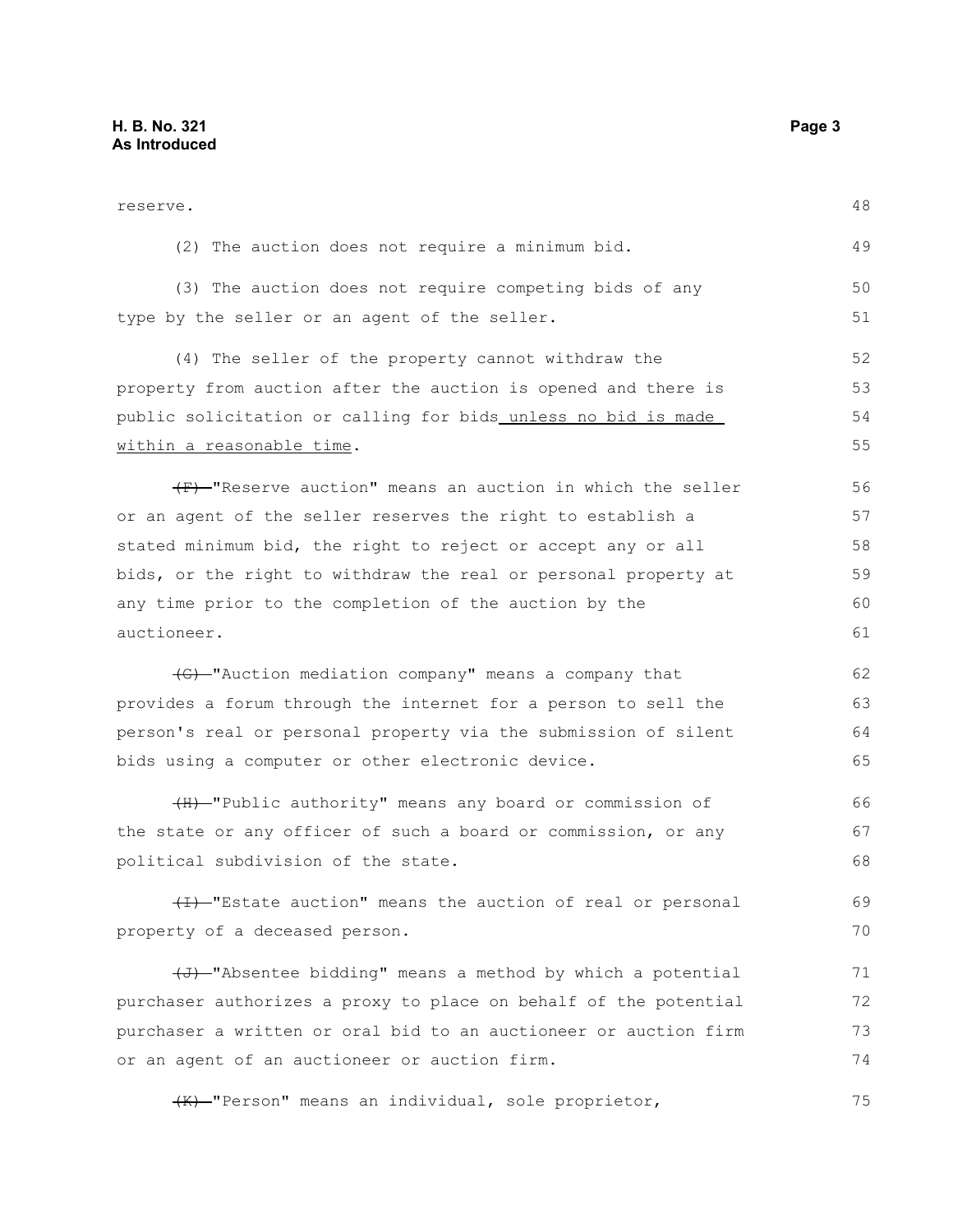partnership. (L) "Auction firm" means a person who provides auction services for online or live auctions. (M) "Auction services" means arranging, managing, and sponsoring a personal property auction. "Auction services" includes the taking and advertising of personal property on consignment to be sold at an online or live auction by a licensed auctioneer for a fee or other consideration. (N) "Consignee" means a person or auction firm that, in the regular course of business, takes personal property on consignment to be sold at an online or live auction by a licensed auctioneer. (O) "Firm manager" means the individual designated by an auction firm who is responsible for ensuring that the auction firm complies with this chapter. (P) "Sealed bidding" means a method of submitting a bid in writing by one or more persons following which the bids are opened at an advertised, predetermined time and place, and, after a review of all the bids received, the real or personal property is awarded to the highest and most responsive bidder. (Q) "Multi-parcel auction" means any auction of real or personal property in which multiple parcels or lots are offered for sale in various amalgamations, including as individual parcels or lots, combinations of parcels or lots, and all parcels or lots as a whole. "Live auction" means an auction that is hosted by an auctioneer in real time when the auctioneer and the audience of bidders are in the same physical location. 77 78 79 80 81 82 83 84 85 86 87 88 89 90 91 92 93 94 95 96 97 98 99 100 101 102 103 104

corporation, limited liability company, association, or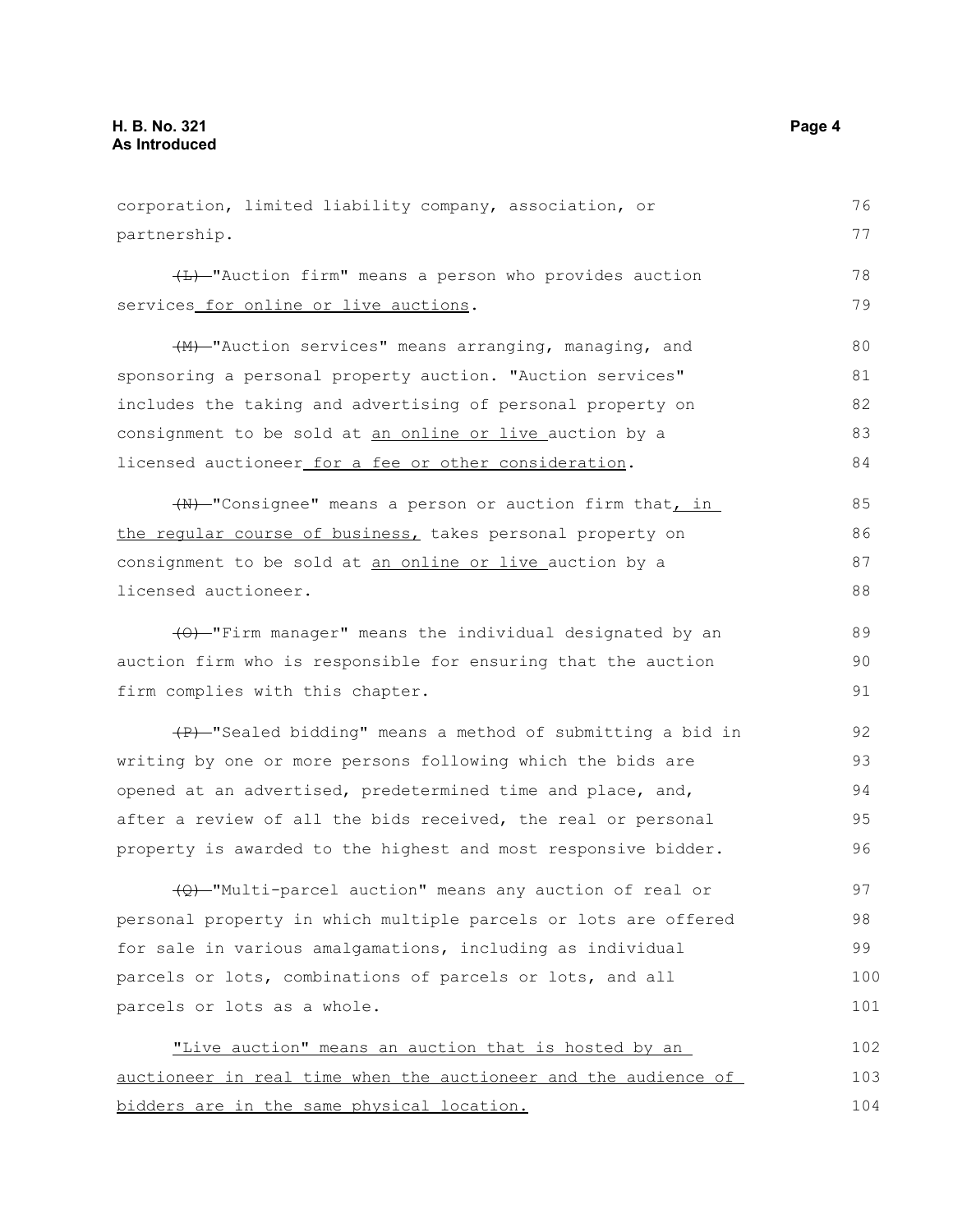| "Online auction" means an auction or sale at auction of          | 105 |
|------------------------------------------------------------------|-----|
| real or personal property that is conducted via a web site or    | 106 |
| similar interactive communication media in which the web site or | 107 |
| similar interactive communication media accepts and rejects bids | 108 |
| and declares items, parcels, or lots sold.                       | 109 |
| Sec. 4707.02. (A) No person shall act as an auction firm,        | 110 |
| or auctioneer, apprentice auctioneer, or special auctioneer      | 111 |
| within this state without a license issued by the department of  | 112 |
| agriculture. No auction shall be conducted in this state except  | 113 |
| by an auctioneer licensed by the department.                     | 114 |
| Except as provided in division (D) of this section, the          | 115 |
| department shall not issue or renew a license if the applicant   | 116 |
| or licensee has been convicted of a felony or crime involving    | 117 |
| fraud or theft in this or another state at any time during the   | 118 |
| ten years immediately preceding application or renewal.          | 119 |
| (B) Division (A) of this section does not apply to any of        | 120 |
| the following:                                                   | 121 |
| (1) Sales at auction that either are required by law to be       | 122 |
| at auction, other than sales pursuant to a judicial order or     | 123 |
| decree, or are conducted by or under the direction of a public   | 124 |
| authority;                                                       | 125 |
| (2) The owner of any real or personal property desiring to       | 126 |
| sell the property at auction, provided that the property was not | 127 |
| acquired for the purpose of resale;                              | 128 |
| (3) An auction mediation company;                                | 129 |
| (4) An auction that is conducted in a course of study for        | 130 |
| auctioneers that is approved by the state auctioneers commission | 131 |
| created under section 4707.03 of the Revised Code for purposes   | 132 |
| of student training and is supervised by a licensed auctioneer;  | 133 |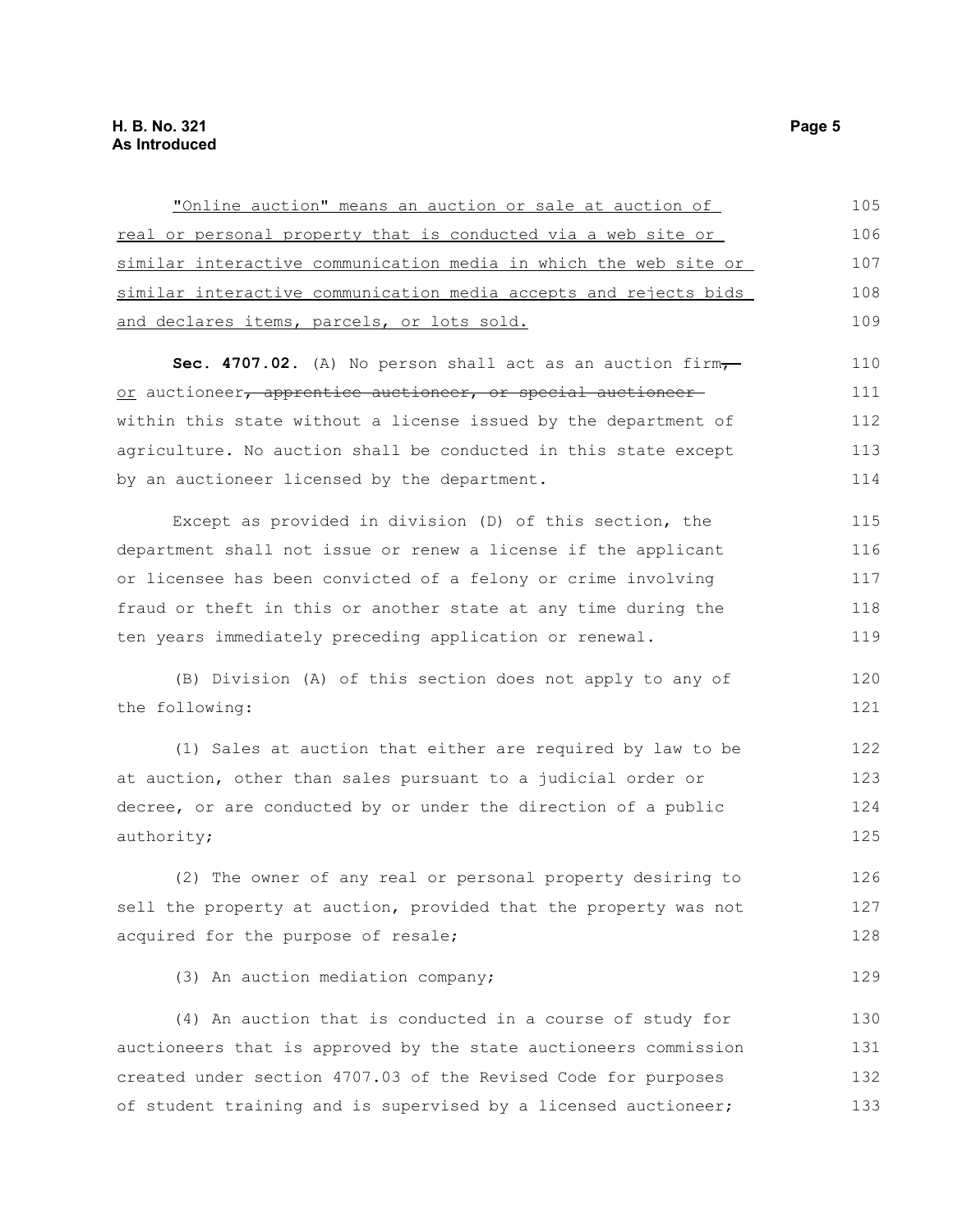### **H. B. No. 321 Page 6 As Introduced**

(5)(a) An auction that is sponsored by a nonprofit or charitable organization that is registered in this state under Chapter 1702. or Chapter 1716. of the Revised Code, respectively, if the auction only involves the property of the members of the organization and the auction is part of a fair that is organized by an agricultural society under Chapter 1711. of the Revised Code or by the Ohio expositions commission under Chapter 991. of the Revised Code at which an auctioneer who is licensed under this chapter physically conducts the auction; 134 135 136 137 138 139 140 141 142

(b) Sales at an auction sponsored by a charitable, religious, or civic organization that is tax exempt under subsection 501(c)(3) of the Internal Revenue Code, or by a public school, chartered nonpublic school, or community school, if no person in the business of organizing, arranging, or conducting an auction for compensation and no consignor of consigned items sold at the auction, except such organization or school, receives compensation from the proceeds of the auction. As used in division (B)(5)(b) of this section, "compensation" means money, a thing of value other than participation in a charitable event, or a financial benefit. 143 144 145 146 147 148 149 150 151 152 153

(c) Sales at an auction sponsored by an organization that is tax exempt under subsection 501(c)(6) of the Internal Revenue Code and that is a part of a national, regional, or state convention or conference that advances or promotes the auction profession in this state when the property to be sold is donated to or is the property of the organization and the proceeds remain within the organization or are donated to a charitable organization that is tax exempt under subsection 501(c)(3) of the Internal Revenue Code. 154 155 156 157 158 159 160 161 162

(6) A person licensed as a livestock dealer under Chapter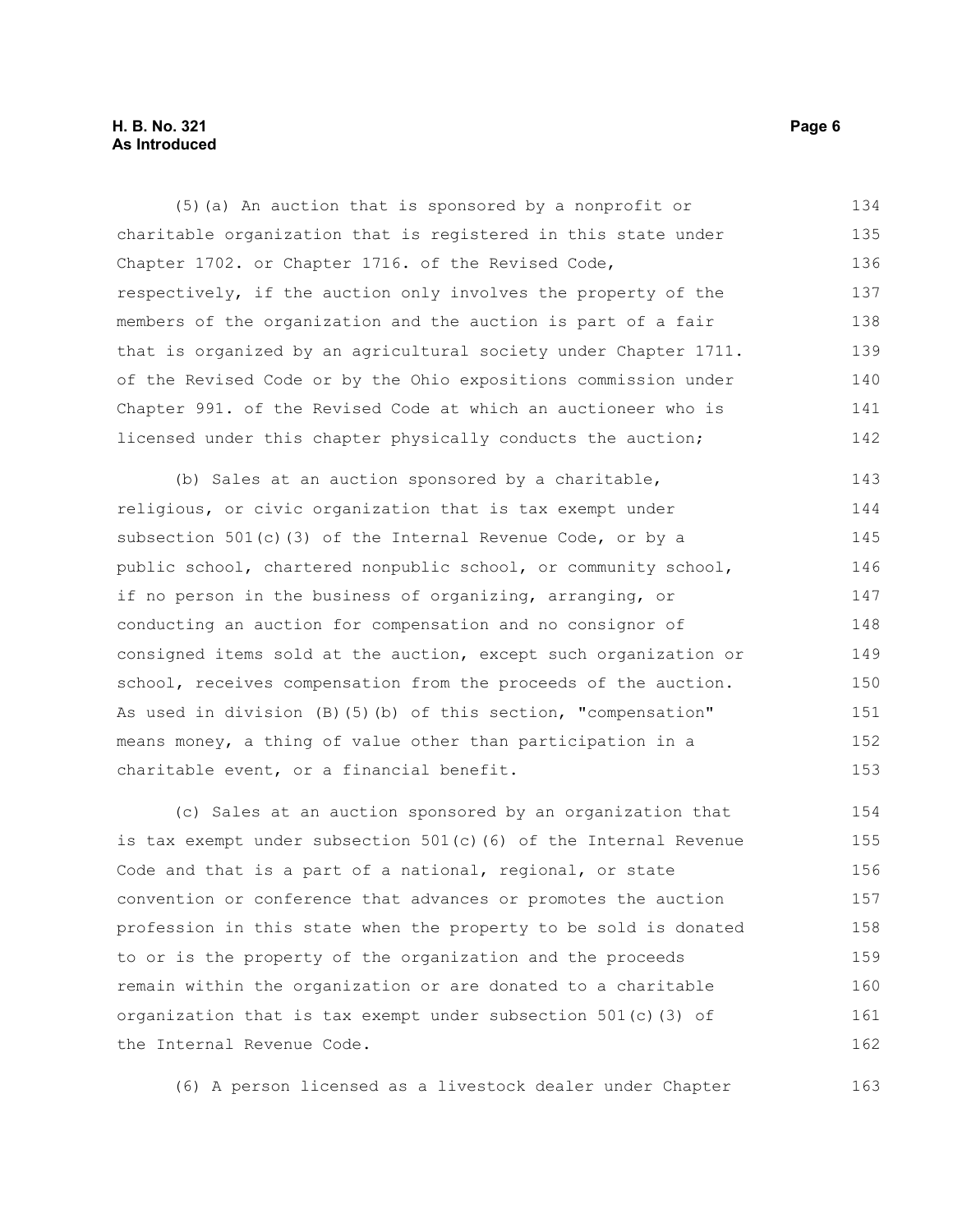943. of the Revised Code who exclusively sells livestock and uses an auctioneer who is licensed under this chapter to conduct the auction; (7) A person licensed as a motor vehicle auction owner under Chapter 4517. of the Revised Code who exclusively sells motor vehicles to a person licensed under Chapter 4517. of the Revised Code and who uses an auctioneer who is licensed under this chapter to conduct the auction; (8) Sales of real or personal property conducted by means of the internet, provided that they are not conducted in conjunction with a live auction;  $(9)$  -A bid calling contest that is approved by the commission and that is conducted for the purposes of the advancement or promotion of the auction profession in this state;  $(10)$  (9) An auction at which the champion of a national or international bid calling contest appears, provided that both of the following apply: (a) The champion is not paid a commission. (b) The auction is conducted under the direct supervision of an auctioneer licensed under this chapter in order to ensure that the champion complies with this chapter and rules adopted under it. (C)(1) No person shall advertise or hold oneself out as an auction firm<sub>7</sub> or auctioneer, apprentice auctioneer, or special auctioneer without a license issued by the department of agriculture. (2) Division (C)(1) of this section does not apply to an 164 165 166 167 168 169 170 171 172 173 174 175 176 177 178 179 180 181 182 183 184 185 186 187 188 189 190 191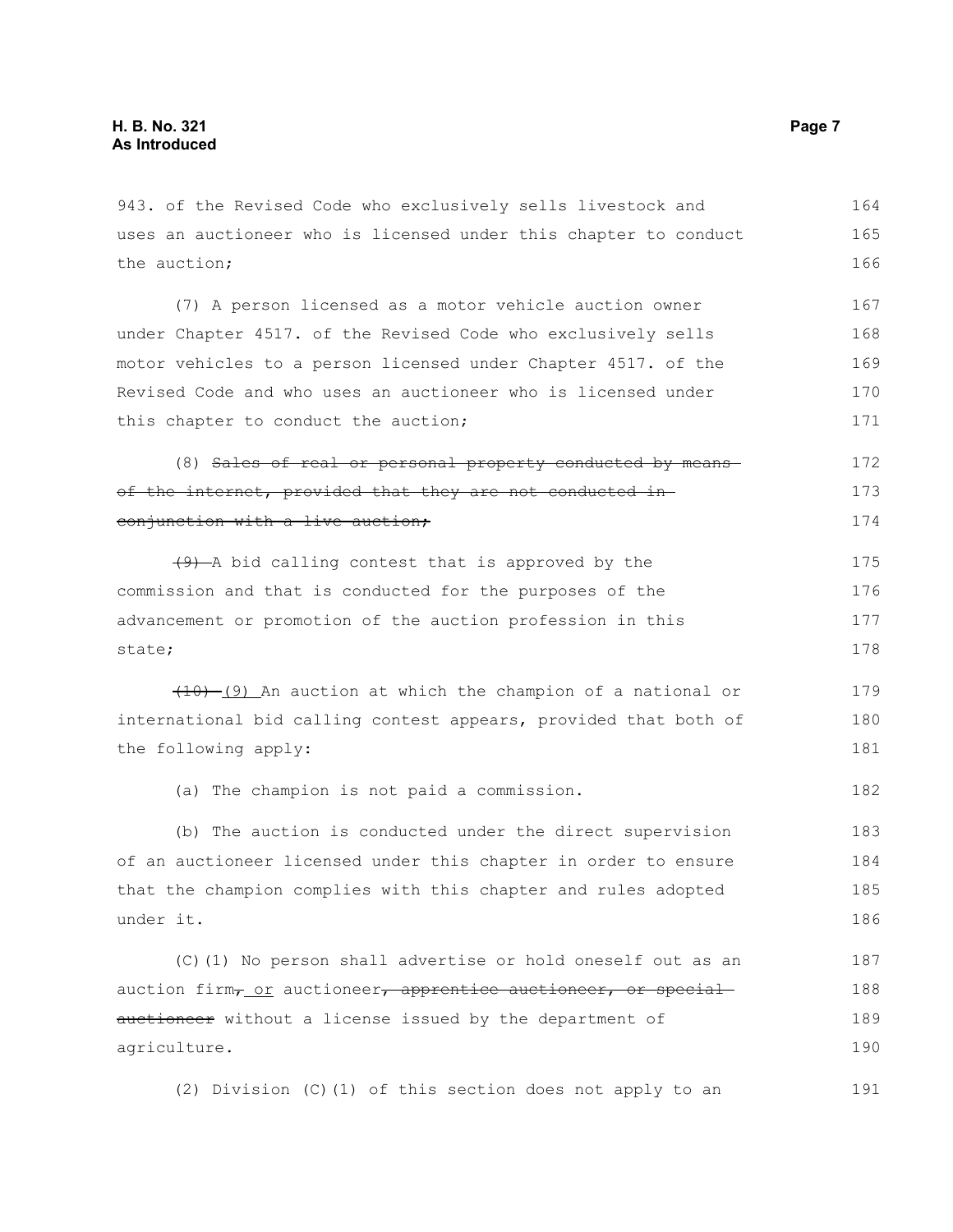individual who is the subject of an advertisement regarding an auction conducted under division (B)(5)(b) of this section. 192 193

(D) The department shall not refuse to issue a license to an applicant because of a criminal conviction unless the refusal is in accordance with section 9.79 of the Revised Code. 194 195 196

**Sec. 4707.021.** Only an auctioneer who is licensed under this chapter and who is licensed as a real estate broker or a real estate salesperson under Chapter 4735. of the Revised Code shall sign an auction contract for the sale of real property at auction. A real estate broker who is licensed under Chapter 4735. of the Revised Code, but who is not licensed as an auctioneer under this chapter shall not sign an auction contract or conduct an auction, but may contract for the sale of real property at auction only if either of the following applies: 197 198 199 200 201 202 203 204 205

(A) The auctioneer who signs the auction contract and who conducts the auction is a salesperson licensed under Chapter 4735. of the Revised Code and is associated with the real estate broker who contracts for the sale of real property. 206 207 208 209

(B) The real estate broker enters into a cooperative agreement with another real estate broker licensed under Chapter 4735. of the Revised Code with whom an auctioneer licensed under this chapter is associated and the auctioneer is solely responsible for signing the auction contract and conducting the auction. 210 211 212 213 214 215

An apprentice auctioneer who is licensed as a real estate broker or real estate salesperson under Chapter 4735. of the Revised Code may act as a bid caller in the sale of real property at auction if the sponsoring auctioneer is licensed under this chapter and is licensed as a real estate broker or-216 217 218 219 220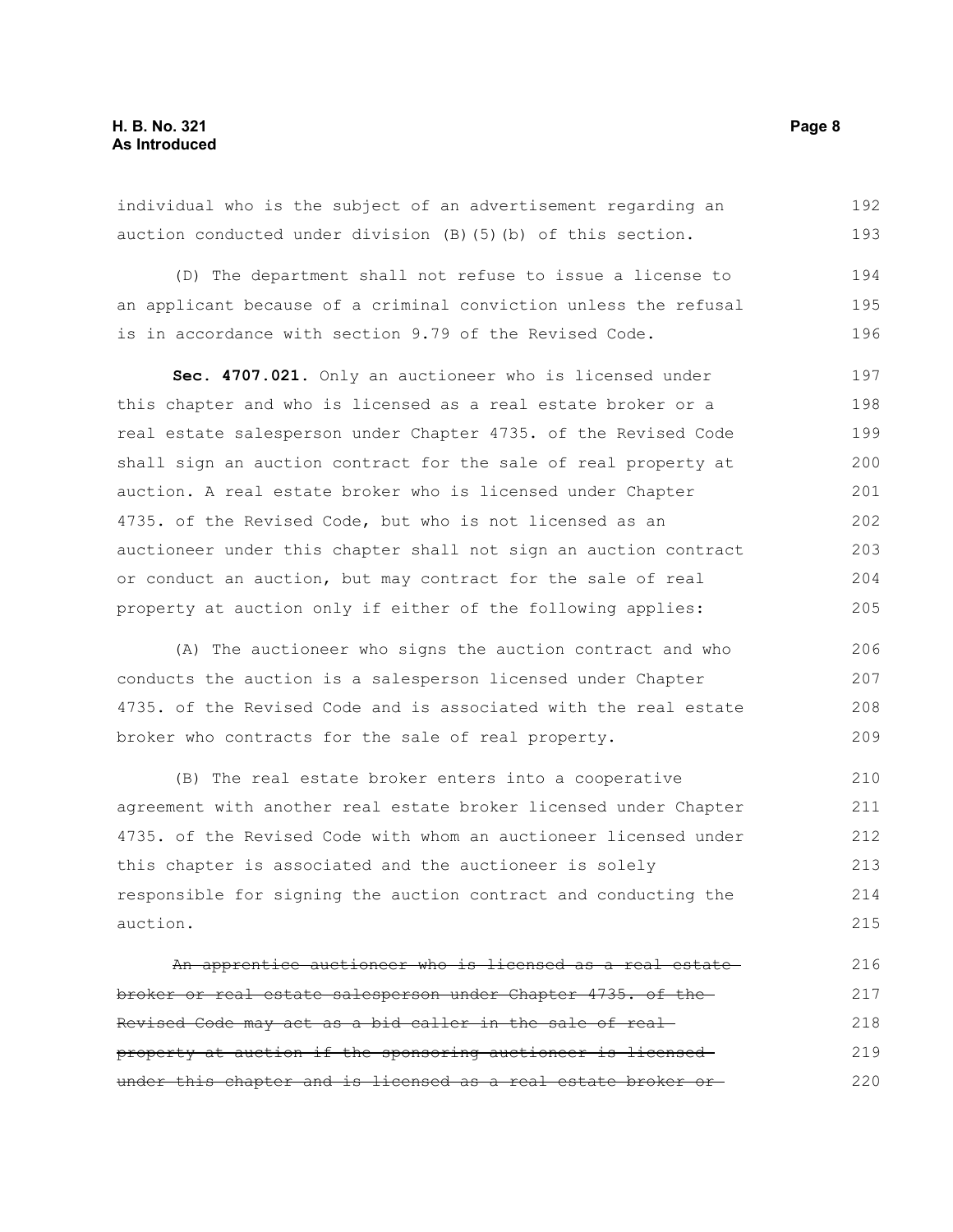| real estate salesperson under Chapter 4735. of the Revised Code. | 221 |
|------------------------------------------------------------------|-----|
| Nothing in this section shall be construed to permit a           | 222 |
| business to contract for the sale of real property at auction    | 223 |
| through an individual who is not licensed under this chapter and | 224 |
| Chapter 4735. of the Revised Code.                               | 225 |
| Sec. 4707.04. (A) The state auctioneers commission shall,        | 226 |
| upon qualification of the member or members appointed in each    | 227 |
| year, select from its members a chairperson, and shall serve in  | 228 |
| an advisory capacity to the department of agriculture for the    | 229 |
| purpose of carrying out this chapter. The commission shall meet  | 230 |
| not less than four times annually.                               | 231 |
| $(B)$ (1) The commission shall establish requirements and        | 232 |
| standards for eourses-both of the following:                     | 233 |
| (a) Courses of study in auctioneering;                           | 234 |
| (b) Courses of study for purposes of continuing education        | 235 |
| under section 4707.101 of the Revised Code. The                  | 236 |
| (2) The commission triennially shall review the courses of       | 237 |
| study in auctioneering that are offered at institutions and      | 238 |
| continuing education providers in order to determine whether the | 239 |
| courses comply with those the requirements and standards         | 240 |
| established under division (B) (1) of this section. The          | 241 |
| commission shall approve institutions and continuing education   | 242 |
| providers that offer courses that comply with the requirements   | 243 |
| and standards. If an institution or continuing education         | 244 |
| provider is not approved, the institution or continuing          | 245 |
| education provider may reapply for approval within a year of the | 246 |
| disapproval. If at that time the commission approves the         | 247 |
| institution or continuing education provider, the institution or | 248 |
| continuing education provider shall be approved for the          | 249 |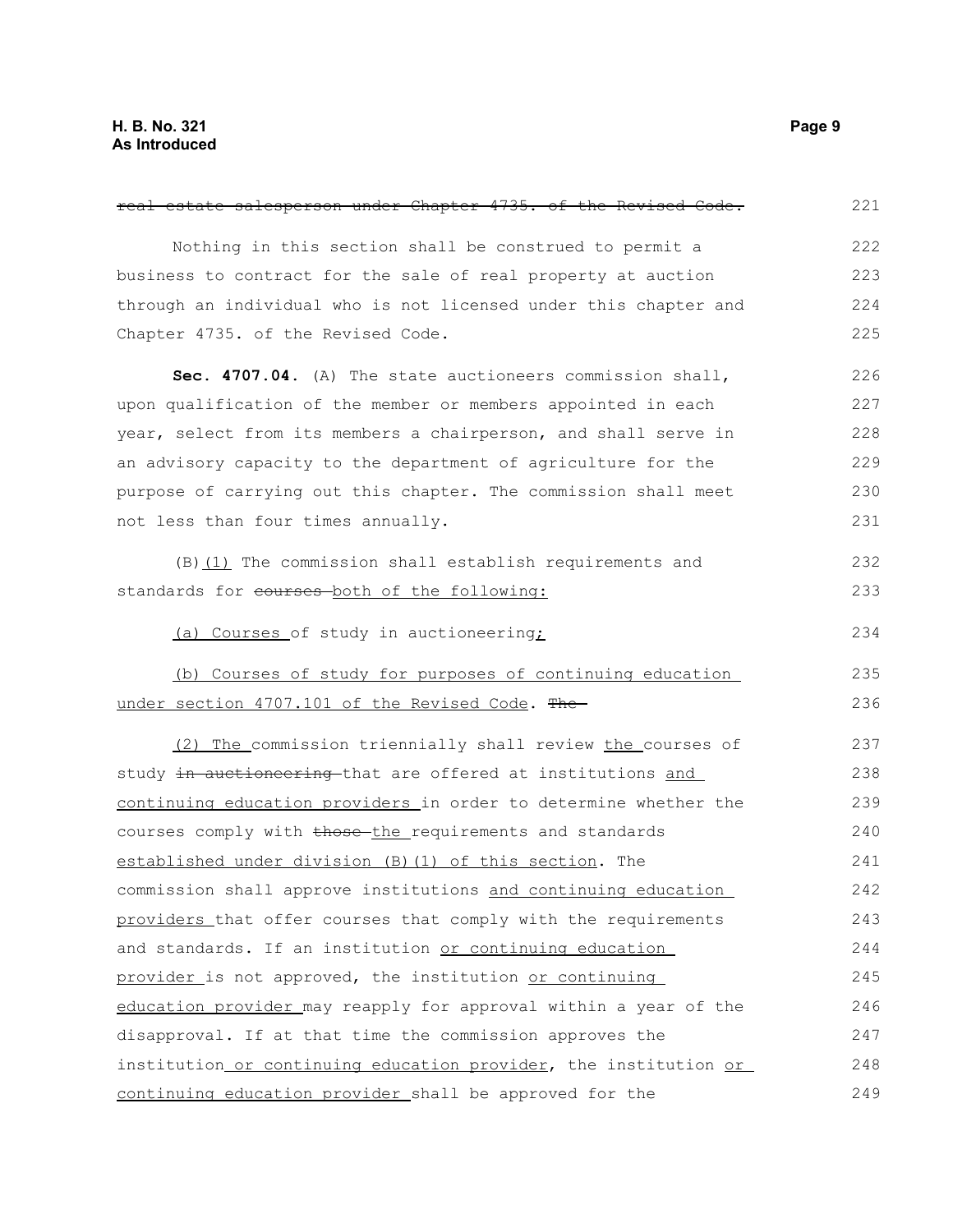remainder of the triennial period. The commission, prior to the triennial review, may place on probationary status or revoke the approval of any institution or continuing education provider that provides a course of study in auctioneering if the institution or continuing education provider fails to comply with the requirements and standards established under thisdivision (B)(1) of this section. 250 251 252 253 254 255 256

(C) Members of the commission who are licensed auctioneers under this chapter shall administer the oral licensing examination required under section 4707.08 of the Revised Code. 257 258 259

(D) Each commissioner shall receive the commissioner's actual and necessary expenses incurred in the discharge of the commissioner's duties. Each commissioner also shall receive a per diem salary from the auctioneers fund created in section 4707.05 of the Revised Code for each meeting attended. The director of agriculture shall adopt rules in accordance with Chapter 119. of the Revised Code establishing the per diem salary. 260 261 262 263 264 265 266 267

 $(E)$  (D) The commission may form subcommittees for purposes of research, education, and promotion of the auctioneering profession. If a majority of the members of the commission approves, the members of a subcommittee may be reimbursed from the auction education fund created in section 4707.171 of the Revised Code for the actual and necessary expenses incurred in the discharge of their duties. 268 269 270 271 272 273 274

 $(F)$  (E) Serving as a member of the commission does not constitute holding a public office or position of employment under the laws of this state and does not constitute grounds for removal of public officers or employees from their offices or positions of employment. 275 276 277 278 279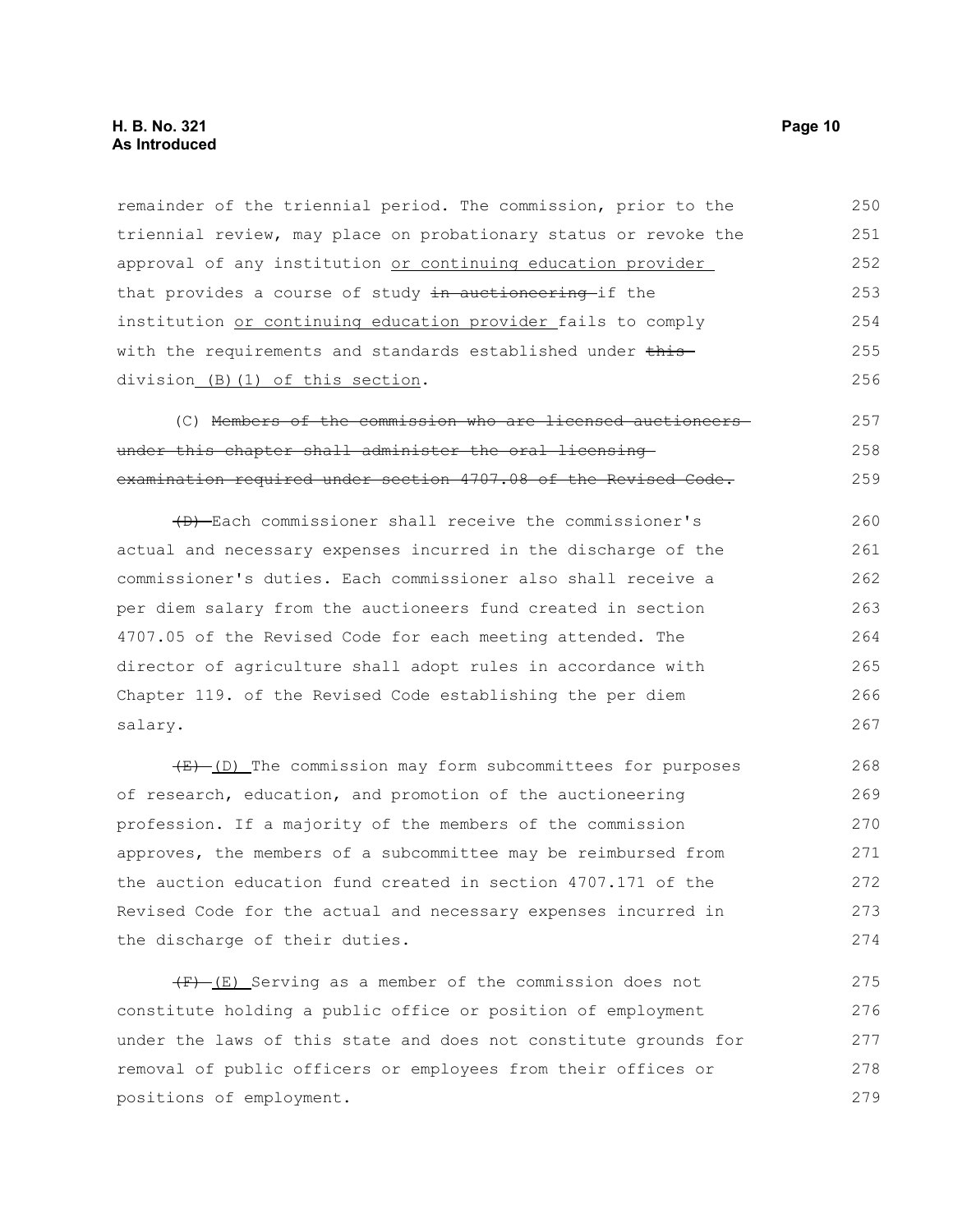### **H. B. No. 321 Page 11 As Introduced**

 $\overline{(G) - (F)}$  The commission may advise the director on actions of the director as required under this chapter. 280 281

**Sec. 4707.05.** Except as otherwise provided in section 4707.25 of the Revised Code, all fees and charges collected by the department of agriculture pursuant to this chapter shall be paid into the state treasury to the credit of the auctioneers fund, which is hereby created. All expenses incurred by the department in administering this chapter shall be paid out of the fund. The total expenses incurred by the department in the administration of this chapter shall not exceed the total fees, charges, fines, and penalties imposed under sections 4707.08, 4707.10, and 4707.99 of the Revised Code and paid to the treasurer of state. The department may conduct education programs for the enlightenment and benefit of all auctioneers who have paid fees pursuant to sections 4707.08 and 4707.10 of the Revised Code. 282 283 284 285 286 287 288 289 290 291 292 293 294 295

At the end of each fiscal year, if the balance of the fundis greater than three hundred thousand dollars, the director of agriculture shall request the director of budget and management to, and the director of budget and management shall, transfertwenty-five per cent of the balance that is in excess of threehundred thousand dollars to the auction recovery fund created in section 4707.25 of the Revised Code. 296 297 298 299 300 301 302

**Sec. 4707.06.** The department of agriculture shall maintain a record of the names and addresses of all auction firms $_7$  and auctioneers, apprentice auctioneers, and special auctioneers licensed by the department. This record shall also include a list of all persons whose licenses have been suspended or revoked as well as any other information relative to the enforcement of this chapter that the department considers of 303 304 305 306 307 308 309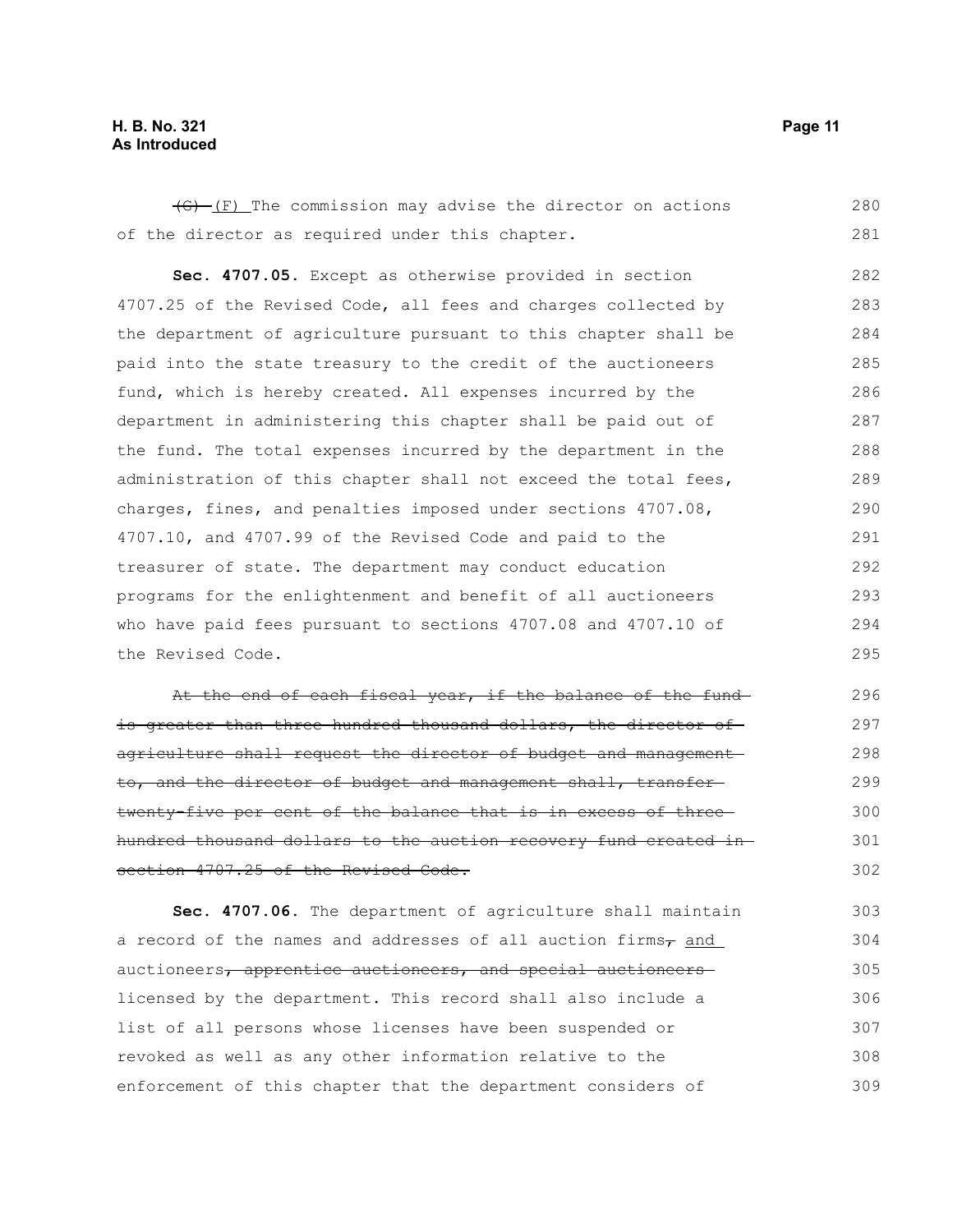| interest to the public.                                                                         | 310 |
|-------------------------------------------------------------------------------------------------|-----|
| Sec. 4707.07. (A) The department of agriculture may grant                                       | 311 |
| <u>an auctioneer's <del>licenses </del>license t</u> o <del>those individuals who are a</del> n | 312 |
| individual who is determined to be qualified by the department.                                 | 313 |
| Each individual who applies for an auctioneer's license shall                                   | 314 |
| furnish to the department, on forms provided by the department,                                 | 315 |
| satisfactory proof that the applicant:                                                          | 316 |
| (1) Has attained the age of at least eighteen years;                                            | 317 |
| (2) Has <del>done one of the following:</del>                                                   | 318 |
| (a) Met the apprenticeship requirements set forth in-                                           | 319 |
| section 4707.09 of the Revised Code;                                                            | 320 |
| (b) Met the requirements of section 4707.12 of the Revised-                                     | 321 |
| Codesuccessfully completed a course of study in auctioneering at                                | 322 |
| an institution that is approved by the state auctioneers                                        | 323 |
| commission.                                                                                     | 324 |
| (3) Has a general knowledge of the following:                                                   | 325 |
| (a) The requirements of the Revised Code relative to                                            | 326 |
| auctioneers;                                                                                    | 327 |
| (b) The auction profession;                                                                     | 328 |
| (c) The principles involved in conducting an auction;                                           | 329 |
| (d) Any local and federal laws regarding the profession of                                      | 330 |
| auctioneering.                                                                                  | 331 |
| (4) Has satisfied the financial responsibility                                                  | 332 |
| requirements established under section 4707.11 of the Revised                                   | 333 |
| Code if applicable.                                                                             | 334 |
| (B) Auctioneers who served apprenticeships and who hold-                                        | 335 |
| <del>licenses issued before May 1, 1991, and who seek renewal of</del>                          | 336 |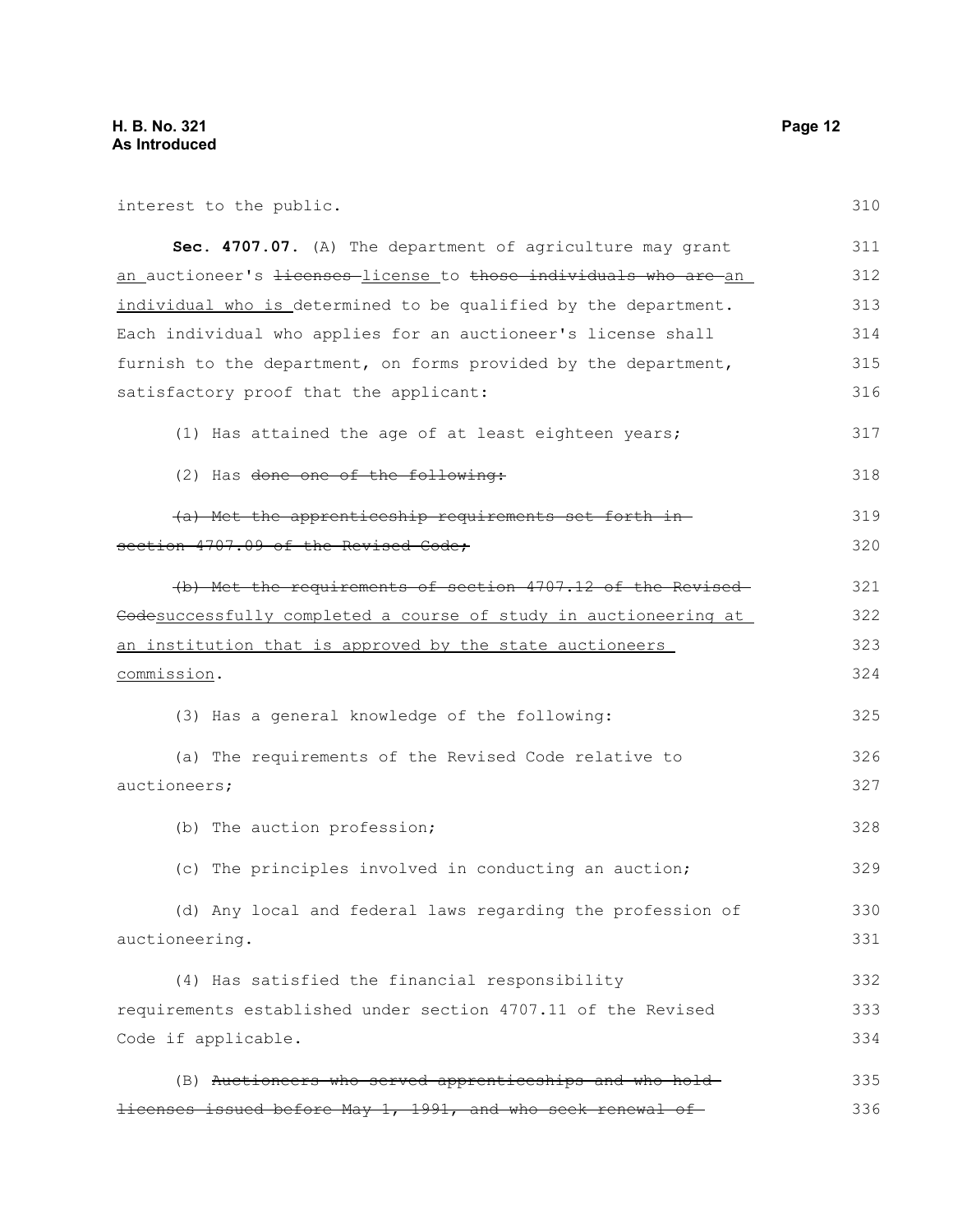| their licenses, are not subject to the additional apprenticeship-     | 337 |
|-----------------------------------------------------------------------|-----|
| requirements imposed by section 4707.09 of the Revised CodeIf         | 338 |
| the department determines that an application is incomplete, the      | 339 |
| department shall notify the applicant that the application is         | 340 |
| <u>incomplete and inform the applicant of the information that is</u> | 341 |
| missing from the application. An applicant shall submit the           | 342 |
| additional information within ninety days after being notified        | 343 |
| by the department that the application is incomplete. If an           | 344 |
| applicant fails to submit the required information within that        | 345 |
| ninety-day period, the department shall deny the application and      | 346 |
| the applicant shall forfeit the application fee to the                | 347 |
| department.                                                           | 348 |
| (C) A licensee may do business under more than one                    | 349 |

registered name, but not to exceed three registered names, provided that the names have been approved by the department. The department may reject the application of any person seeking licensure under this chapter if the name or names to be used by the applicant are likely to mislead the public, or if the name or names do not distinguish the applicant from the name or names of any existing person licensed under this chapter. If an applicant applies to the department to do business under three names, the department may charge a fee of ten dollars for the third name. 350 351 352 353 354 355 356 357 358 359

(D) The department, in its discretion, may waive the schooling and apprenticeship requirements for a resident of thisstate, provided that the resident holds a valid auctioneer's license that was issued by a state with which the department has entered into a reciprocal licensing agreement and the resident is in good standing with that state. The applicant shall provideproof that is satisfactory to the department that the applicant has had two years of experience as an auctioneer immediately 360 361 362 363 364 365 366 367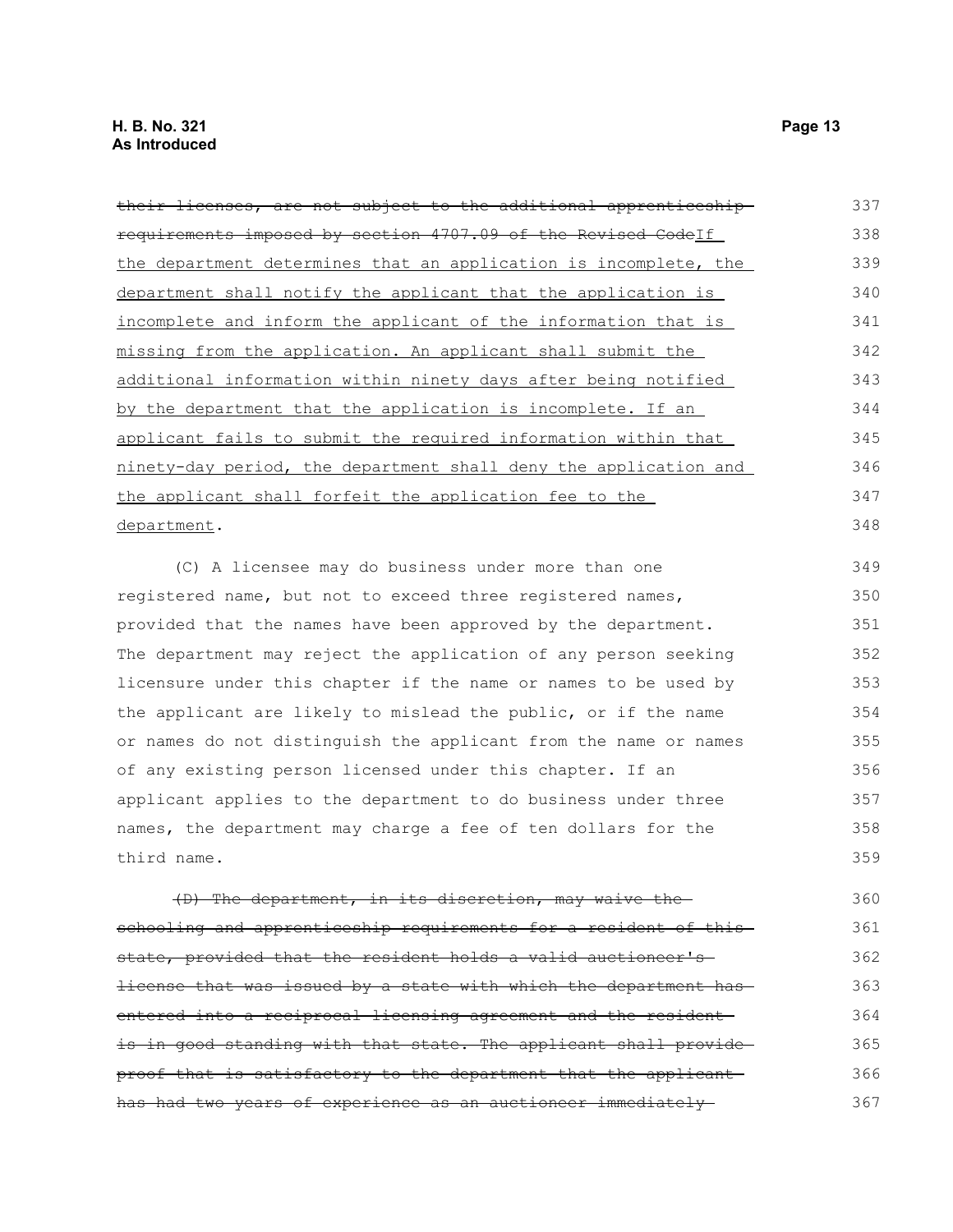| preceding the date of application that includes at a minimum-   | 368 |
|-----------------------------------------------------------------|-----|
| twelve auctions in which the applicant was a bid caller in the  | 369 |
| reciprocal state.                                               | 370 |
| Sec. 4707.073. (A) No corporation, limited liability            | 371 |
| company, general or limited partnership, or unincorporated      | 372 |
| association shall act or hold itself out as an auctioneer       | 373 |
| without a valid auctioneer's license issued under this section. | 374 |
| This section does not apply to a person who is issued a license | 375 |
| under section 4707.071 of the Revised Code.                     | 376 |
| (B) The department of agriculture may grant an                  | 377 |
| auctioneer's license to a corporation, limited liability        | 378 |
| company, general or limited partnership, or unincorporated      | 379 |
| association that is determined to be qualified by the           | 380 |
| department. Every applicant for a license under this section    | 381 |
| shall furnish to the department, on forms provided by the       | 382 |
| department, satisfactory proof that the applicant:              | 383 |
| (1) Is in good standing with the secretary of state if the      | 384 |
| applicant is a corporation;                                     | 385 |
| (2) Is of trustworthy character;                                | 386 |
| (3) Has provided proof of financial responsibility as           | 387 |
| required in section 4707.11 of the Revised Code;                | 388 |
| (4) Is registered with the secretary of state or a local        | 389 |
| authority, as applicable, to do business in this state;         | 390 |
| (5) Has complied with any other requirement that the            | 391 |
| director establishes in rules adopted under section 4707.19 of  | 392 |
| the Revised Code.                                               | 393 |
| (C) An application submitted under this section shall list      | 394 |

the names of all of the owners, directors, partners, or members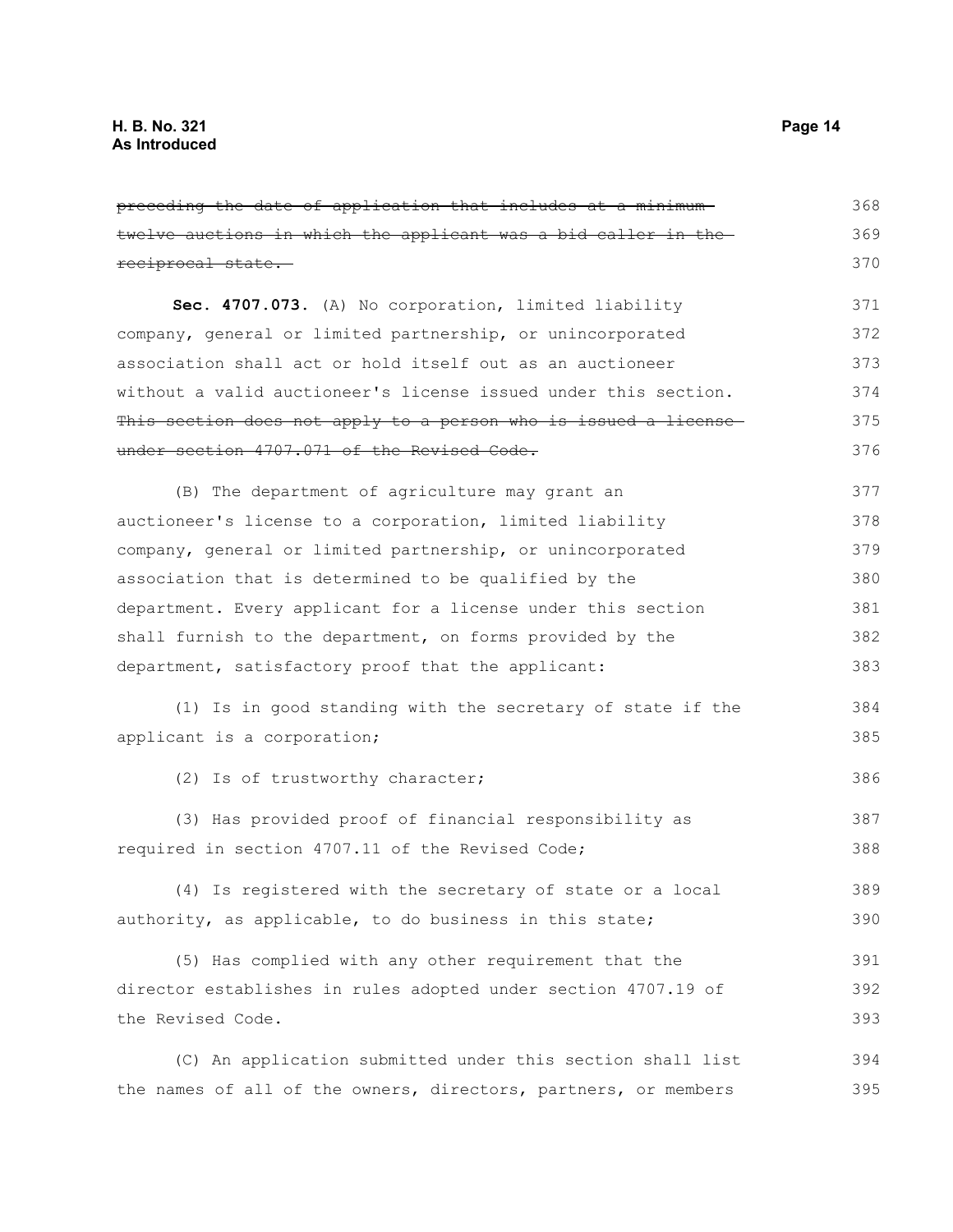of the applicant, as applicable, and shall indicate those that have an auctioneer's license issued under section 4707.07 of the Revised Code. 396 397 398

(D) The department shall not issue a license under this section unless one of the following applies, as applicable: 399 400

(1) If the applicant is a limited liability company or a general or limited partnership, not less than fifty per cent of the members or general partners have a current license issued under section 4707.07 of the Revised Code. 401 402 403 404

(2) If the applicant is a corporation, not less than fifty per cent of the directors and the president or chief executive have a current license issued under section 4707.07 of the Revised Code. 405 406 407 408

(3) If the applicant is an unincorporated association, not less than fifty per cent of the members have a current license issued under section 4707.07 of the Revised Code. 409 410 411

Failure of a corporation, limited liability company, partnership, or unincorporated association to maintain the applicable requirements of this division after the issuance of a license under this section may be sufficient cause for the revocation of the license under section 4707.15 of the Revised Code. 412 413 414 415 416 417

(E) Upon the issuance of a license under this section, a corporation, limited liability company, partnership, or unincorporated association shall designate an individual from among its directors, partners, or members who is licensed under section 4707.07 of the Revised Code as its agent for purposes of communication with the department. If that individual ceases to be the agent, the corporation, limited liability company, 418 419 420 421 422 423 424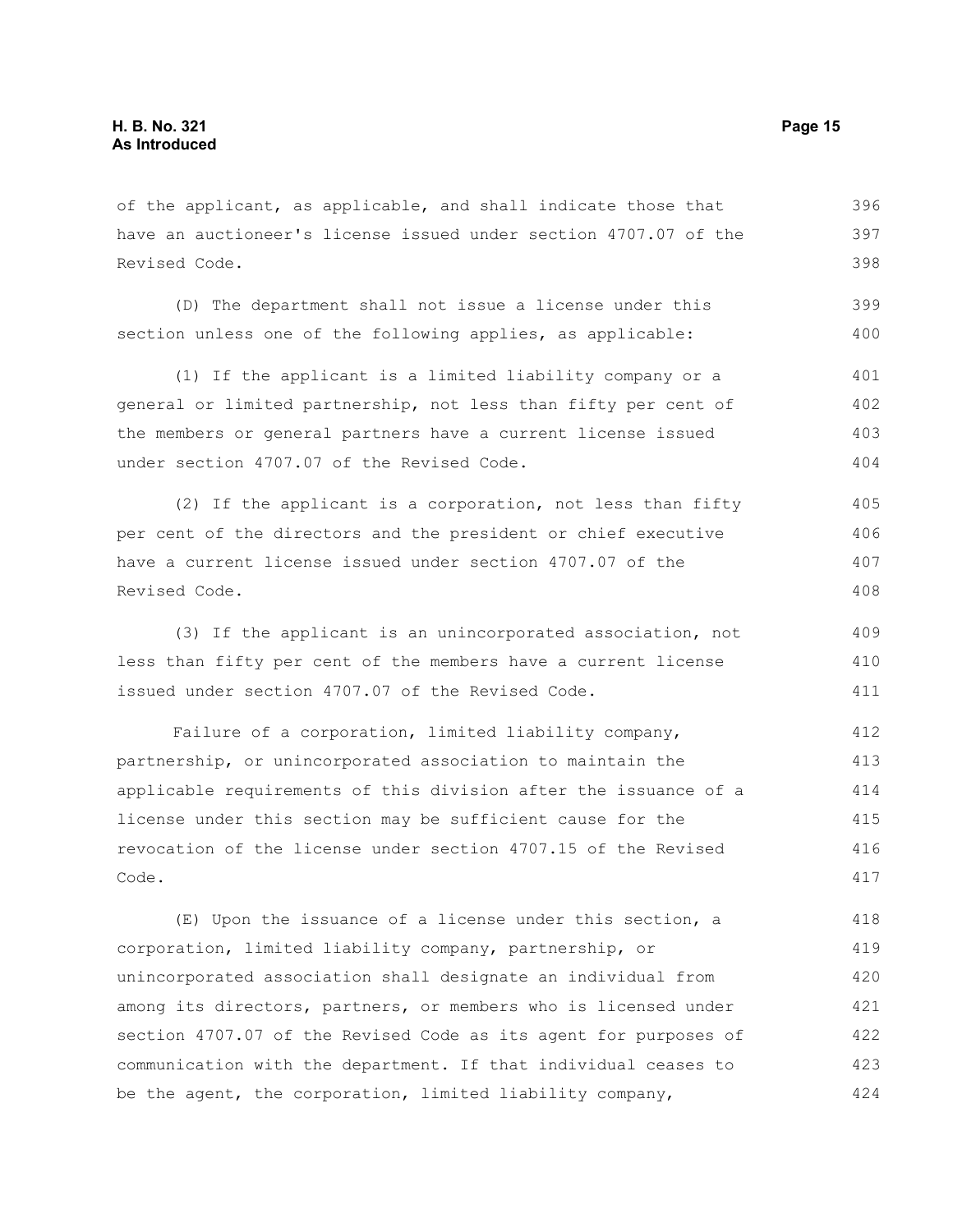### **H. B. No. 321 Page 16 As Introduced**

partnership, or unincorporated association shall notify the department not later than ten days after the day on which the individual ceases to be the agent. Upon notification to the department, the license of the corporation, limited liability company, partnership, or unincorporated association, as applicable, immediately shall terminate. If the corporation, limited liability company, partnership, or unincorporated association notifies the department of the designation of a new agent in accordance with the requirements of this division and pays a fee in the amount of ten dollars, the department shall issue the corporation, limited liability company, partnership, or unincorporated association a new license. 425 426 427 428 429 430 431 432 433 434 435 436

(F) This section does not preclude a corporation, limited liability company, partnership, or unincorporated association from selling real property at auction, provided that the requirements of this section and section 4707.021 and Chapter 4735. of the Revised Code are satisfied.

(G) A person licensed as a real estate broker under Chapter 4735. of the Revised Code shall not be required to obtain a license under this section if the person complies with sections 4707.021 and 4707.22 of the Revised Code. 442 443 444 445

**Sec. 4707.08.** (A) The department of agriculture shall hold written examinations four times each year for the purpose of testing the qualifications required for obtaining a license under section 4707.07 of the Revised Code and twelve times each year for obtaining a license under section 4707.09-4707.07 of the Revised Code and for unlicensed auction firm managers as required under division (D) of section 4707.074 of the Revised Code. The written examination shall be held at the department or at an alternative location determined by the department. In-446 447 448 449 450 451 452 453 454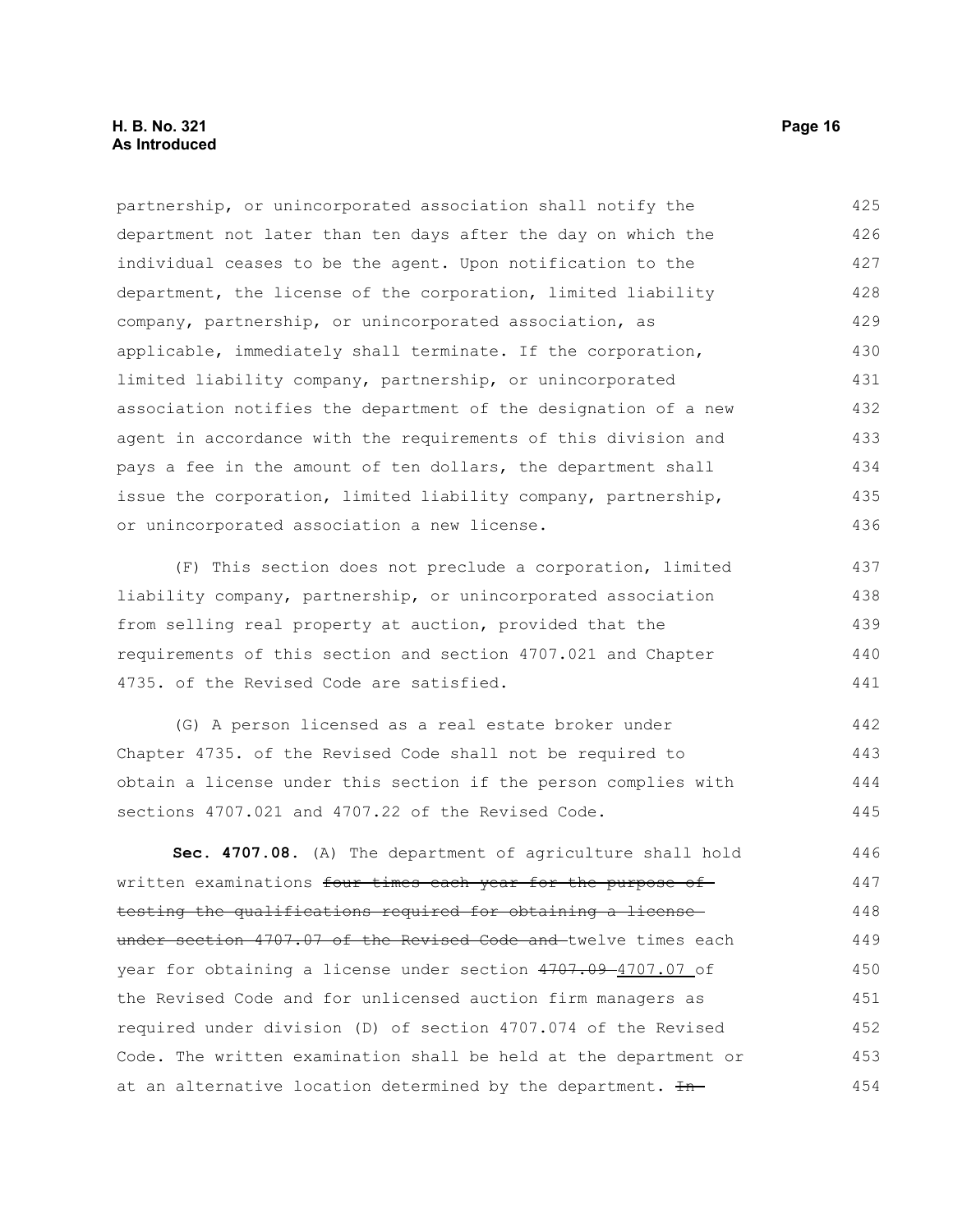### **H. B. No. 321 Page 17 As Introduced**

| addition to the written examination, auctioneer license-                     | 455 |
|------------------------------------------------------------------------------|-----|
| applicants shall pass an oral examination administered by the                | 456 |
| state auctioneers commission on the same date and at the same                | 457 |
| <del>location as the written examination. A</del> n examination shall not be | 458 |
| required for the renewal of any license unless the license has               | 459 |
| been revoked, suspended, or allowed to expire without renewal,               | 460 |
| in which case the applicant shall take and pass the appropriate              | 461 |
| examinations examination offered by the department.                          | 462 |
| An examination fee of twenty-five dollars shall be                           | 463 |
| collected from each person taking the auctioneer examination and             | 464 |
| fifteen dollars from each person taking either the apprentice                | 465 |
| auctioneer examination or the auction firm manager examination               | 466 |
| to defray expenses of holding the examinations.                              | 467 |
| (B) All applications and proofs shall be filed by each                       | 468 |
| applicant before the scheduled date of examination, and shall be             | 469 |
| accompanied by proof of financial responsibility and a license               | 470 |
| fee. In order to be seated for an examination held under this                | 471 |
| section, an applicant shall have a complete application on file              | 472 |
| with the department not later than fourteen days prior to the                | 473 |
| examination date.                                                            | 474 |
| (C) If a court of competent jurisdiction or the                              | 475 |
| department, at an administrative hearing, has found that an                  | 476 |
| applicant conducted an auction, provided auction services, or                | 477 |
| acted as an auctioneer without a license issued under this                   | 478 |
| chapter, the department may refuse to allow the applicant to                 | 479 |
| take an examination under this section or may deny the issuance              | 480 |
| of a license to the applicant for a period of two years.                     | 481 |
| (D) (1) If an applicant for a license fails to pass the                      | 482 |
| examination, the applicant may take the examination on the next              | 483 |

484

scheduled date for the examination. If an applicant fails to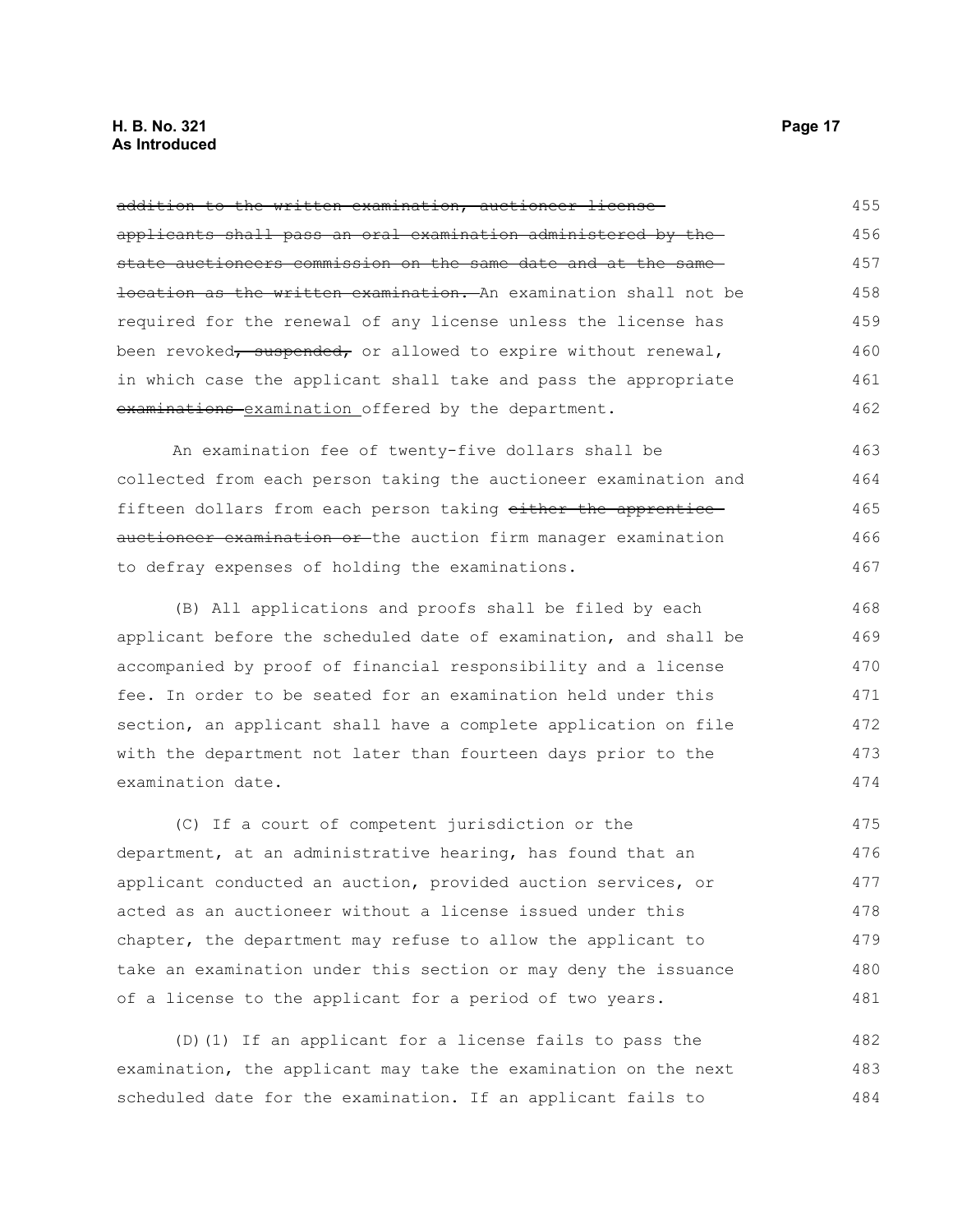pass the examination on the second consecutive attempt, the applicant shall not take the examination on the next scheduled date for the examination. 485 486 487

(2) If an applicant for a license fails to pass the examination on the third attempt, the applicant shall attend auction school a second time before the applicant may take the examination. If an applicant for a license fails to pass the examination on the fourth attempt, the applicant shall not take the examination for at least one year from the date of the last failed attempt. 488 489 490 491 492 493 494

(3) If an individual who is taking the examination for an auction firm manager fails to pass the examination on the third attempt, the individual shall not take the examination for one year from the date of the last failed attempt. 495 496 497 498

**Sec. 4707.091.** (A) Prior to the expiration of an auctioneer's or apprentice auctioneer's-license, an auctioneer or apprentice auctioneer may submit an application to the department of agriculture, on forms provided by the department, to place the license on deposit with the department for a period not to exceed two years. Not later than fourteen days after receipt of an application under this section, the department shall accept or deny the application. 499 500 501 502 503 504 505 506

(B) If the department accepts the application, an auctioneer or apprentice auctioneer who has a license on deposit with the department under this section shall not act as an auctioneer or apprentice auctioneer while the license is on deposit. In addition, such an auctioneer shall not be required to pay an assessment under section 4707.25 of the Revised Code. 507 508 509 510 511 512

(C) An auctioneer <del>or apprentice auctioneer m</del>ay reacquire a 513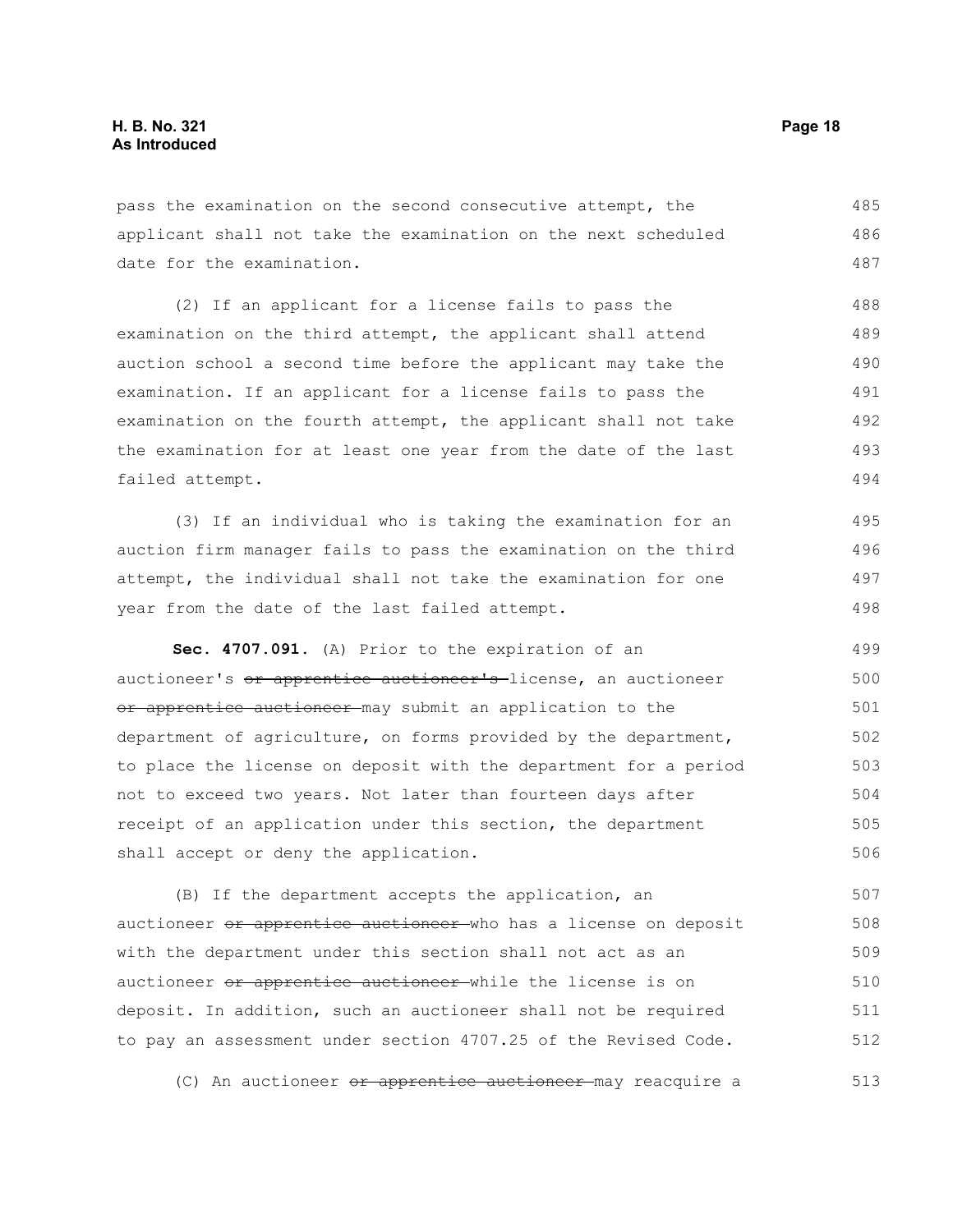apprentice auctioneer does all of the following prior to reacquisition: (1) Submits a written request to the department that contains the business address and telephone number of the auctioneer or apprentice auctioneer, as applicable; (2) Pays a reactivation fee for the license in the following amount, as applicable: (a) In the case of an apprentice auctioneer, one hundreddollars;  $(b)$ -In the case of an auctioneer whose license is reacquired during the first half of the biennium according to the biennial schedule established in division (B) of section 4707.10 of the Revised Code, two hundred dollars;  $(e)$  (b) In the case of an auctioneer whose license is reacquired during the second half of the biennium according to that biennial schedule, one hundred dollars. (3) Pays the assessment that is levied under section 4707.25 of the Revised Code for the current year, if applicable; (4) Provides proof of financial responsibility as required in section 4707.11 of the Revised Code, if applicable; (5) Complies with any other requirement established in rules adopted by the director under section 4707.19 of the Revised Code. (D) If an auctioneer  $-$ or apprentice auctioneer, at the time of placing the auctioneer's or apprentice auctioneer's license on deposit, as applicable, has not maintained proof of financial responsibility for the entire period of time required under 515 516 517 518 519 520 521 522 523 524 525 526 527 528 529 530 531 532 533 534 535 536 537 538 539 540 541

license on deposit from the department if the auctioneer  $\theta$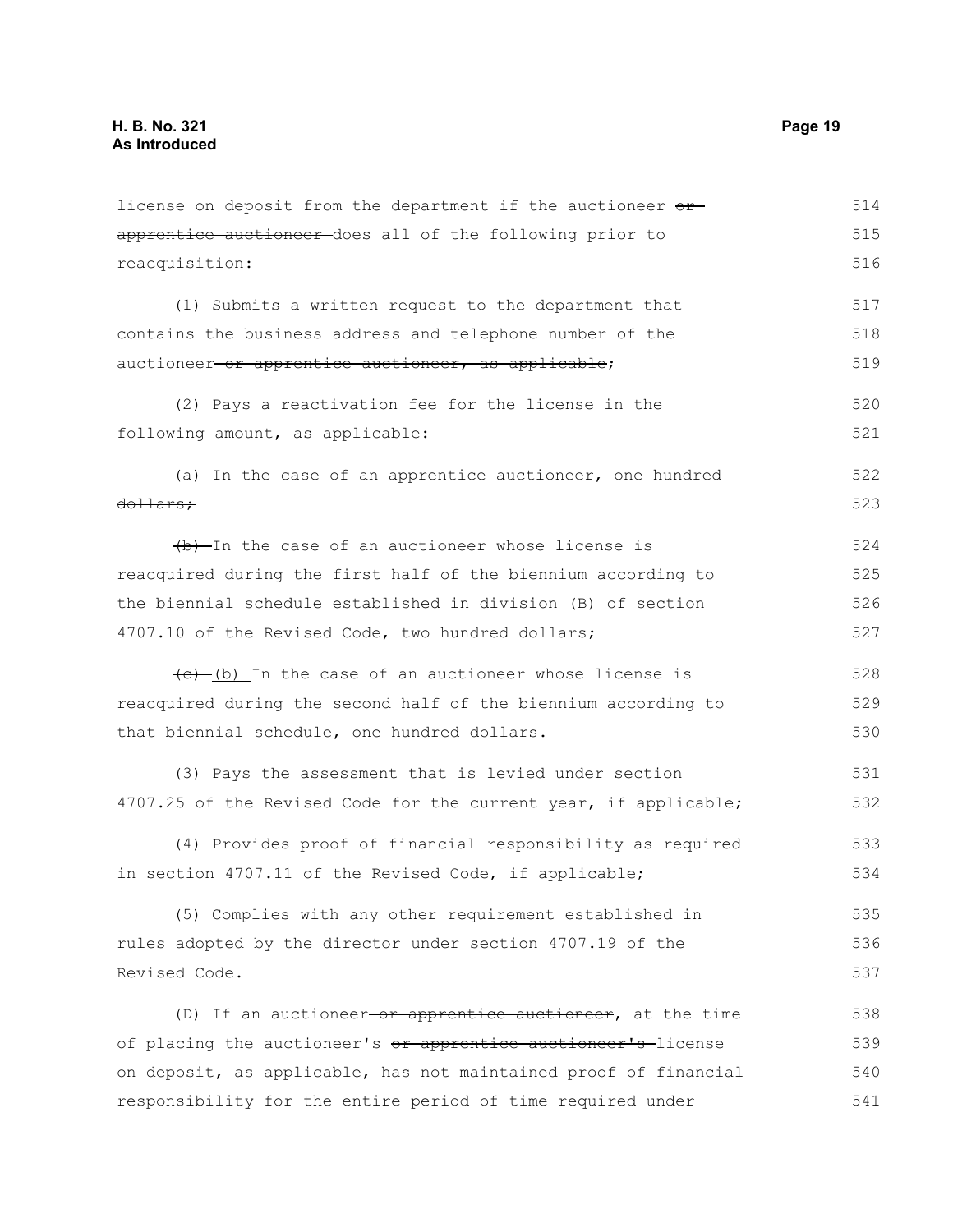### **H. B. No. 321 Page 20 As Introduced**

section 4707.11 of the Revised Code, the auctioneer-orapprentice auctioneer, beginning at the time of reacquisition, shall maintain proof of financial responsibility for the remainder of the time required under that section. 542 543 544 545

Sec. 4707.10. (A) The fee for each apprentice auctioneer'sor-auction firm license issued by the department of agriculture is one hundred dollars, and the annual renewal fee for any such license is one hundred dollars. All licenses expire annually on the last day of June of each year and shall be renewed according to the standard renewal procedures of Chapter 4745. of the Revised Code, or the procedures of this section. Any licensee under this chapter who wishes to renew the licensee's license, but fails to do so before the first day of July shall reapply for licensure in the same manner and pursuant to the same requirements as for initial licensure, unless before the first day of September of the year of expiration, the former licensee pays to the department, in addition to the regular renewal fee, a late renewal penalty of one hundred dollars. 546 547 548 549 550 551 552 553 554 555 556 557 558 559

(B)(1) Each person to whom the department issues an auctioneer's license or special auctioneer's license shall pay a licensure fee. Those licenses are The license is biennial and expire expires in accordance with the schedule established in division (B)(2) of this section. If such a license is issued during the first year of a biennium, the licensee shall pay a fee in the amount of two hundred dollars. If the license is issued during the second year of a biennium, the licensee shall pay a fee in the amount of one hundred dollars. With respect toan auctioneer's license, the fees apply The fee applies regardless of whether the license is issued to an individual under section 4707.07 of the Revised Code or to a corporation, limited liability company, partnership, or association under 560 561 562 563 564 565 566 567 568 569 570 571 572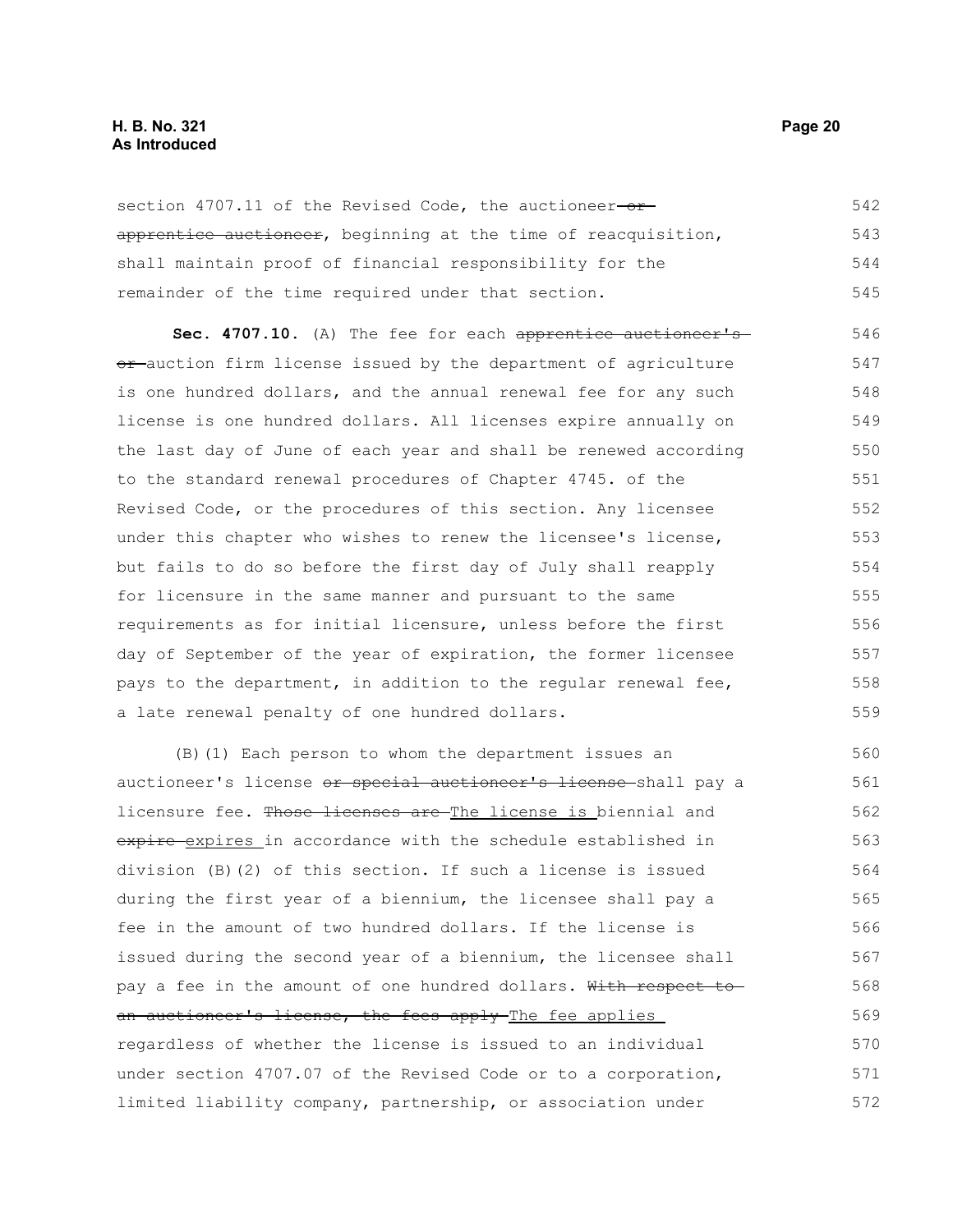section 4707.073 of the Revised Code.

All auctioneer's licenses and special auctioneer's licenses expire An auctioneer's license expires on the last day of June of the biennium. The <del>licenses</del>-license shall be renewed in accordance with the standard renewal procedures of Chapter 4745. of the Revised Code or the procedures in this section and upon the licensee's payment to the department of a renewal fee of two hundred dollars. A licensee who wishes to renew the licensee's license, but who fails to do so before the first day of July following the license's expiration, shall reapply for licensure in the same manner and pursuant to the same requirements as for the initial licensure unless before the first day of September following the expiration, the former licensee pays to the department, in addition to the regular renewal fee, a late renewal penalty of one hundred dollars. (2) The biennial expiration of an auctioneer's license  $or$ special auctioneer's license shall occur in accordance with the following schedule: (a) The license shall expire in odd-numbered years if the business name or last name, as applicable, of the licensee begins with the letters "A" through "J" or with the letters "X" through "Z." (b) The license shall expire in even-numbered years if the business name or last name, as applicable, of the licensee begins with the letters "K" through "W." (C)(1) To renew an auctioneer's license, the licensee shall include with a renewal application an affidavit stating that the licensee has completed eight hours of continuing education in accordance with section 4707.101 of the Revised 574 575 576 577 578 579 580 581 582 583 584 585 586 587 588 589 590 591 592 593 594 595 596 597 598 599 600 601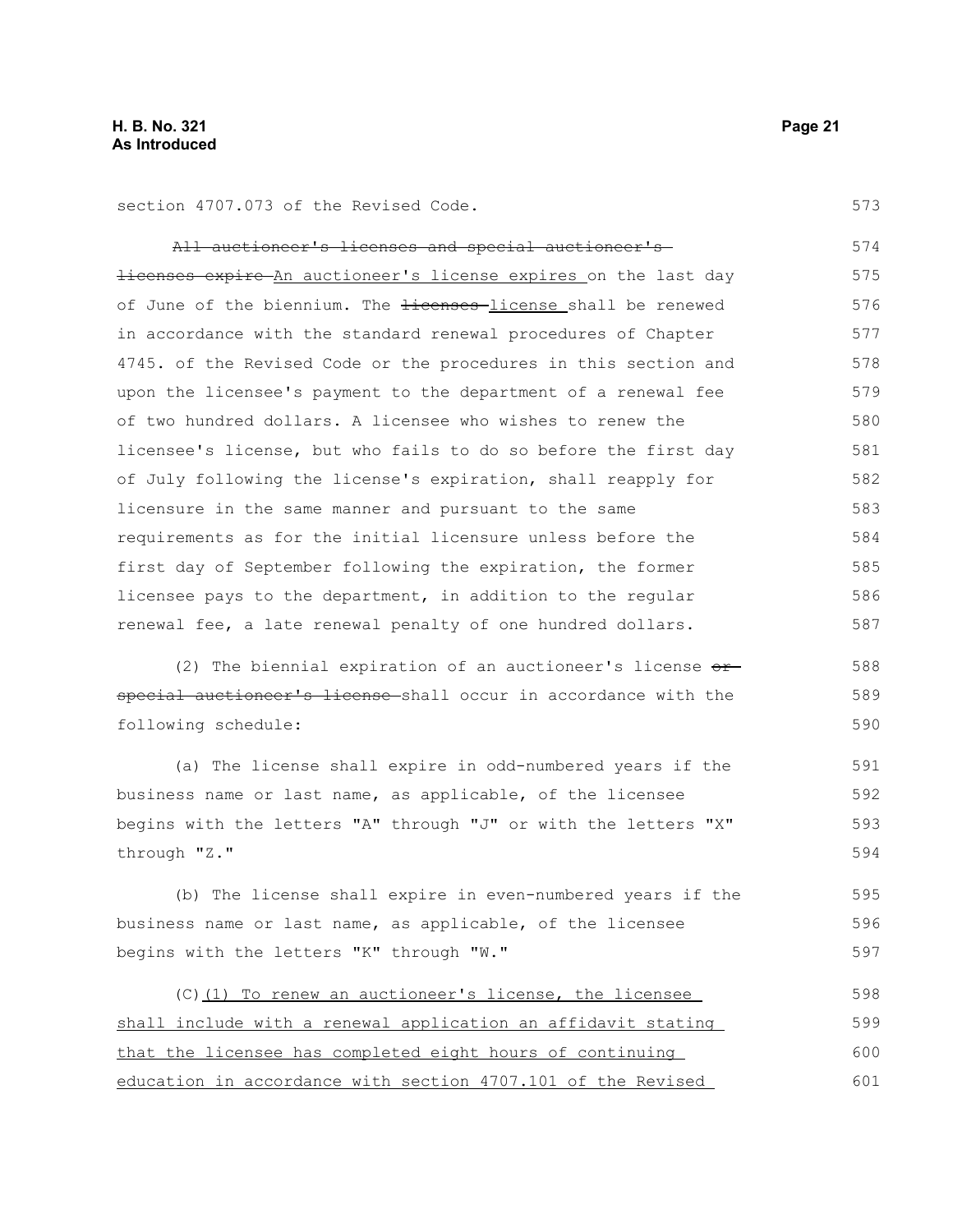licensee's license.

Code during the two years immediately preceding renewal of the

(2) To renew an auction firm's license, the auction firm manager of the licensed auction firm shall include with a renewal application an affidavit stating that the auction firm manager has completed eight hours of continuing education in accordance with section 4707.101 of the Revised Code during the two years immediately preceding renewal of the auction firm's license. 604 605 606 607 608 609 610

The director of agriculture shall not renew an auctioneer or auction firm license unless the applicant demonstrates that all continuing education requirements have been completed. 611 612 613

(D) Any person who fails to renew the person's license before the first day of July is prohibited from engaging in any activity specified or comprehended in section 4707.01 of the Revised Code until such time as the person's license is renewed or a new license is issued. Renewal of a license between the first day of July and the first day of September does not relieve any person from complying with this division. The department may refuse to renew the license of or issue a new license to any person who violates this division. 614 615 616 617 618 619 620 621 622

 $(D)$  (E) The department shall prepare and deliver to each licensee a permanent license certificate and an identification card, the appropriate portion of which shall be carried on the person of the licensee at all times when engaged in any type of auction activity, and part of which shall be posted with the permanent certificate in a conspicuous location at the licensee's place of business. 623 624 625 626 627 628 629

 $(E)$  (F) Notice in writing shall be given to the department

602 603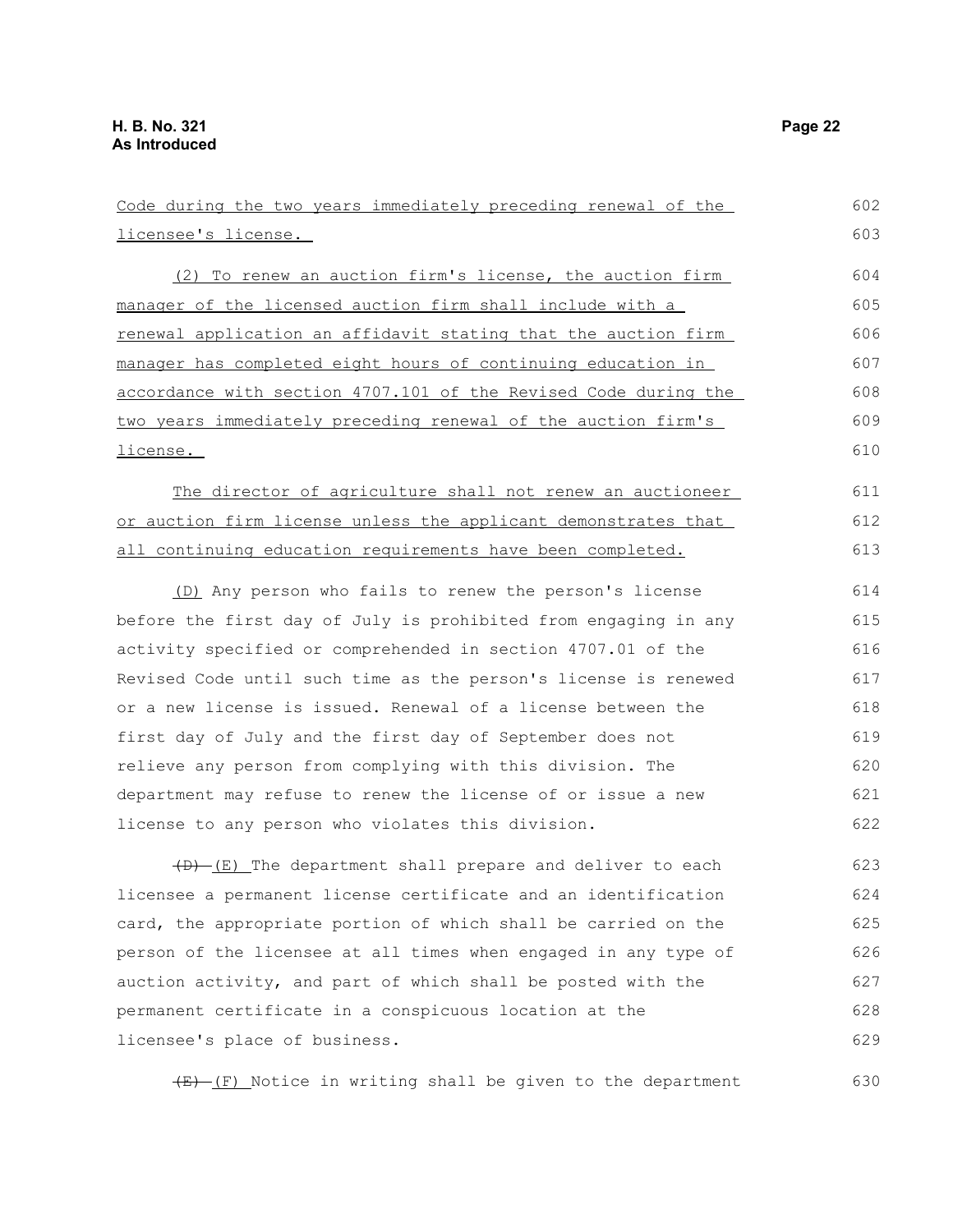### **H. B. No. 321 Page 23 As Introduced**

by each auctioneer or apprentice auctioneer licensee of any change of principal business location or any change or addition to the name or names under which business is conducted, whereupon the department shall issue a new license for the unexpired period. Any change of business location or change or addition of names without notification to the department shall automatically cancel any license previously issued. For each new auctioneer's or apprentice auctioneer's-license issued upon the occasion of a change in business location or a change in or an addition of names under which business is conducted, the department may collect a fee of ten dollars for each change in location, or name or each added name unless the notification of the change occurs concurrently with the renewal application or unless otherwise provided in section 4707.07 of the Revised Code. 631 632 633 634 635 636 637 638 639 640 641 642 643 644 645

 **Sec. 4707.101.** (A) A licensed auctioneer shall complete eight hours of continuing education in accordance with this section prior to renewal of the license under section 4707.10 of the Revised Code. The auction firm manager of a licensed auction firm shall complete eight hours of continuing education in accordance with this section prior to the renewal of the auction firm license under section 4707.10 of the Revised Code. 646 647 648 649 650 651 652

(B)(1) Except as provided in division (B)(2) of this section, a licensed auctioneer and an auction firm manager shall complete the eight hours of continuing education as follows: 653 654 655

(a) Three of the hours shall include areas of instruction in any of the following areas: an overview of this chapter and rules adopted under it, including any recent amendments to that chapter or rules; contract law; the uniform commercial code; auction ethics; or trust or escrow accounts. 656 657 658 659 660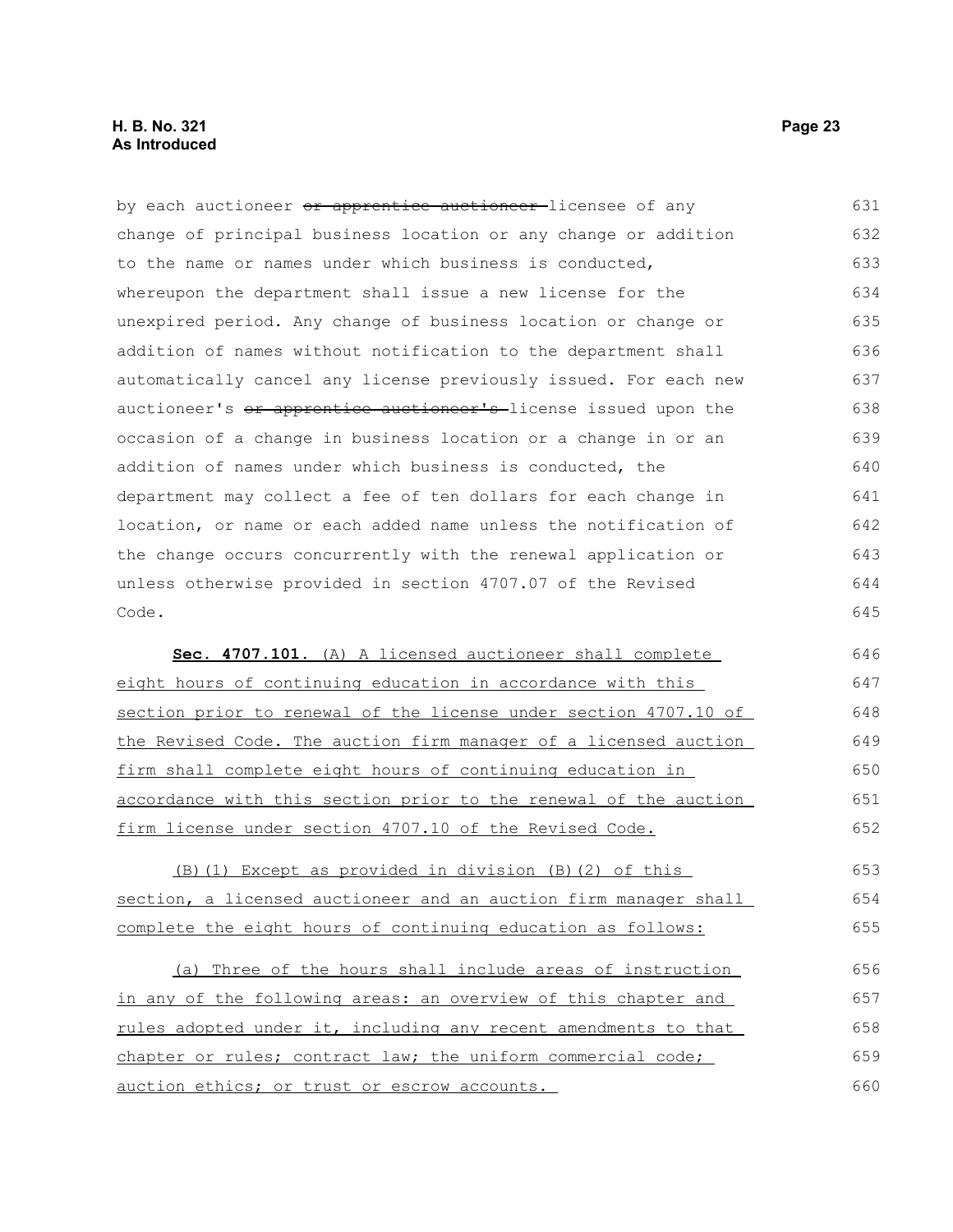| (b) Five of the hours shall include areas of instruction         | 661 |
|------------------------------------------------------------------|-----|
| in any of the following areas: advertising and marketing;        | 662 |
| business math and accounting; insurance and liability; federal   | 663 |
| firearms law; business management; motor vehicle auctions; real  | 664 |
| estate auctions; or personal property auctions.                  | 665 |
| (2) If a licensed auctioneer has been issued a license           | 666 |
| with a period of validity of twelve months or less, the          | 667 |
| auctioneer shall complete four hours of continuing education as  | 668 |
| follows:                                                         | 669 |
| (a) One hour in the areas of instruction described in            | 670 |
| division (B) (1) (a) of this section;                            | 671 |
| (b) Three hours in the areas of instruction described in         | 672 |
| division (B)(1)(b) of this section.                              | 673 |
| (C) A licensed auctioneer or an auction firm manager of a        | 674 |
| licensed auction firm may complete an area of instruction for    | 675 |
| continuing education hours in another state if both of the       | 676 |
| following apply:                                                 | 677 |
| (1) The area of instruction has been approved by the             | 678 |
| appropriate state governing body in the other state.             | 679 |
| (2) The director of agriculture and the Ohio auctioneers         | 680 |
| commission approve the completion of the area of instruction by  | 681 |
| the auctioneer or an auction firm manager in the other state.    | 682 |
| Sec. 4707.11. (A) Except as provided in division (B) of          | 683 |
| this section, each application for a license issued under this   | 684 |
| chapter shall be accompanied by proof of financial               | 685 |
| responsibility in the form of either an irrevocable letter of    | 686 |
| credit or a cash bond or a surety bond in the amount of twenty-  | 687 |
| five thousand dollars. If the applicant gives a surety bond, the | 688 |
| bond shall be executed by a surety company authorized to do      | 689 |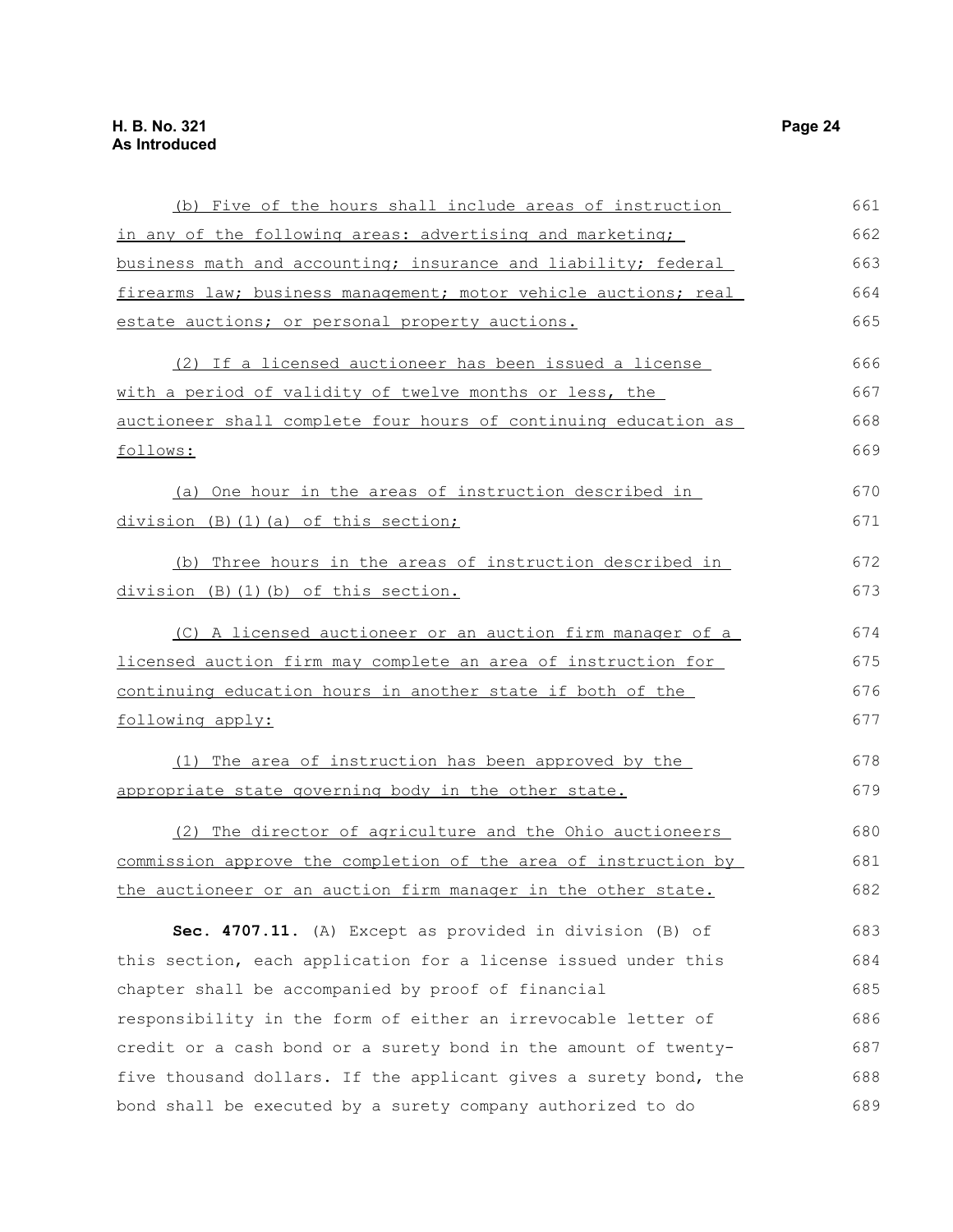business in this state.

A bond shall be made payable to the department of agriculture and shall include a condition that requires the applicant to comply with this chapter and rules adopted under it, including a requirement that the person refrain from conduct described in section 4707.15 of the Revised Code. All bonds shall be on a form approved by the director of agriculture. 691 692 693 694 695 696

A licensee shall maintain proof of financial responsibility for three years following the date of initial licensure. After the three-year period, a licensee who has not engaged in conduct described in section 4707.15 of the Revised Code and has not otherwise violated this chapter or rules adopted under it during that period shall no longer be required to maintain proof of financial responsibility except as otherwise provided in this section. 697 698 699 700 701 702 703 704

A licensee whose license expires without being renewed under section 4707.10 of the Revised Code or is suspended under section 4707.15 or 4707.30 of the Revised Code shall give proof of financial responsibility in accordance with this section in order to obtain reinstatement or reactivation of the license.

(B) Division (A) of this section does not apply to  $\frac{any}{ }$ either of the following: 710 711

(1) A licensee whose license was issued prior to July 1, 2003, provided that the license continues to be renewed under section 4707.10 of the Revised Code and is not suspended under section 4707.15 or 4707.30 of the Revised Code; 712 713 714 715

(2) An apprentice auctioneer licensee whose license was issued under section 4707.09 of the Revised Code prior to July 1, 2003, and who applies for an auctioneer's license under 716 717 718

690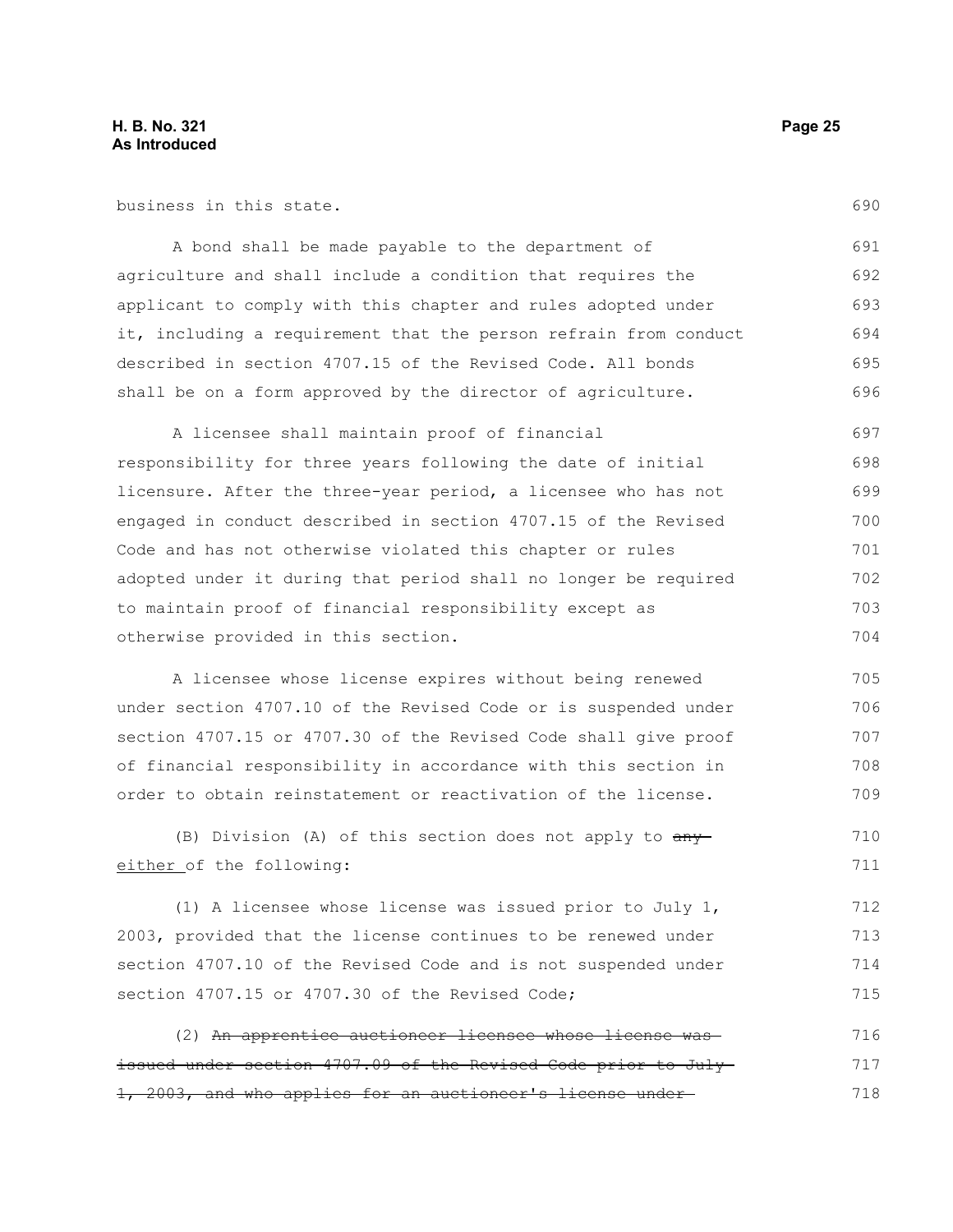section 4707.07 of the Revised Code on or after July 1, 2003, provided that the apprentice auctioneer's license is not suspended under section 4707.15 or 4707.30 of the Revised Code, and, if necessary, continues to be renewed under section 4707.10 of the Revised Code, prior to the issuance of the auctioneer's license to the applicant; (3) An auction firm license that is issued under section 4707.074 of the Revised Code. Sec. 4707.12. A nonresident may operate as an auctioneer<sub>7</sub> apprentice auctioneer, or special auctioneer within the state by conforming to this chapter. The department of agriculture may, within its discretion, waive the testing and schooling requirements for a nonresident, provided that the nonresident holds a valid auctioneer orapprentice auctioneer-license issued by a state with which the department has entered into a reciprocal licensing agreement. Nonresidents wishing to so operate in this state shall make application in writing to the department and furnish the department with proof of their ability to conduct an auction, proof of license and financial responsibility, as well as other information that the department may request. If a state with which the department has entered into a reciprocal licensing agreement does not require an apprenticeship, the applicant shall provide proof of license for a period of at least one year prior to receipt of the application. 719 720 721 722 723 724 725 726 727 728 729 730 731 732 733 734 735 736 737 738 739 740 741 742 743

This section does not apply to A nonresident auctioneers who do not have a license auctioneer from a state with which the department has not entered into a reciprocal licensing agreement shall not operate as an auctioneer in this state, unless that nonresident auctioneer is issued a license under this chapter. 744 745 746 747 748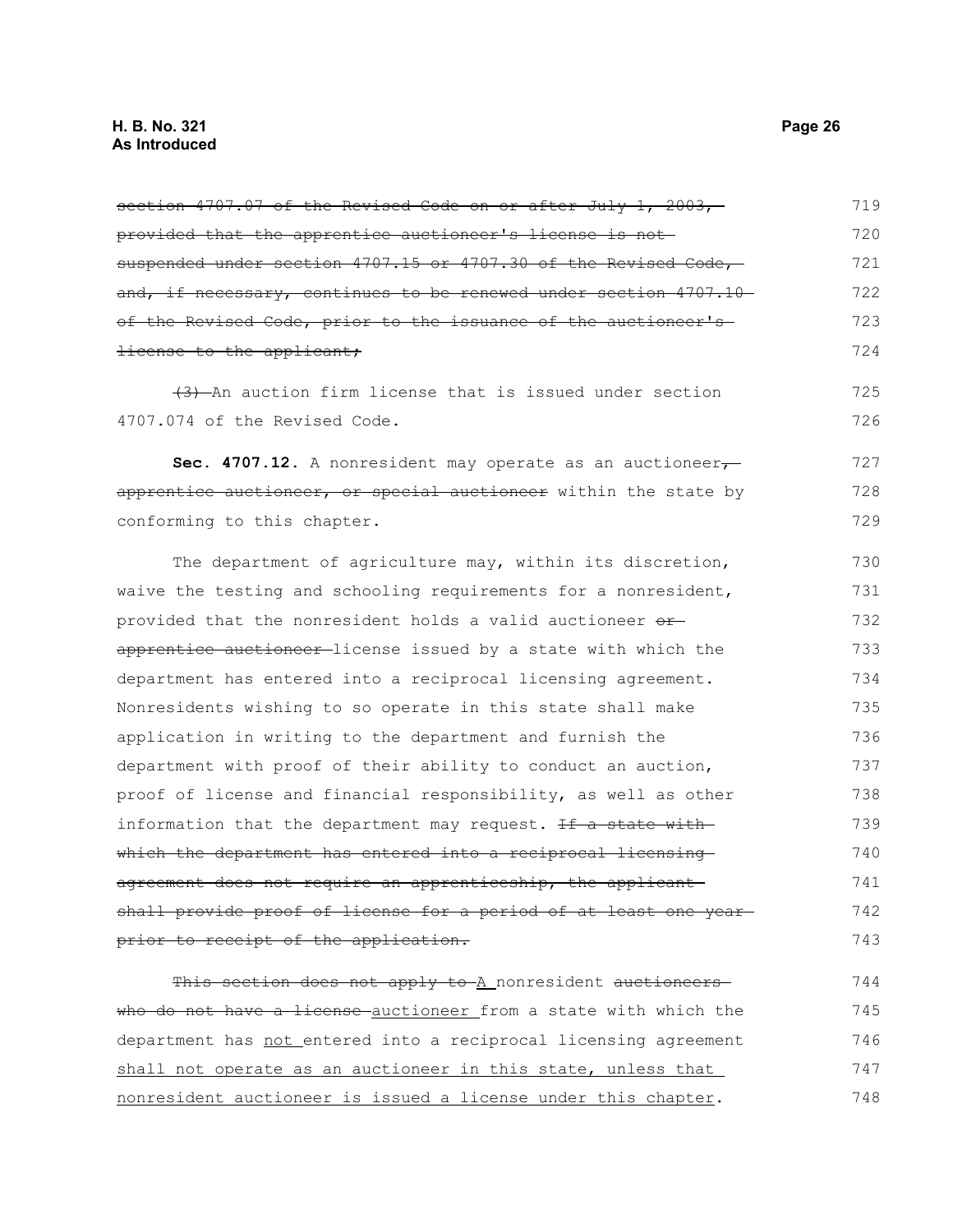### **H. B. No. 321 Page 27 As Introduced**

| Sec. 4707.14. (A) Each person licensed under this chapter                      | 749 |
|--------------------------------------------------------------------------------|-----|
| shall have a definite place of business in this state.                         | 750 |
| (B) Except as provided in division (C) of this section, if                     | 751 |
| the If a licensee is a nonresident, it is not necessary for the                | 752 |
| licensee to maintain an active place of business within this                   | 753 |
| state if the licensee maintains such a place of business in the                | 754 |
| state where the licensee is a resident.                                        | 755 |
| (C) A nonresident who is licensed as a special auctioneer-                     | 756 |
| under section 4707.071 of the Revised Code shall have a definite               | 757 |
| place of business within the state and shall not conduct-                      | 758 |
| auctions anywhere else in the state other than the licensee's-                 | 759 |
| place of business.                                                             | 760 |
| Sec. 4707.15. (A) The department of agriculture may deny,                      | 761 |
| refuse to renew, suspend, or revoke the license of any auction                 | 762 |
| firm <sub>7_Of</sub> auctioneer <del>, apprentice auctioneer, or special</del> | 763 |
| auctioneer- for any of the following causes:                                   | 764 |
| (1) Obtaining a license through false or fraudulent                            | 765 |
| representation;                                                                | 766 |
| (2) Making any substantial misrepresentation in an                             | 767 |
| application for a license;                                                     | 768 |
| (3) A continued course of misrepresentation or for making                      | 769 |
| false promises through agents, advertising, or otherwise;                      | 770 |
| (4) Specifying that an auction is a reserve auction,                           | 771 |
| absolute auction, multi-parcel auction, or estate auction, but                 | 772 |
| not conducting the auction as specified;                                       | 773 |
| (5) Failing to account for or remit, within a reasonable                       | 774 |
| time, any money or property belonging to others that comes into                | 775 |
| the licensee's possession, and for commingling funds of others                 | 776 |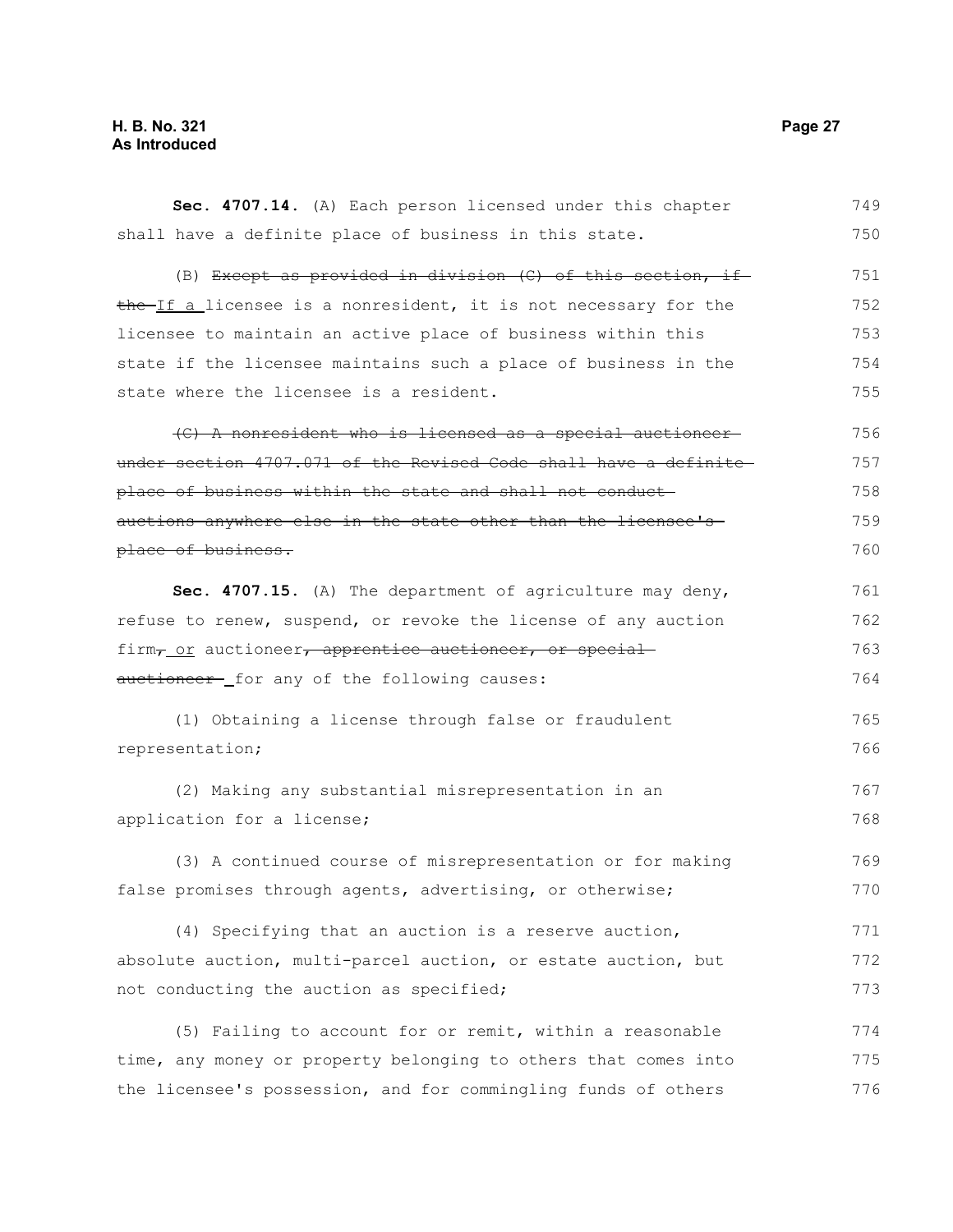with the licensee's own, or failing to keep funds of others in an escrow or trust account, except that in the case of a transaction involving real estate, such funds shall be maintained in accordance with division (A)(26) of section 4735.18 of the Revised Code; (6) Paying valuable consideration to any person who has violated this chapter; (7) Except as provided in division (B) of this section, conviction in a court of competent jurisdiction of this state or any other state of a criminal offense involving fraud, forgery, embezzlement, false pretenses, extortion, conspiracy to defraud, or another similar offense or a felony; (8) Violation of this chapter or rules adopted under it; (9) Failure to furnish voluntarily at the time of execution, copies of all written instruments prepared by the auctioneer or auction firm; (10) Any conduct of a person that is licensed under this chapter that demonstrates bad faith, dishonesty, incompetency, or untruthfulness; (11) Any other conduct of a person that is licensed under this chapter that constitutes improper, fraudulent, or dishonest dealings; (12) Failing prior to the sale at public auction to enter into a written contract with the owner or consignee of any property to be sold, containing the terms and conditions upon which the licensee received the property for auction; (13) The use of any power of attorney to circumvent this chapter; 777 778 779 780 781 782 783 784 785 786 787 788 789 790 791 792 793 794 795 796 797 798 799 800 801 802 803 804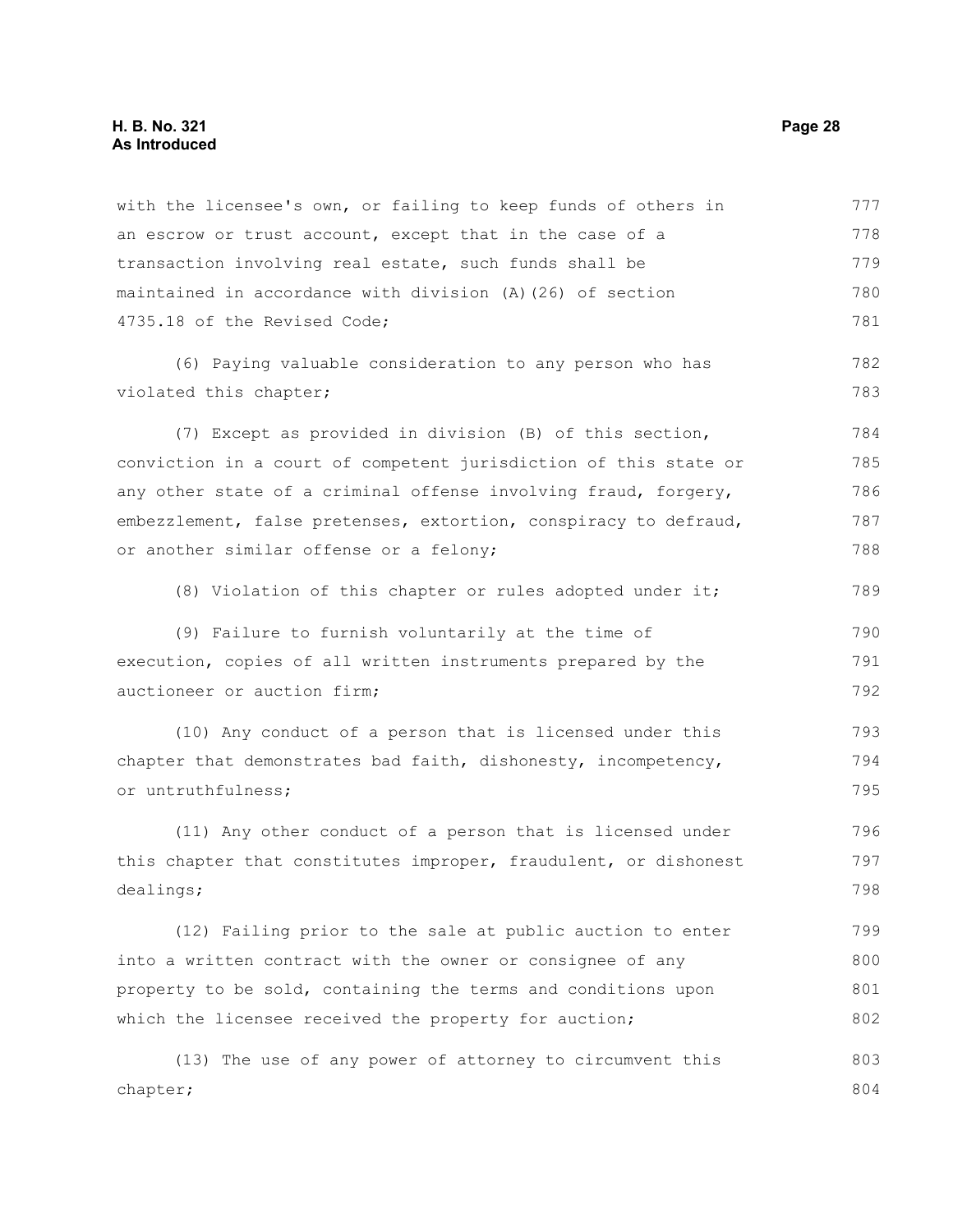(14) Failure to display either of the following: (a) The sign required under section 4707.22 of the Revised Code; or (b) A notice conspicuously at the clerk's desk or on a bid card that clearly states the terms and conditions of the auction and, if applicable, an explanation of the multi-parcel auction process. (15) Failure to notify the department of any conviction of a felony or crime involving fraud within fifteen days of conviction; (16) Aiding an unlicensed person in the performance of services or acts that require a license under this chapter; (17) The suspension or revocation of a license to engage in auctioneering or other disciplinary action by the licensing authority of another state; (18) The refusal or disapproval by the licensing authority of another state of an application for a license to engage in auctioneering; (19) Failure of a licensee to notify the department of agriculture within fifteen days of a disciplinary action against the licensee by another state's applicable governing authority; (20) Engaging in auctioneering or providing auction services without a license or during the suspension of a license; (21) Attempting to cheat or cheating on an auctioneer examination or aiding another to cheat on an examination. 805 806 807 808 809 810 811 812 813 814 815 816 817 818 819 820 821 822 823 824 825 826 827 828 829 830

(B) The department shall not refuse to issue a license to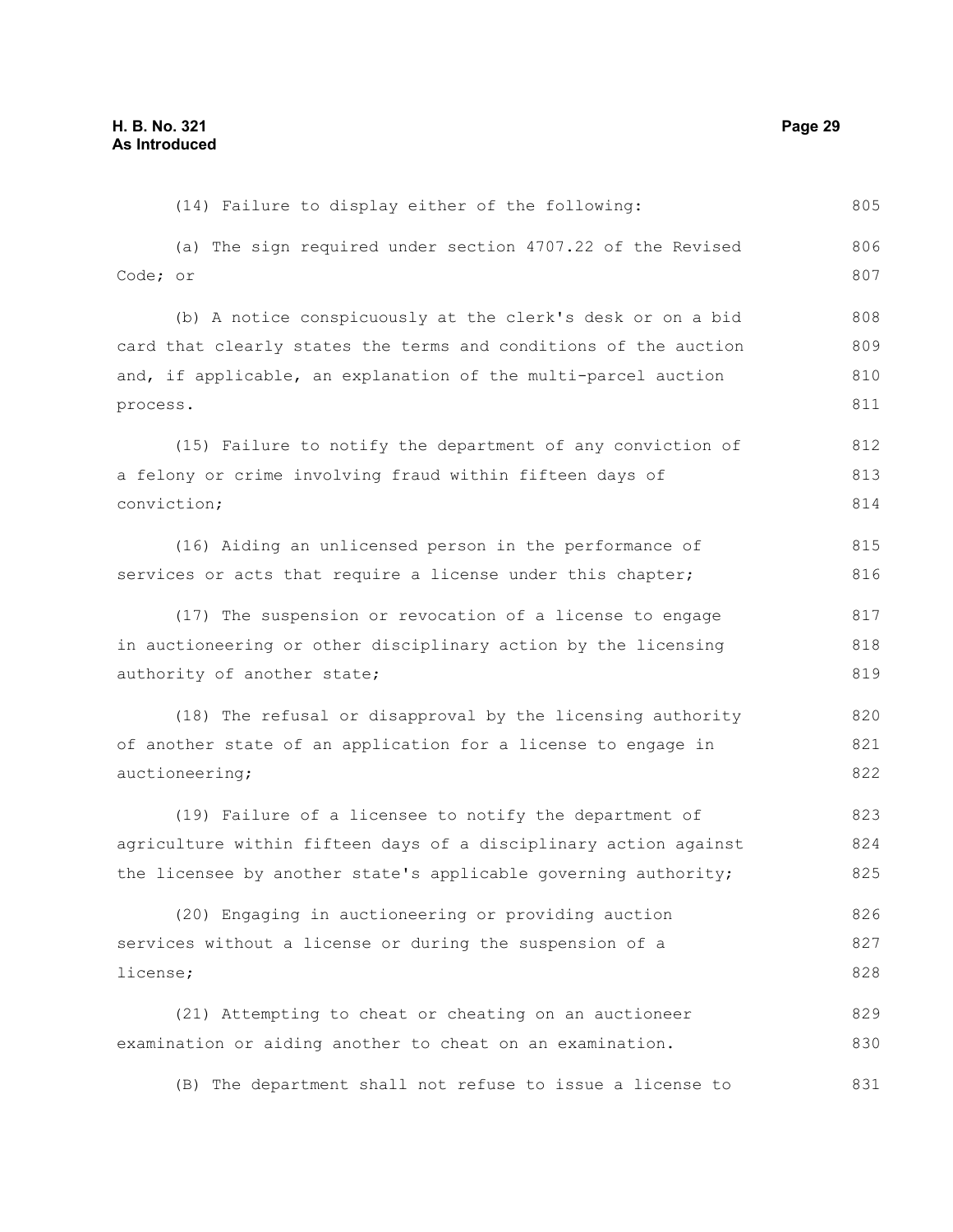### **H. B. No. 321 Page 30 As Introduced**

| an applicant because of a criminal conviction unless the refusal     | 832 |
|----------------------------------------------------------------------|-----|
| is in accordance with section 9.79 of the Revised Code.              | 833 |
| Sec. 4707.151. (A) No person shall engage in bid rigging.            | 834 |
| (B) As used in this section, "bid rigging" means a                   | 835 |
| conspiracy between auctioneers, apprentice auctioneers, special      | 836 |
| auctioneers, any participants in an auction, or any other            | 837 |
| persons who agree not to bid against each other at an auction or     | 838 |
| who otherwise conspire to decrease or increase the number or         | 839 |
| amounts of bids offered at auction.                                  | 840 |
| Sec. 4707.153. (A) An auctioneer license or auction firm             | 841 |
| license is automatically suspended if the following apply, as        | 842 |
| applicable:                                                          | 843 |
| (1) The director of agriculture determines that a licensed           | 844 |
| auctioneer has failed to complete the continuing education           | 845 |
| requirements established under section 4707.101 of the Revised       | 846 |
| Code and has falsified the affidavit submitted under section         | 847 |
| 4707.10 of the Revised Code.                                         | 848 |
| (2) The director determines the auction firm manager of a            | 849 |
| licensed auction firm has failed to complete the continuing          | 850 |
| education requirements established under section 4707.101 of the     | 851 |
| Revised Code and has falsified the affidavit submitted under         | 852 |
| section 4707.10 of the Revised Code.                                 | 853 |
| A license is automatically suspended on the date on which            | 854 |
| the director makes a determination under division $(A) (1)$ or $(2)$ | 855 |
| of this section. The director shall provide the offending            | 856 |
| licensee with an opportunity for an administrative hearing on        | 857 |
| the suspension in accordance with Chapter 119. of the Revised        | 858 |
| Code.                                                                | 859 |
| (B) If an auctioneer's or auction firm's license is                  | 860 |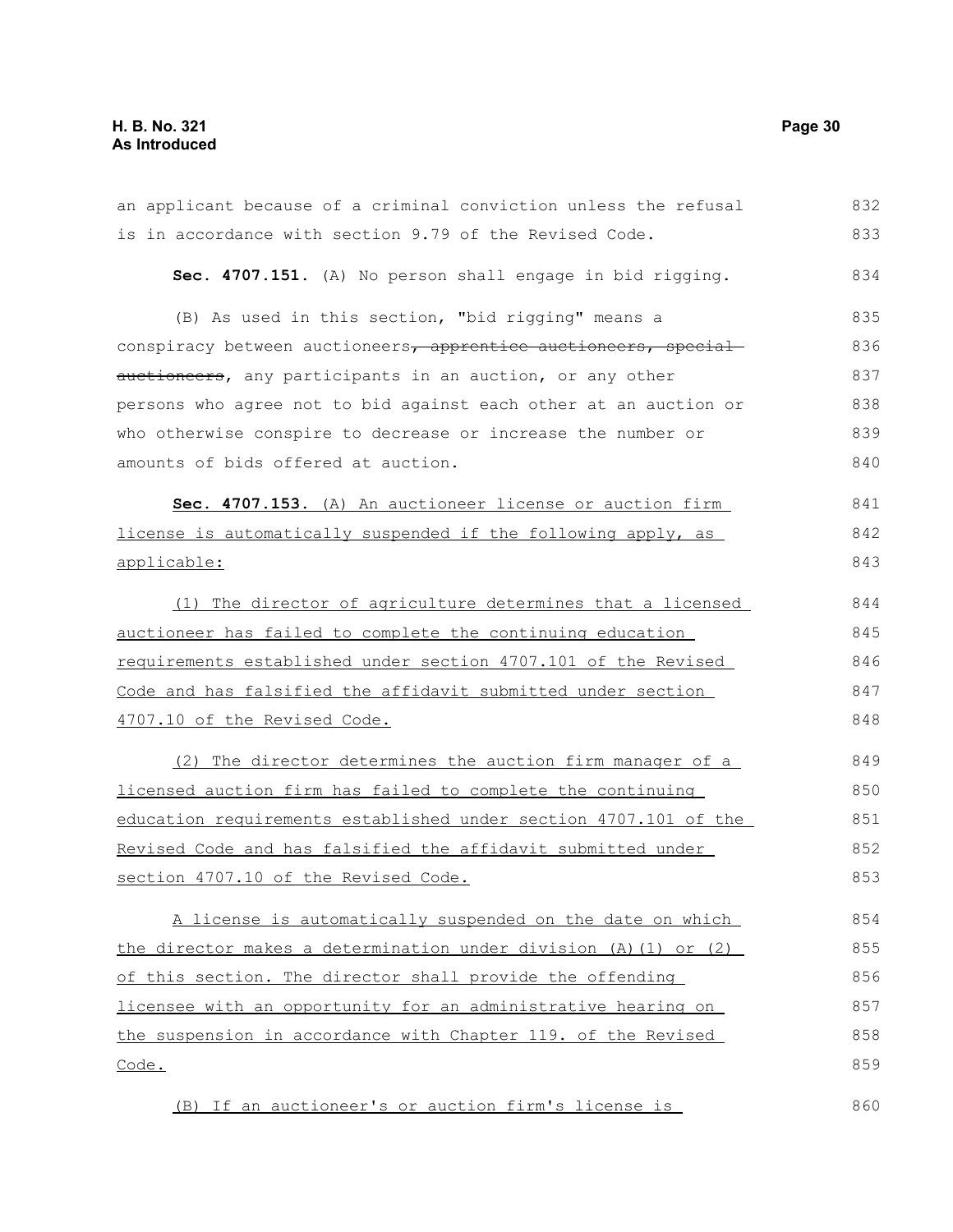| suspended under division (A) of this section, the auctioneer or                      | 861 |
|--------------------------------------------------------------------------------------|-----|
| auction firm manager of the auction firm shall provide proof of                      | 862 |
| completion of the continuing education requirements not later                        | 863 |
| than one hundred eighty days after the date that the suspension                      | 864 |
| is issued. If such an auctioneer or auction firm manager fails                       | 865 |
| to submit the proof of completion of the continuing education                        | 866 |
| requirements within that time period, the license is                                 | 867 |
| automatically revoked. The director shall provide the former                         | 868 |
| licensee an opportunity for an administrative hearing on the                         | 869 |
| revocation in accordance with Chapter 119. of the Revised Code.                      | 870 |
| (C) If an auctioneer or auction firm license is revoked                              | 871 |
| under this section, the former licensee shall not apply for a                        | 872 |
| new license under this chapter earlier than one year after the                       | 873 |
| revocation. The applicant shall comply with all requirements                         | 874 |
| under section 4707.07 or 4707.074 of the Revised Code, as                            | 875 |
| applicable.                                                                          | 876 |
| Sec. 4707.16. (A) The department of agriculture may, upon                            | 877 |
| its own motion, and shall, upon the verified written complaint                       | 878 |
| of any person, investigate the actions of any auction firm, or                       | 879 |
| auctioneer, apprentice auctioneer, or special auctioneer, any                        | 880 |
| applicant for an auction firm's <sub>7_Or</sub> auctioneer's <sub>7</sub> apprentice | 881 |
| auctioneer's, or special auctioneer's license, or any person who                     | 882 |
| assumes to act in that capacity, if the complaint, together with                     | 883 |
| other evidence presented in connection with it, makes out a                          | 884 |
| prima-facie case.                                                                    | 885 |
|                                                                                      |     |

If the department determines that any such applicant is not entitled to receive a license, a license shall not be granted to the applicant, and if the department determines that any licensee is guilty of a violation of section 4707.14 or 4707.15 of the Revised Code, the department may suspend or 886 887 888 889 890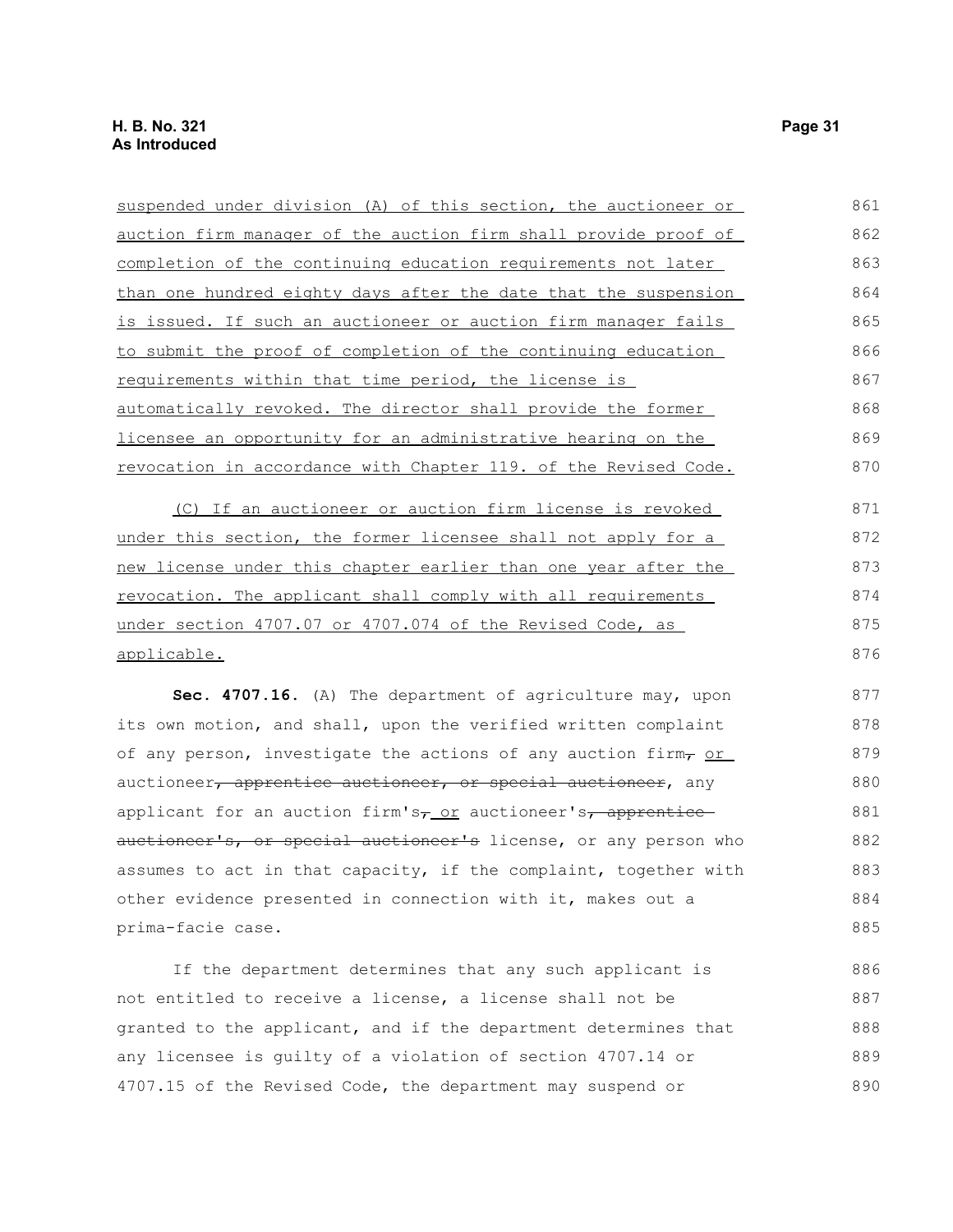revoke the license. Any auction firm, or auctioneer, apprentice auctioneer, or special auctioneer who has had the auction firm's<sub>7</sub> or auctioneer's, apprentice auctioneer's, or special auctioneer's license revoked shall not be issued another such license for a period of two years from the date of revocation. 891 892 893 894 895

(B) The department may investigate complaints concerning the violation of sections 4707.02 and 4707.15 of the Revised Code and may subpoena witnesses in connection with such investigations as provided in this section. The department may make application to the court of common pleas for an order enjoining the violation of sections 4707.02 and 4707.15 of the Revised Code, and upon a showing by the department that any licensed auction firm, or auctioneer, apprentice auctioneer, or special auctioneer has violated or is about to violate section 4707.15 of the Revised Code, or any person has violated or is about to violate section 4707.02 of the Revised Code, an injunction, restraining order, or other order as may be appropriate shall be granted by the court. 896 897 898 899 900 901 902 903 904 905 906 907 908

(C) The department may compel by subpoena the attendance of witnesses to testify in relation to any matter over which it has jurisdiction and that is the subject of inquiry and investigation by it, and require the production of any book, paper, or document pertaining to that matter. In case any person fails to file any statement or report, obey any subpoena, give testimony, or produce any books, records, or papers as required by such a subpoena, the court of common pleas of any county in the state, upon application made to it by the department, shall compel obedience by attachment proceedings for contempt, as in the case of disobedience of the requirements of a subpoena issued from that court, or a refusal to testify therein. 909 910 911 912 913 914 915 916 917 918 919 920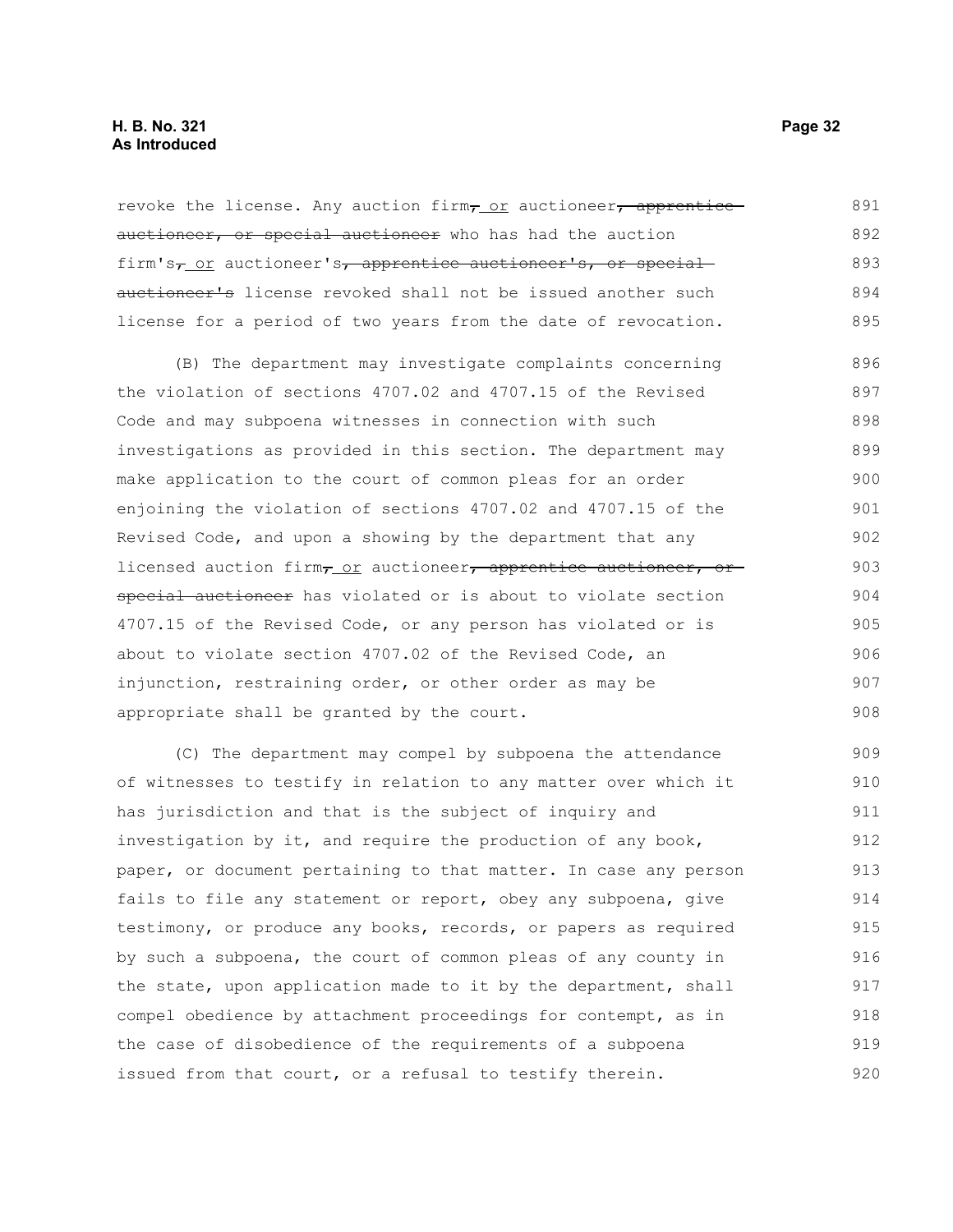### **H. B. No. 321 Page 33 As Introduced**

(D) When the department determines that a person not licensed under this chapter is engaged in or is believed to be engaged in activities for which a license is required under this chapter, the department may issue an order to that person requiring the person to show cause as to why the person should not be subject to licensing under this chapter. If the department, after a hearing, determines that the activities in which the person is engaged are subject to licensing under this chapter, the department may issue a cease-and-desist order that shall describe the person and activities that are subject to the order. A cease-and-desist order issued under this section shall be enforceable in and may be appealed to the common pleas courts of this state under Chapter 119. of the Revised Code. 921 922 923 924 925 926 927 928 929 930 931 932 933

(E) In addition to the remedies provided under this section and irrespective of whether an adequate remedy at law exists, the department may apply to a court of common pleas for a temporary or permanent injunction or other appropriate relief for continued violations of this chapter. For purposes of this division, the court of common pleas shall be the court of common pleas of Licking county or the court of common pleas of the county where the violation occurs. 934 935 936 937 938 939 940 941

(F) For purposes of this section, investigative costs incurred by the department are recoverable either by the issuance of an administrative order of the department or by an order of a court of competent jurisdiction. 942 943 944 945

**Sec. 4707.171.** There is hereby created in the state treasury the auction education fund. Seven dollars and fifty cents of each fee collected for an initial or renewed auction firm's or apprentice auctioneer's-license shall be credited to the auction education fund. In addition, seven dollars and fifty 946 947 948 949 950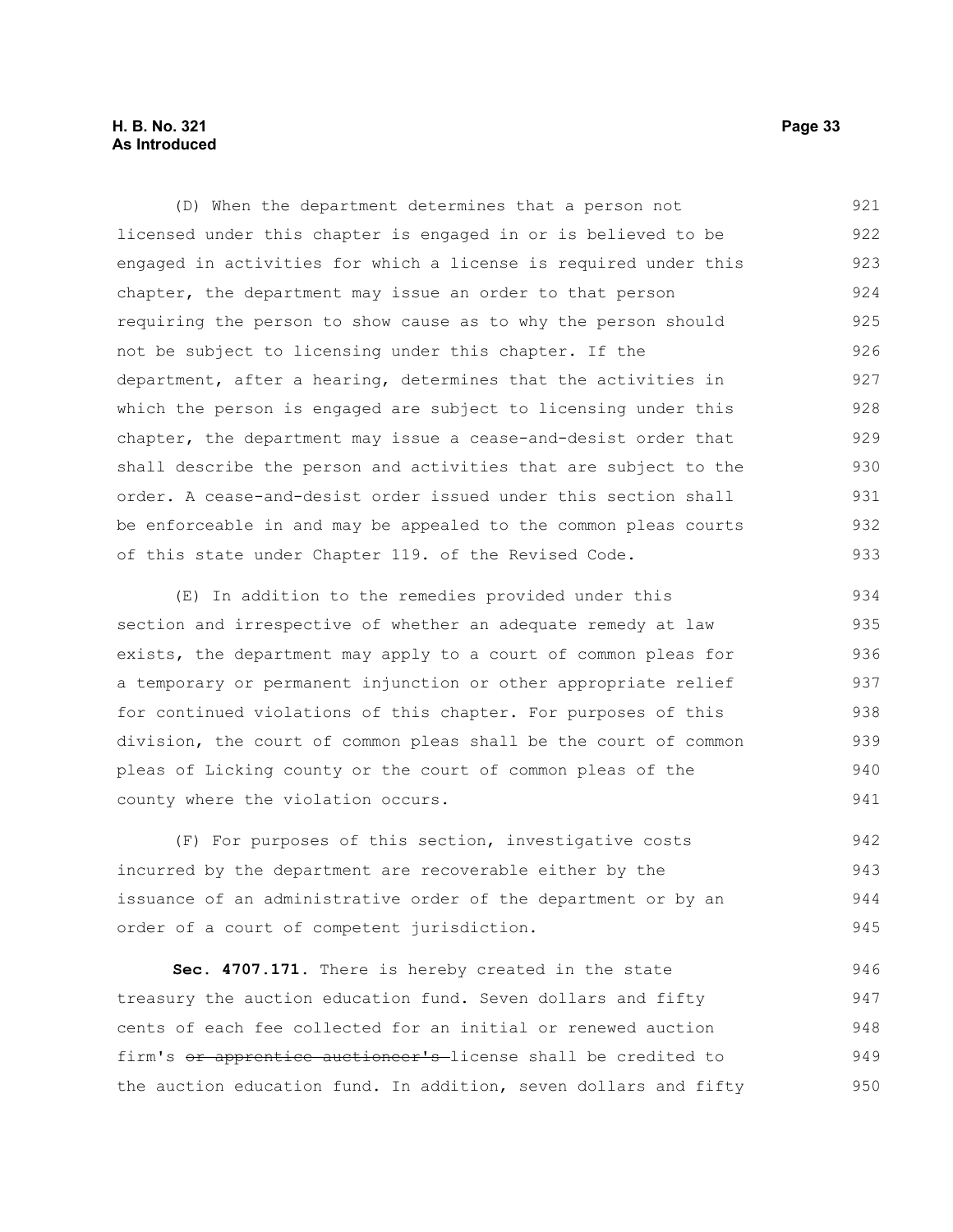cents out of each one hundred dollars that is collected as a fee for an initial or renewed auctioneer's license or for a renewed special auctioneer's license shall be credited to the fund. All interest earned on moneys deposited in the state treasury to the credit of the auction education fund shall be credited to the fund. 951 952 953 954 955 956

The state auctioneers commission shall use any moneys from the auction education fund to advance and underwrite education and research in the auction field for the benefit of those licensed under this chapter and the auctioneering public and to cooperate with associations of auctioneers and other groups for the education of auctioneers and the advancement of the auction profession in this state.

**Sec. 4707.18.** No person engaged in the business of, or acting in the capacity of, an auction firm $\tau$  or auctioneer, or special auctioneer shall bring or maintain any action in the courts of this state for the collection of compensation for any services performed as an auction firm or auctioneer without first alleging and proving that the person was a duly licensed auction firm<sub>7</sub> or auctioneer, or special auctioneer at the time the alleged cause of action arose. 964 965 966 967 968 969 970 971

**Sec. 4707.19.** (A) The director of agriculture may adopt reasonable rules necessary for the implementation of this chapter in accordance with Chapter 119. of the Revised Code. In addition, the director shall adopt rules in accordance with Chapter 119. of the Revised Code that establish the portion of license fees collected under this chapter that are to be deposited into the auction recovery fund under section 4707.25 of the Revised Code. 972 973 974 975 976 977 978 979

No person shall fail to comply with a rule adopted under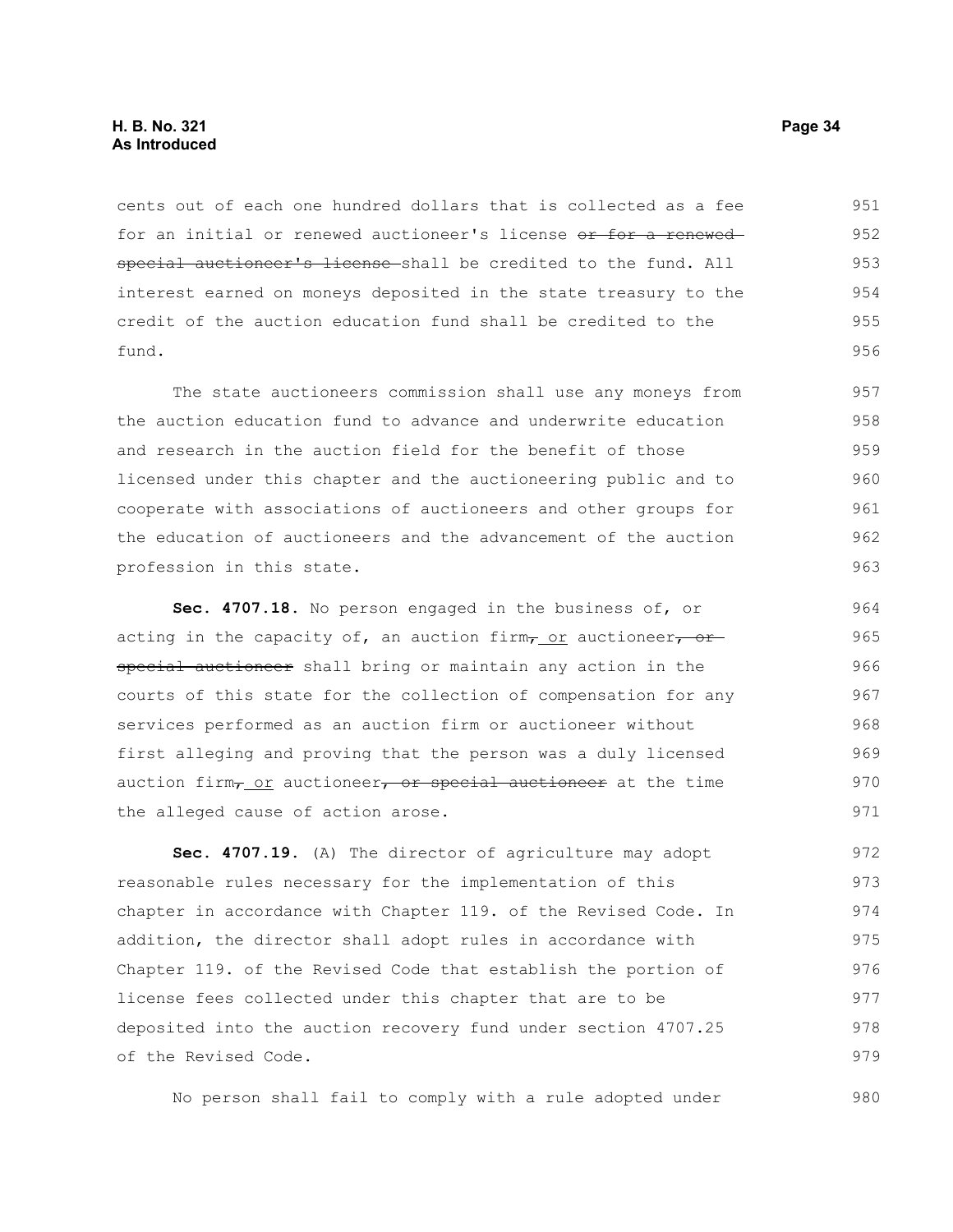this chapter.

(B) The director shall adopt rules that establish a schedule of civil penalties for violations of this chapter, rules adopted under it, or orders issued under it. The rules shall provide that the civil penalty for the first violation of this chapter, rule, or order shall not exceed five thousand dollars and the civil penalty for each subsequent offense shall not exceed ten thousand dollars. In addition, the director, in establishing the schedule of civil penalties in the rules, shall consider past violations of this chapter and rules adopted under it, the severity of a violation, and the amount of actual or potential damage to the public or the auction profession. 982 983 984 985 986 987 988 989 990 991 992

(C) The department of agriculture may hear testimony in matters relating to the duties imposed on it, and any person authorized by the director may administer oaths. The department may require other proof of the honesty and truthfulness of any person named in the application for an auction firm's $\tau$  or auctioneer's, apprentice auctioneer's, or special auctioneer's license before admitting the applicant to an examination or issuing a license.

**Sec. 4707.20.** (A) Except when conducting an auction under division (B)(5)(b) of section 4707.02 of the Revised Code, no person shall act as an auction firm, or auctioneer, or special auctioneer until the person has first entered into a written contract or agreement in duplicate with the owner or consignee of any property to be sold, containing the terms and conditions upon which the licensee receives or accepts the property for sale at auction. The contracts or agreements shall, for a period of two years, be kept on file in the office of every person so licensed. No apprentice auctioneer shall be authorized to enter-1001 1002 1003 1004 1005 1006 1007 1008 1009 1010

981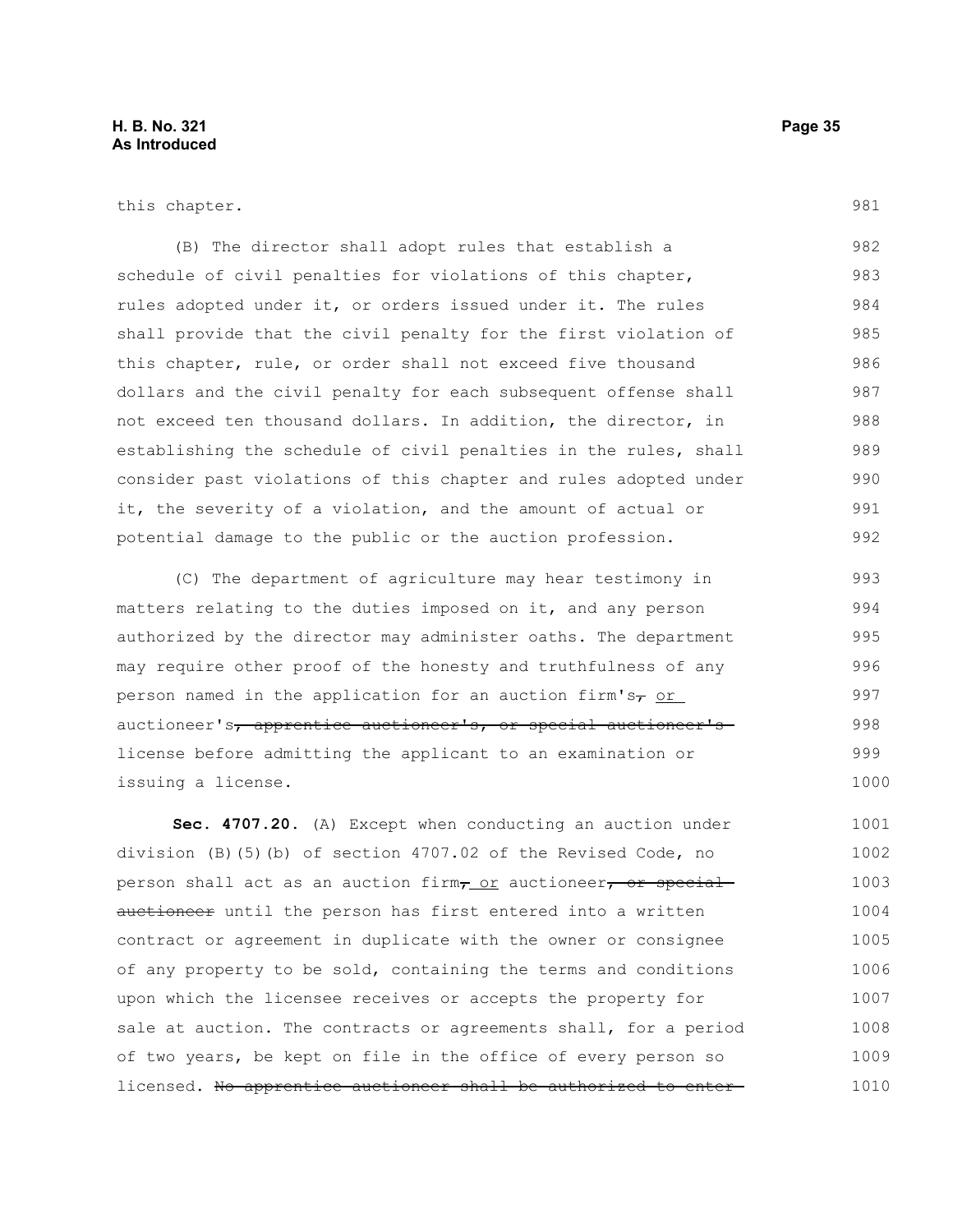#### **H. B. No. 321 Page 36 As Introduced**

into such a contract or agreement without the written consent of the apprentice auctioneer's sponsoring auctioneer, and all contracts or agreements shall be made in the name of and on behalf of the sponsoring auctioneer. In addition, an apprentice auctioneer shall not enter into an auction contract for the sale of real property in the name of the sponsoring auctioneer regardless of whether the apprentice auctioneer is licensed as a real estate broker or salesperson. (B) On all contracts or agreements between an auction firm $\tau$  or auctioneer, or special auctioneer and the owner or 1011 1012 1013 1014 1015 1016 1017 1018 1019 1020 1021 1022

consignee, there shall appear a prominent statement indicating that the auction firm $_{7.01}$  auctioneer, or special auctioneer is licensed by the department of agriculture, and either that the licensee is bonded in favor of the state or that an aggrieved person may initiate a claim against the auction recovery fund created in section 4707.25 of the Revised Code as a result of the licensee's actions, whichever is applicable. 1023 1024 1025 1026 1027

(C) The auction firm $\tau$  or auctioneer, or special auctioneerwho contracts with the owner is liable for the settlement of all money received, including the payment of all expenses incurred only by the licensee and the distribution of all funds, in connection with an auction. 1028 1029 1030 1031 1032

(D) For purposes of this section, a contract or agreement shall specify all of the following: 1033 1034

(1) The owner of the property to be sold or the owner's agent or the consignee; 1035 1036

(2) The date of the auction or a termination date of the contract or agreement; 1037 1038

(3) The location of the auction;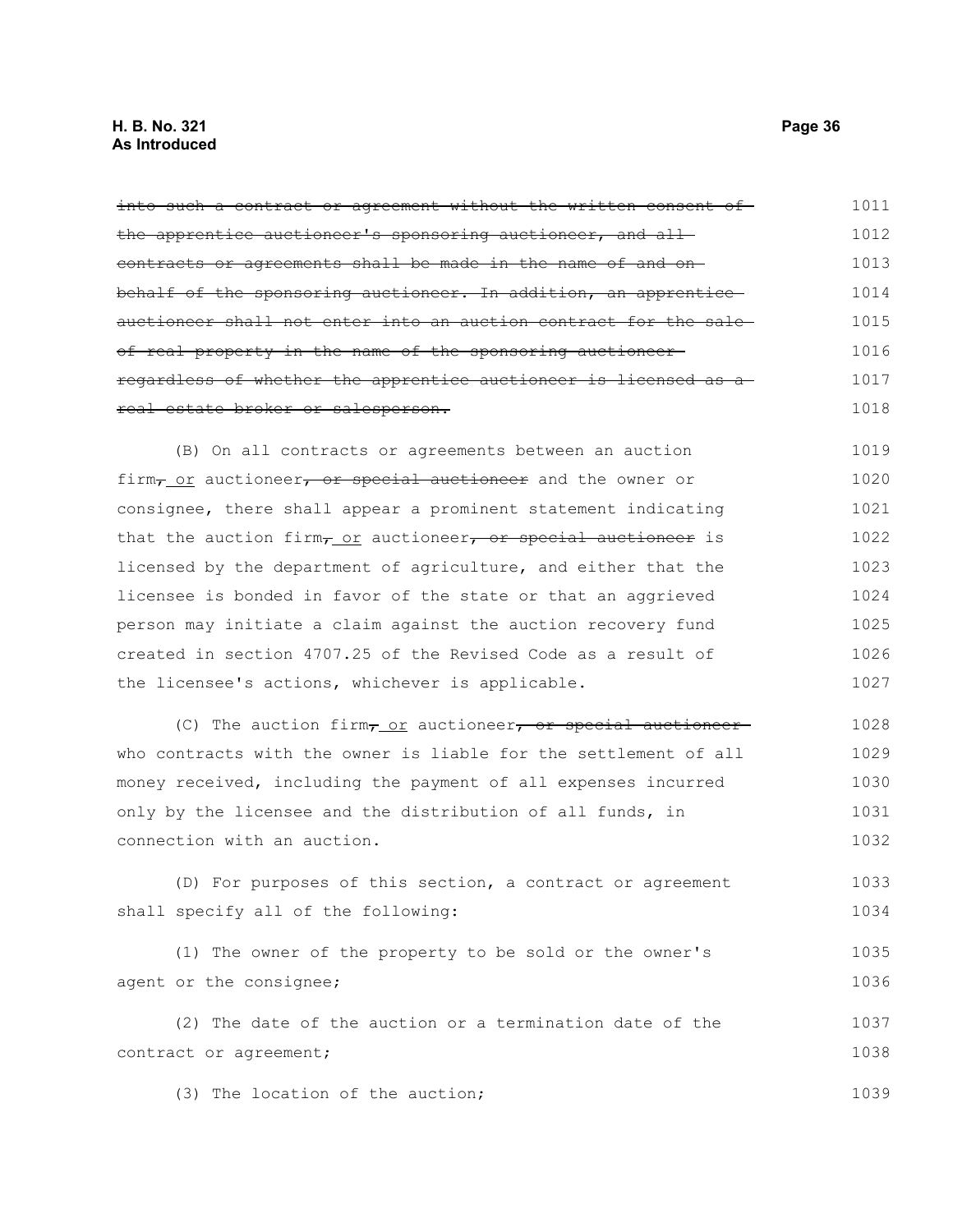(4) The terms and conditions of the auction; (5) All of the fees to be charged by the auctioneer or the auction firm, which shall include commissions, rentals, advertising, and labor; (6) An explanation of the settlement of the auction that includes the disbursement of interest money, if applicable; (7) A statement establishing the responsibility for bad checks, debts, and unpaid auction items; (8) A statement indicating whether the auction is a reserve auction or an absolute auction. In addition, the statement shall include the definition of reserve auction or absolute auction from section 4707.01 of the Revised Code, as applicable. (9) A statement of the auctioneer's or auction firm's policy regarding absentee bidding; (10) A brief description of the real or personal property to be sold; (11) If the sale is of real or personal property at absolute auction, a statement affirming that the seller of the real or personal property has a bona fide intention to transfer ownership of the property to the highest bidder. (12) If the sale is a multi-parcel auction, a statement between the owner or owners of the real or personal property and the auctioneer $_{\tau}$  or auction firm, or special auctioneer attesting that the type of auction will be a multi-parcel auction. **Sec. 4707.21.** (A) No auction firm $\tau$  or auctioneer $\tau$ apprentice auctioneer, or special auctioneer shall willfully do any of the following: 1040 1041 1042 1043 1044 1045 1046 1047 1048 1049 1050 1051 1052 1053 1054 1055 1056 1057 1058 1059 1060 1061 1062 1063 1064 1065 1066 1067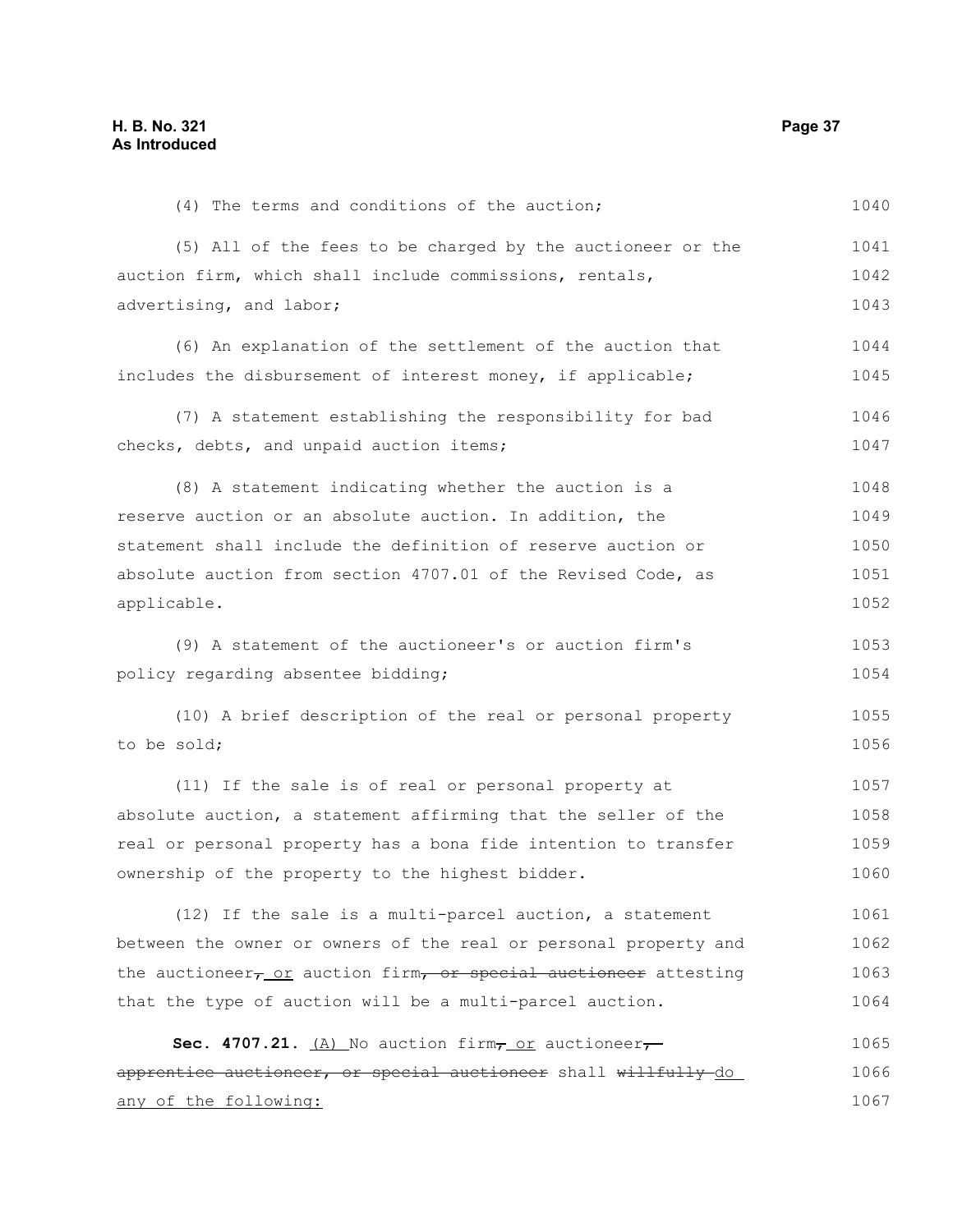### **H. B. No. 321 Page 38 As Introduced**

| (1) Willfully neglect or refuse to furnish the department                  | 1068 |
|----------------------------------------------------------------------------|------|
| of agriculture statistics or other information in the auction              | 1069 |
| firm's <sub>7</sub> or auctioneer's, apprentice auctioneer's, or special   | 1070 |
| auctioneer's possession or under the auction firm's <sub>7</sub> or        | 1071 |
| auctioneer's <del>, apprentice auctioneer's, or special auctioneer's</del> | 1072 |
| control that the auction firm <sub>7</sub> or auctioneer, apprentice       | 1073 |
| <del>auctioneer, or special auctioneer</del> is authorized to collect; nor | 1074 |
| shall the auction firm, auctioneer, apprentice auctioneer, or-             | 1075 |
| <del>special auctioneer neglect</del>                                      | 1076 |
| (2) Neglect or refuse, for more than thirty days, to                       | 1077 |
| answer questions submitted on circulars; nor shall the auction             | 1078 |
| <u>firm, auctioneer, apprentice auctioneer, or special auctioneer-</u>     | 1079 |
| <del>knowingly</del>                                                       | 1080 |
| (3) Knowingly answer any such-questions submitted on                       | 1081 |
| circulars specified in division (A)(2) of this section falsely;            | 1082 |
| <del>and nor shall the auction firm, auctioneer, apprentice-</del>         | 1083 |
| auctioneer, or special auctioneer refuse                                   | 1084 |
| (4) Refuse to obey subpoenas and give testimony. Licensees                 | 1085 |
| (B) Licensees, as well as charitable, religious, or civic                  | 1086 |
| organizations and schools that sponsor an auction under division           | 1087 |
| (B) (5) (b) of section 4707.02 of the Revised Code, shall keep             | 1088 |
| records relative to any auction for at least two years from its            | 1089 |
| date. These records shall include settlement sheets, written               | 1090 |
| contracts, and copies of any advertising that lists the items              | 1091 |
| for auction, as applicable.                                                | 1092 |
| Sec. 4707.22. (A) Any person licensed under this chapter                   | 1093 |

who advertises, by linear advertisements or otherwise, to hold or conduct an auction shall indicate in the advertisement the licensee's name or the name registered with the department of 1094 1095 1096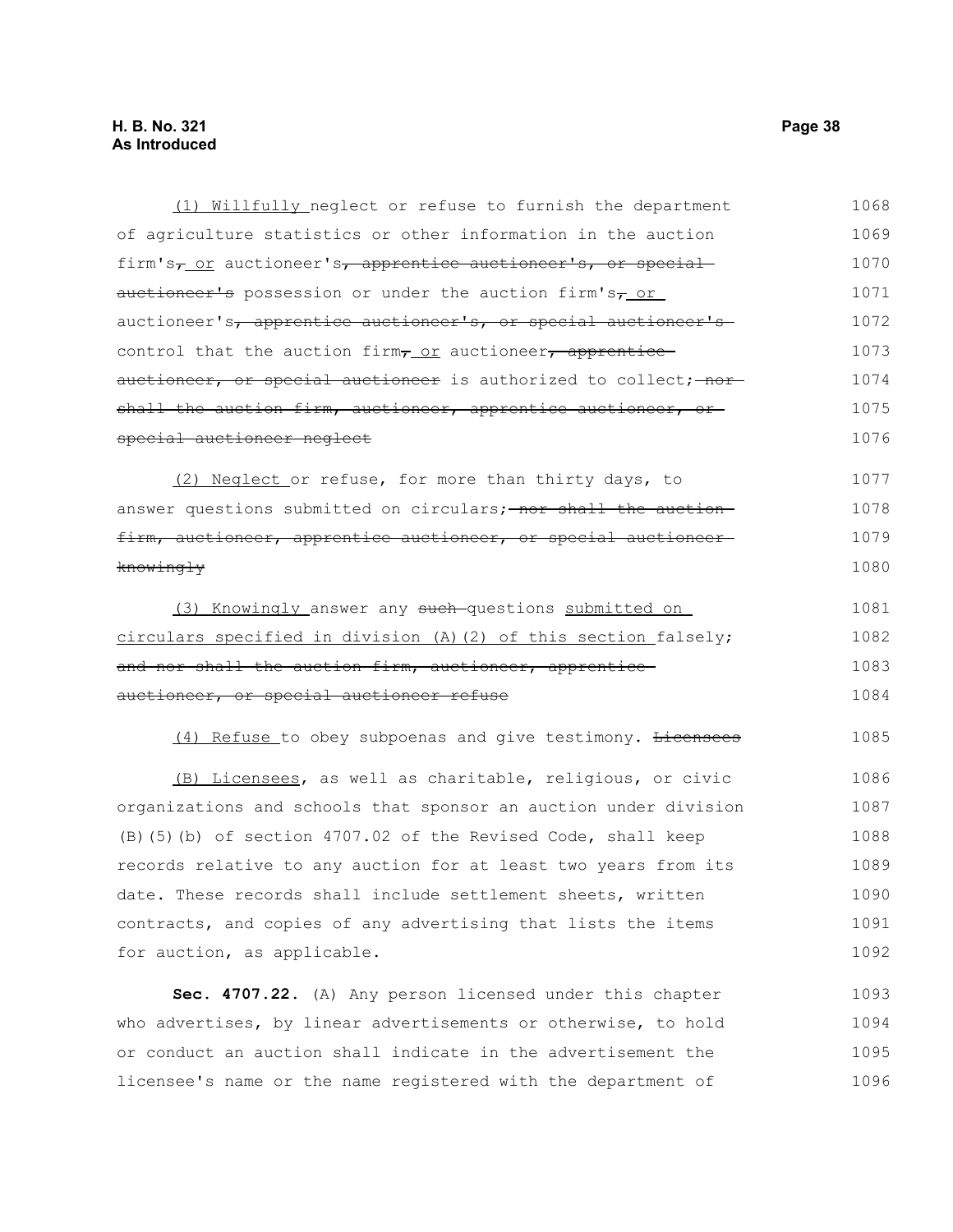agriculture and that the licensee is an auctioneer-or apprenticeauctioneer. Any apprentice auctioneer who advertises, as provided in this section, also shall indicate in the apprentice's advertisement the name of the auctioneer under whom the apprentice is licensed. The name of the auctioneer shall be displayed in equal prominence with the name of the apprentice auctioneer in the advertisement. Any such licensee who advertises in a manner other than as provided in this section is guilty of violating division (C) of section 4707.15 of the Revised Code. (B) An auction firm licensed under this chapter that advertises, by linear advertisements or otherwise, to solicit or receive consignments or to provide auction services shall indicate in the advertisement the name of the auction firm. In addition, an advertisement of an auction of consignments or an advertisement by an auction firm of an auction for which the auction firm will provide auction services shall comply with divisions (A) and (D) of this section. (C) If an auction to be advertised is an absolute auction, all advertisements for the auction shall unequivocally state that the auction is an absolute auction. (D) If an advertisement for an auction contains the words "estate auction," or words to that effect, the person licensed 1097 1098 1099 1100 1101 1102 1103 1104 1105 1106 1107 1108 1109 1110 1111 1112 1113 1114 1115 1116 1117 1118 1119

under this chapter who advertises shall do both of the following: 1120 1121

(1) Enter into an agreement directly with the executor, administrator, or court appointed designee of the estate property; 1122 1123 1124

(2) List prominently in the advertisement the county in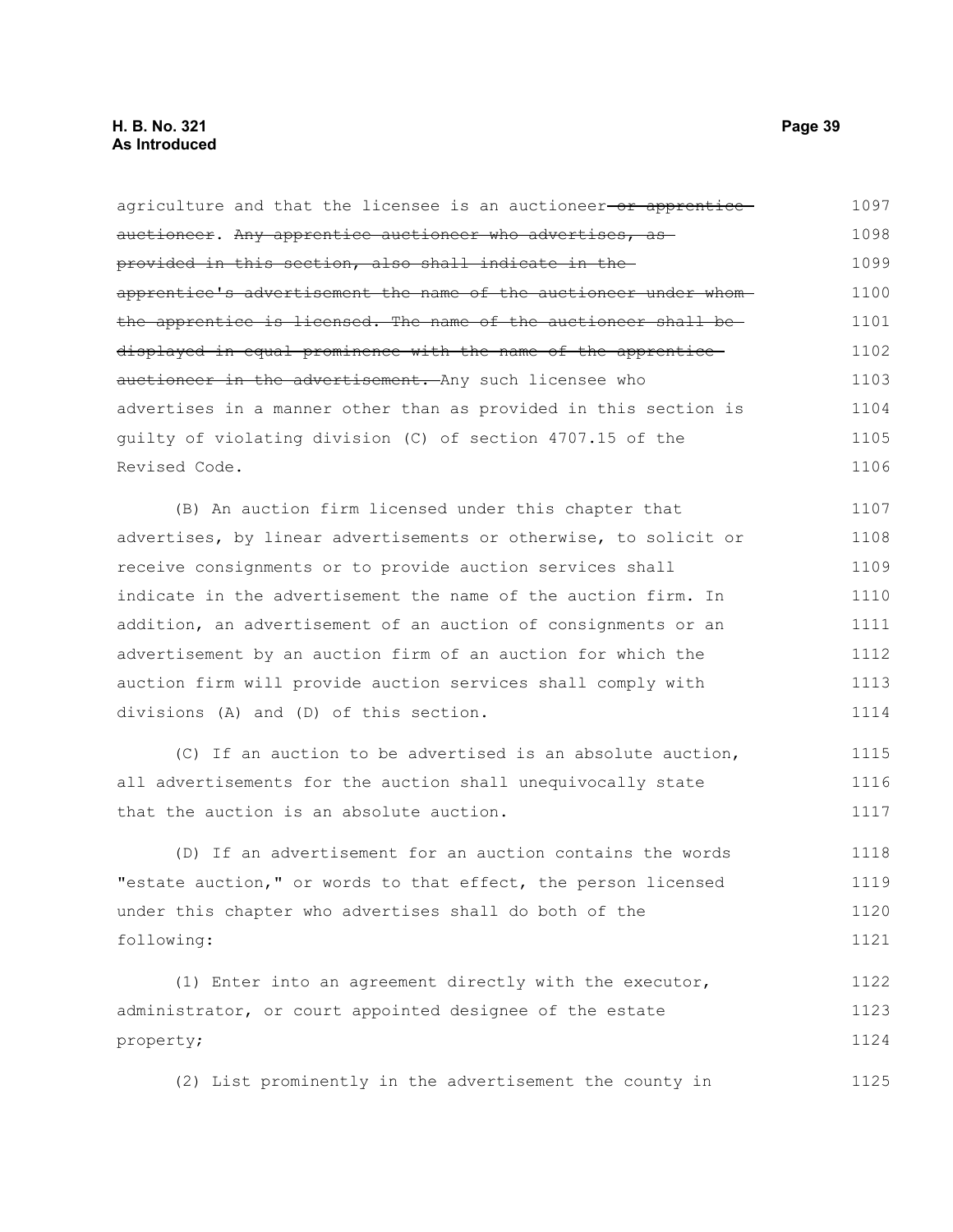which the estate is located and the probate court case number of the estate. (E) All persons licensed under this chapter that conduct or are involved in an auction jointly are responsible for the posting of a sign at the auction. The sign shall contain all of the following: (1) The name of all licensed persons involved in the auction; (2) A statement that the persons are licensed by the department of agriculture; (3) The address of the department of agriculture. The sign shall be posted at the main entrance of the auction, at the place of registration for the auction, or by the cashier for the auction. The sign shall be of a size not smaller than eight and one-half inches by eleven inches. The letters and numbers on the sign shall be of adequate size to be readily seen by an individual with normal vision when viewing it. (F) An advertisement for the sale of real property at auction shall contain the name of the licensed auctioneer who is entering into the auction contract and the name of the real estate broker licensed under Chapter 4735. of the Revised Code who is involved in the sale. Compliance with this section shall 1126 1127 1128 1129 1130 1131 1132 1133 1134 1135 1136 1137 1138 1139 1140 1141 1142 1143 1144 1145 1146 1147

not require a real estate broker licensed under Chapter 4735. of the Revised Code to obtain a license under section 4707.073 of the Revised Code. 1148 1149 1150

(G) If an auction to be advertised is a multi-parcel auction, all advertisements for the auction, excluding road signs, shall state that the auction will be offered in various amalgamations, including as individual parcels or lots, 1151 1152 1153 1154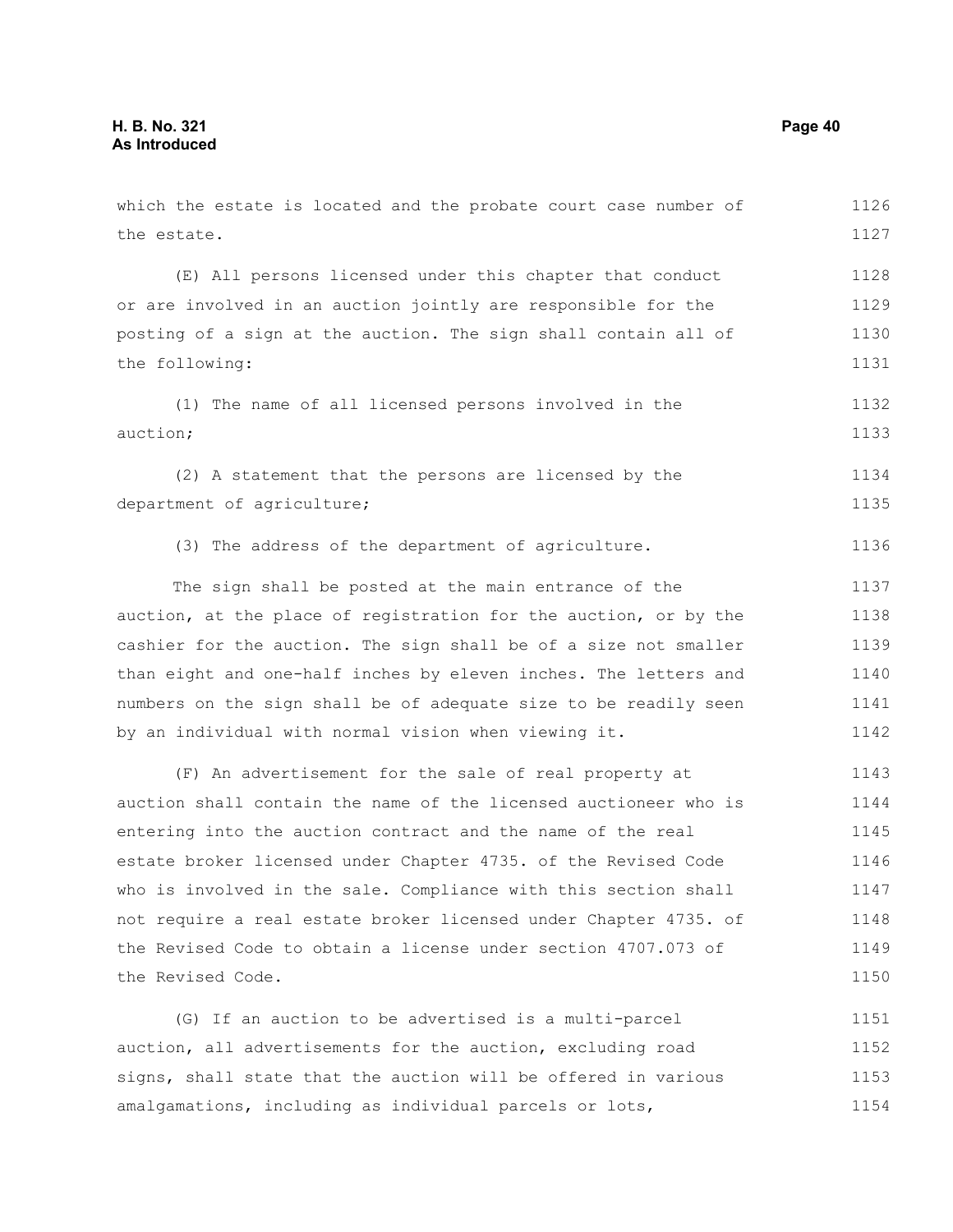combinations of parcels or lots, and all parcels or lots as a whole. 1155 1156

**Sec. 4707.25.** (A) The auction recovery fund is hereby created in the state treasury. The fund shall be administered by the director of agriculture. The treasurer of state shall credit all of the following to the fund: any moneys transferred to itfrom the auctioneers fund created under section 4707.05 of the Revised Code; except as otherwise provided in this section, a portion, in an amount specified in rules adopted under section 4707.19 of the Revised Code, of license fees collected under this chapter; any assessments levied under this section; repayments made to the auction recovery fund under section 4707.30 of the Revised Code by persons licensed under this chapter; and interest earned on the assets of the fund. 1157 1158 1159 1160 1161 1162 1163 1164 1165 1166 1167 1168

Moneys credited to the fund shall be used to make payments to persons in accordance with sections 4707.26 and 4707.31 of the Revised Code and to persons who obtain a final judgment in accordance with section 4707.261 and sections 4707.27 to 4707.30 of the Revised Code in a court of competent jurisdiction against a person licensed under this chapter on the grounds of conduct by the licensee that is described in section 4707.15 of the Revised Code or that otherwise violates this chapter or rules adopted under it and that is associated with an act or transaction that only a licensee lawfully may perform. In the case of a final judgment, the amount of the payments shall be limited to any portion of the final judgment that remains unpaid. In all cases, the amount of the payments is subject to the dollar limitations established in section 4707.29 of the Revised Code. 1169 1170 1171 1172 1173 1174 1175 1176 1177 1178 1179 1180 1181 1182 1183

(B) The director shall ascertain the balance of the fund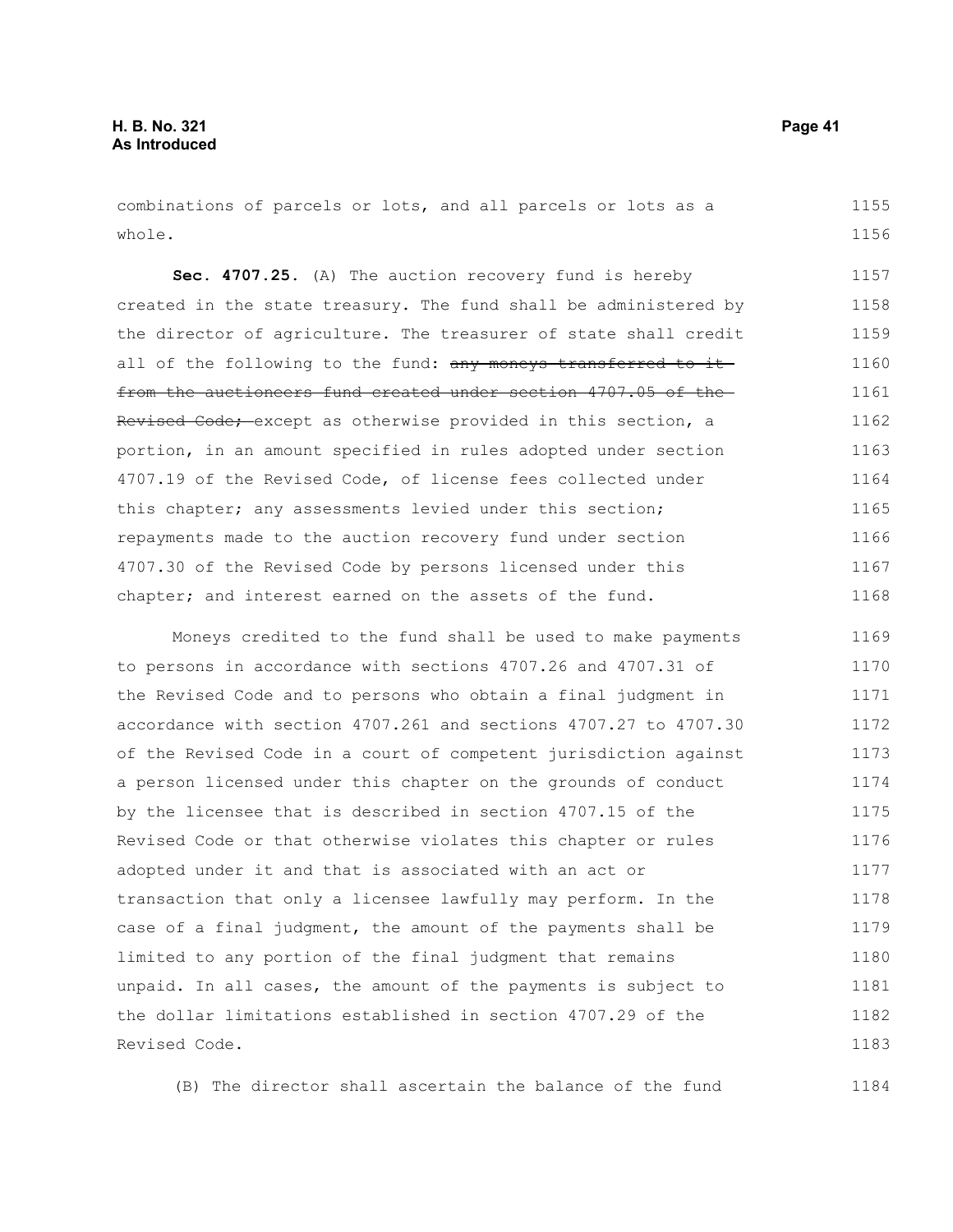on the first day of July each year. If the balance of the fund is greater than two million dollars, the director may utilize, during the fiscal year beginning on that first day of July, the portion of the fund that is greater than two million dollars to sponsor educational programs or to underwrite research that is beneficial to persons licensed under this chapter and to the public. If the balance of the fund is at least four million dollars, the portion of license fees collected under this chapter that otherwise would be credited to the fund under this section shall be credited to the auctioneers fund during the fiscal year beginning on that first day of July. 1185 1186 1187 1188 1189 1190 1191 1192 1193 1194 1195

If the balance of the fund is less than four hundred thousand dollars, the director shall levy an assessment against each person who holds a valid license issued under this chapter. The amount of the assessment shall be determined by subtracting the balance of the fund from five hundred thousand dollars and dividing the resulting total by the number of persons recorded under section 4707.06 of the Revised Code as holding a valid license issued under this chapter. All assessments that are collected shall be credited to the fund. 1196 1197 1198 1199 1200 1201 1202 1203 1204

(C) The director shall collect from the fund a service fee in an amount equal to the interest rate specified in division (A) of section 1343.03 of the Revised Code multiplied by the annual interest earned on the assets of the fund to defray the expenses incurred by the department of agriculture in the administration of the fund. 1205 1206 1207 1208 1209 1210

**Section 2.** That existing sections 4707.01, 4707.02, 4707.021, 4707.04, 4707.05, 4707.06, 4707.07, 4707.073, 4707.08, 4707.091, 4707.10, 4707.11, 4707.12, 4707.14, 4707.15, 4707.151, 4707.16, 4707.171, 4707.18, 4707.19, 4707.20, 4707.21, 4707.22, 1211 1212 1213 1214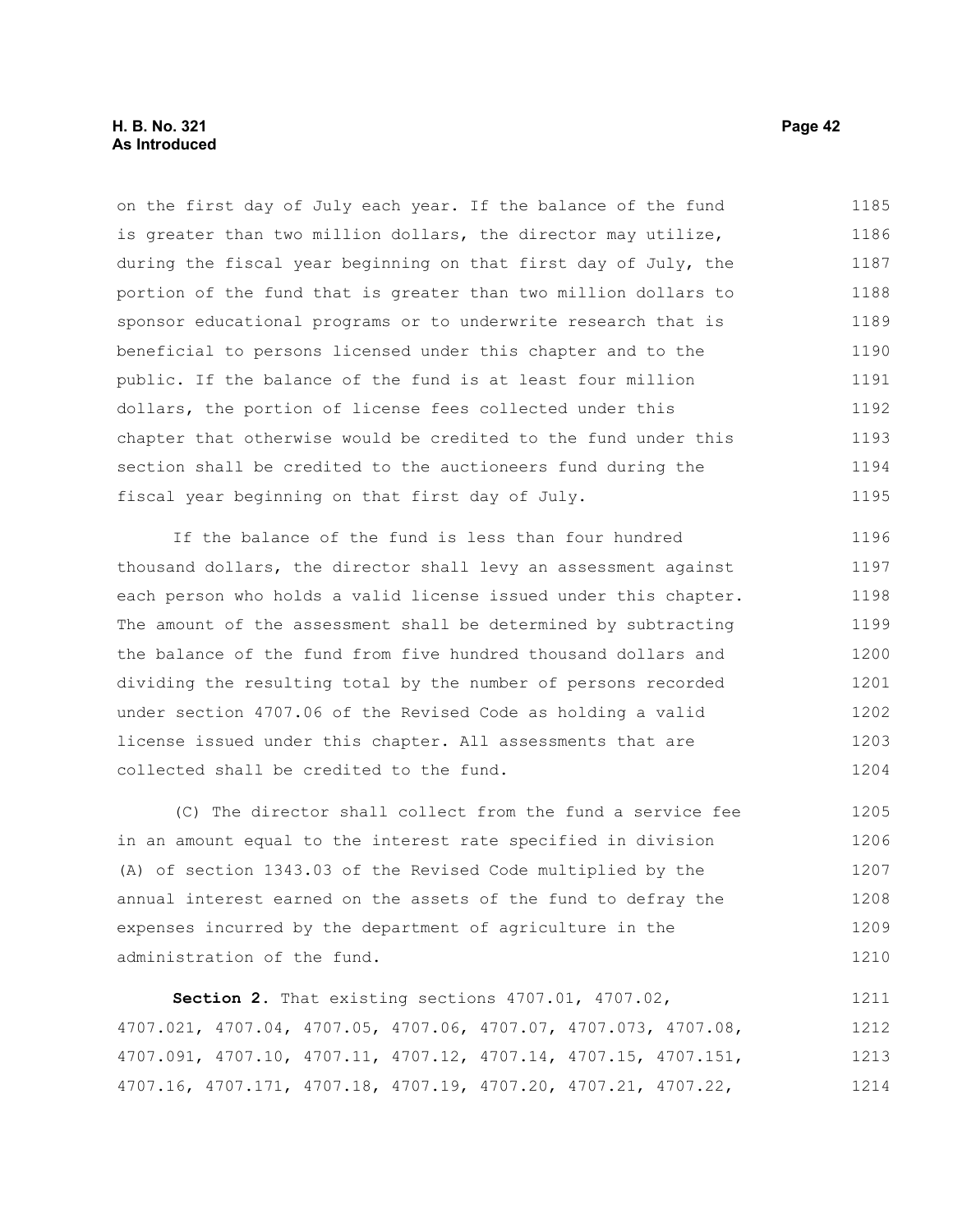and 4707.25 of the Revised Code are hereby repealed. 1215

**Section 3.** That sections 4707.071 and 4707.09 of the Revised Code are hereby repealed. 1216 1217

**Section 4.** A person that holds a valid special auctioneer license issued under section 4707.071 of the Revised Code, as that section existed prior to its repeal by H.B. of the 134th General Assembly, may continue to operate under the special auctioneer license until an application for an auction firm license submitted to the Department of Agriculture is approved or until twelve months after the effective date of this section has expired, whichever is earliest. 1218 1219 1220 1221 1222 1223 1224 1225

The Director of Agriculture shall adopt any necessary procedures or requirements for purposes of implementing this section. 1226 1227 1228

**Section 5.** A person that holds a valid apprentice auctioneer license issued under section 4707.09 of the Revised Code, as that section existed prior to its repeal by H.B. of the 134th General Assembly, may continue to operate under the apprentice auctioneer license until an application for an auctioneer license submitted to the Department of Agriculture is approved or until twelve months after the effective date of this section has expired, whichever is earliest. 1229 1230 1231 1232 1233 1234 1235 1236

The Director of Agriculture shall adopt any necessary procedures or requirements for purposes of implementing this section. 1237 1238 1239

**Section 6.** Sections 4707.02, 4707.07, 4707.15, and 4707.19 of the Revised Code as presented in this act take effect on the later of October 9, 2021, or the effective date of this section. October 9, 2021, is the effective date of an earlier amendment 1240 1241 1242 1243